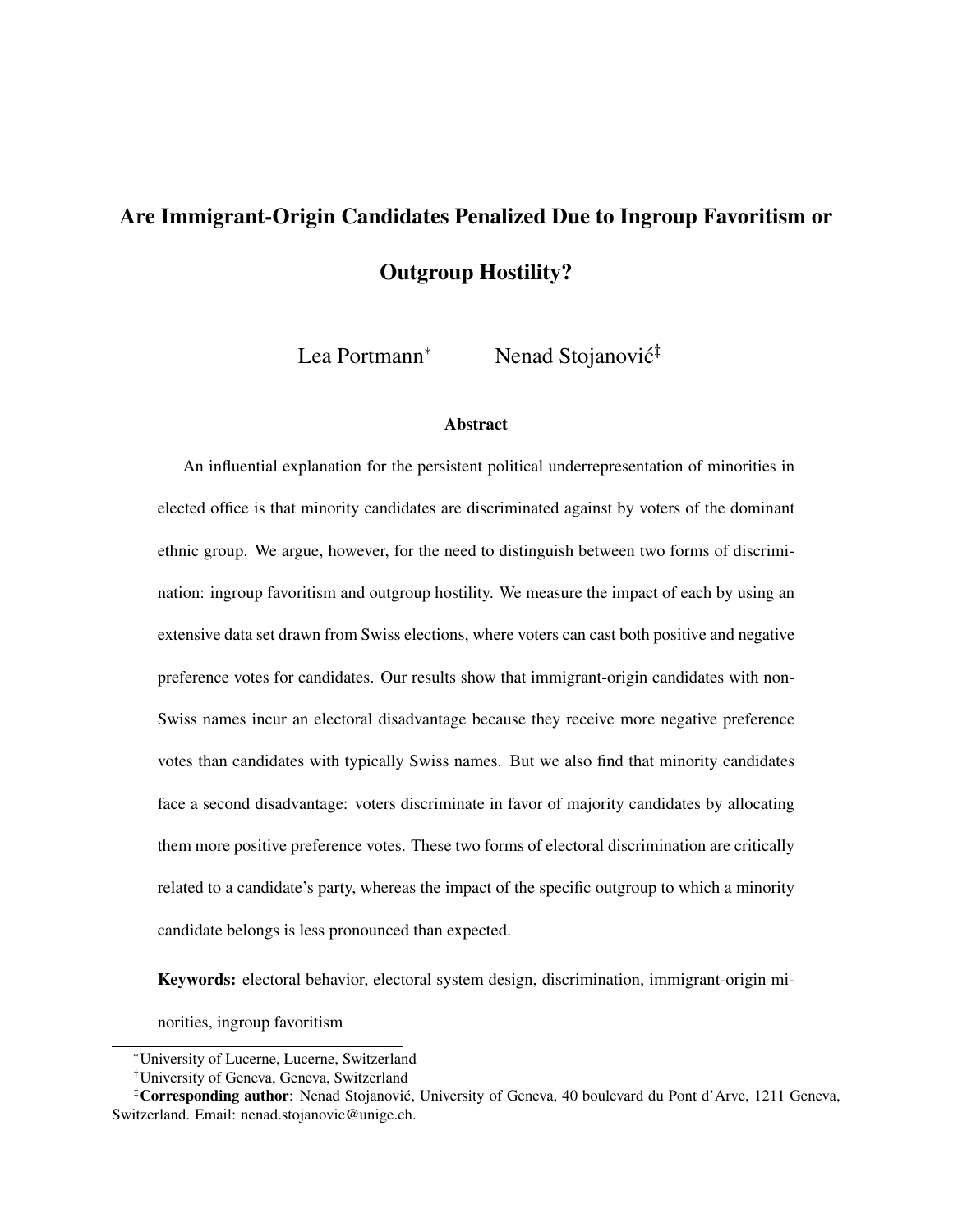## Introduction

Equal rights among citizens to vote and run for office are at the core of democratic theory and practice (Dahl [2006\)](#page-40-0). Yet neither of these principles prevent the problem of the political underrepresentation of citizens belonging to minority groups that haunts most contemporary democracies (Bird, Saalfeld, and Wuest [2011;](#page-38-0) Bloemraad [2013;](#page-39-0) Dancygier et al. [2015\)](#page-40-1). One fundamental assumption has been that, while there are potential obstacles along any candidate's path to victory, *electoral discrimination* may be a decisive factor in disfavor of minority candidates (see, e.g., Fisher et al. [2015;](#page-40-2) Highton [2004;](#page-41-0) Thrasher et al. [2017\)](#page-45-0). According to this thesis, a considerable number of voters of the majority group penalize minority candidates at the ballot box.

While the focus in the Americas has been on Black candidates and other "visible" minorities (e.g., Boudreau, Elmendorf, and MacKenzie [2019;](#page-39-1) Highton [2004\)](#page-41-0), studies in European countries have mostly examined the electoral (mis)fortunes of immigrant-origin citizens, i.e., individuals who have either immigrated themselves or who are linked to immigration via their parents (Fisher et al. [2015;](#page-40-2) Martin and Blinder [2020;](#page-42-0) Portmann and Stojanović [2019;](#page-44-0) Street [2014;](#page-45-1) Thrasher et al. [2017\)](#page-45-0). Most of these studies reveal evidence of discrimination (for exceptions see Black and Erickson [2006;](#page-39-2) Highton [2004\)](#page-41-0), but offer different explanations for the phenomenon. Common to these studies, however, is that—implicitly or explicitly—they treat discrimination in elections as a behavior directed *against* minority candidates (e.g., Moskowitz and Stroh [1994;](#page-43-0) Sears and Kinder [1971;](#page-44-1) Tesler and Sears [2010\)](#page-45-2).

The core argument of the present article is that by combining social psychological literature with research on electoral behavior we can get closer to the nature of electoral discrimination. Specifically, we focus on one aspect highlighted in social psychology but largely ignored in re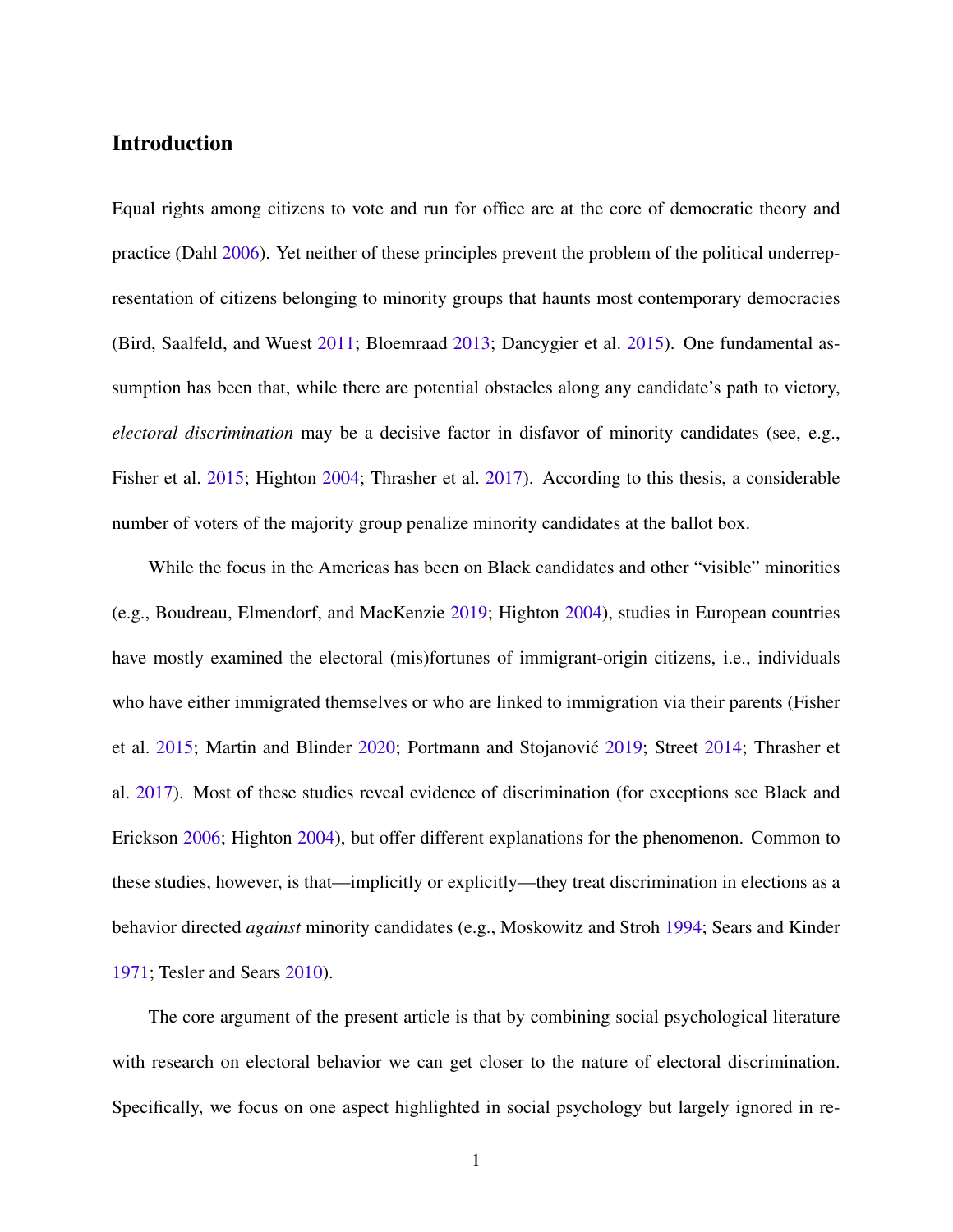search on voter behavior: the role of ingroup favoritism and discrimination *in favor of* majority candidates. More than sixty years of research in social psychology has established that the problem of discrimination is not simply hostility or resentment toward outgroups. It is often rooted as well in peoples' "favorable feelings, judgments, and actions" towards members of their own group (Greenwald and Pettigrew [2014,](#page-41-1) 669; for an overview see Brewer [2017;](#page-39-3) Greenwald and Pettigrew [2014;](#page-41-1) for meta-analyses see Balliet, Wu, and De Dreu [2014;](#page-38-1) Fischer and Derham [2016\)](#page-40-3). According to this literature, ingroup favoritism and outgroup hostility are distinct concepts that are not simply inversely related. They are rooted in different underlying motivations and tend to exist independently from one another (Brewer [2017;](#page-39-3) Hewstone, Rubin, and Willis [2002\)](#page-41-2). For instance, when people can choose between an option that benefits their ingroup (e.g., by providing monetary endowments) and one that, in addition, harms an outgroup (e.g., by withdrawing such endowments), a notable majority of individuals choose the first option (Halevy, Bornstein, and Sagiv [2008\)](#page-41-3).

In the electoral arena, this analytical distinction suggests that minority candidates start with a disadvantage even in the absence of hostility from voters of the majority group; a pervasive preference for ingroup candidates is sufficient to hinder their success. This said, in most countries voters cannot express through their ballots both explicit support *and* disapproval of individual candidates. A notable exception is Switzerland. The key feature of its free-list PR electoral system is that it allows voters to allocate to individual candidates positive preference votes *and* negative preference votes (see Selb and Lutz [2015\)](#page-44-2). This provides us with the unique opportunity to distinguish the behavioral expression of ingroup favoritism from that of outgroup hostility; that is to say, we can observe the allocation of both positive and negative "resources" to ingroup majority and outgroup minority candidates (Greenwald and Pettigrew [2014;](#page-41-1) Hewstone, Rubin, and Willis [2002;](#page-41-2)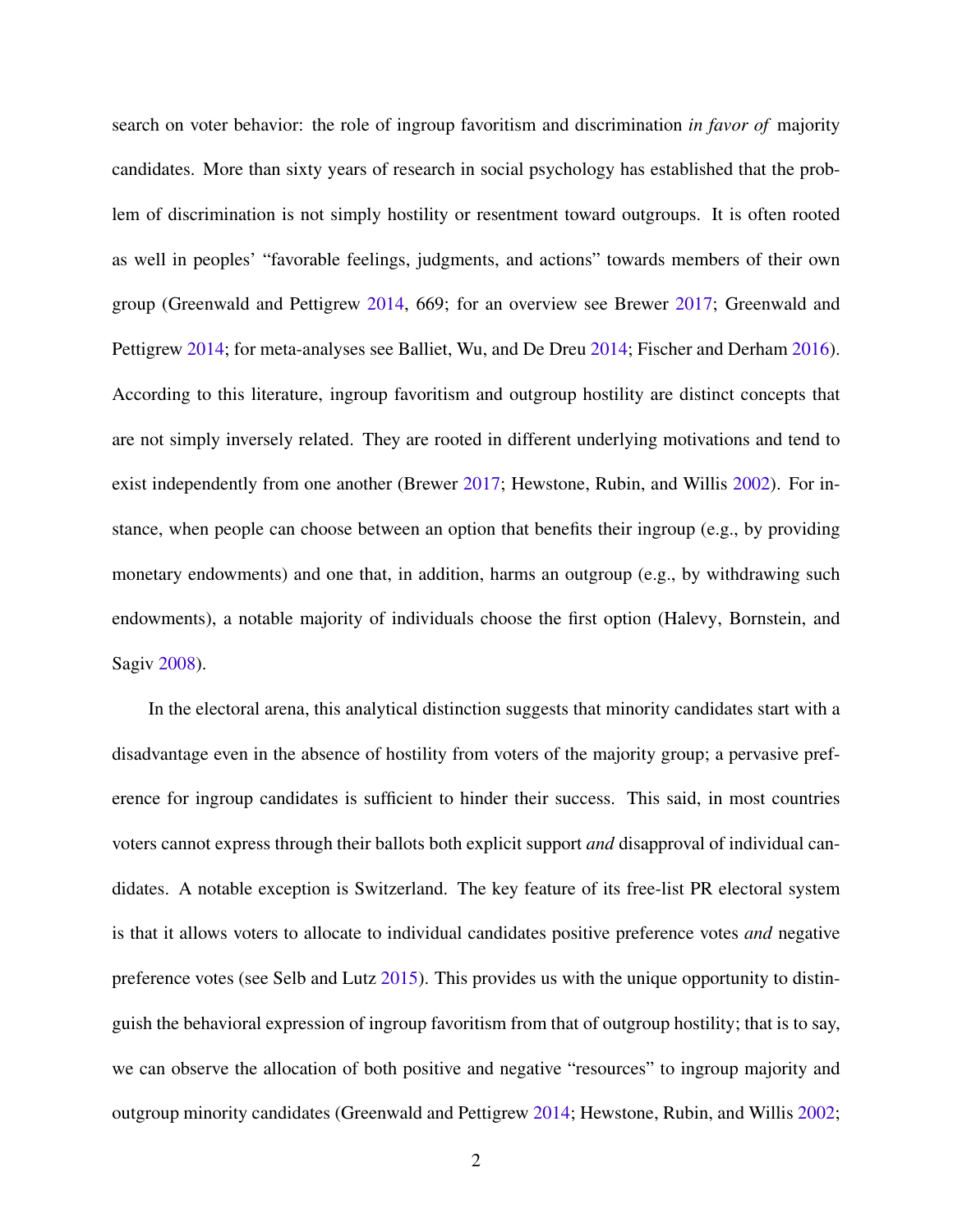Mummendey and Otten [1998;](#page-43-1) Portmann [2021\)](#page-44-3).<sup>[1](#page-3-0)</sup> In fact, Switzerland presents the ideal setting for which social psychology literature has advocated to explore the two biases separately (Greenwald and Pettigrew [2014,](#page-41-1) 676). The advantages of Switzerland as a setting are further amplified by the fact that it contains a great degree of cultural diversity, both domestic and immigration-driven, with a large number of minority groups (Helbling and Traunmüller [2016;](#page-41-4) Strijbis [2014\)](#page-45-3).

Our study extends a small but growing body of literature which considers ingroup favoritism in the explanation of electoral behavior (Jardina [2019,](#page-42-1) [2020;](#page-42-2) Petrow, Transue, and Vercellotti [2018\)](#page-43-2). This recent work suggests that a common ingroup *identity* among white majority voters in the U.S. plays an important role in the evaluation of candidates and thus has an impact on vote choice. Our contribution to this literature is that we can disentangle the *behavioral expression* of ingroup favoritism ("discrimination in favor of") from the one of outgroup hostility ("discrimination against"). $2$ 

To empirically distinguish these forms of discrimination, we analyze the results of the 2015 elections to the Swiss National Council, the first chamber of the parliament, and focus on immigrantorigin candidates. Our analysis is based on an original data set that has not been explored by researchers to date, due to bureaucratic obstacles and inaccessibility of raw data. It stems from the electoral software of Swiss municipalities and cantons and provides an unparalleled opportunity to observe, *for each ballot that voters modified by hand*, which candidates were added to and/or crossed off the respective party list. The data includes about 687,000 modified ballots, which we collected from nearly all Swiss cantons.<sup>[3](#page-3-2)</sup> It includes more than  $1,000$  municipalities and  $3,500$ 

<span id="page-3-0"></span><sup>1.</sup> Of course, minority voters may also prefer ingroup candidates (Barreto [2007\)](#page-38-2). But numerically, minority candidates will simply be more disadvantaged than majority candidates.

<span id="page-3-1"></span><sup>2.</sup> In a recent study, Portmann [\(2021\)](#page-44-3) distinguishes these two forms of discriminatory behavior and the impact of stereotypes upon them in a survey experiment among the Italian voting population.

<span id="page-3-2"></span><sup>3.</sup> While in some cantons we received the data from cantonal or local authorities, in others we obtained permission to extract the data ourselves on-site.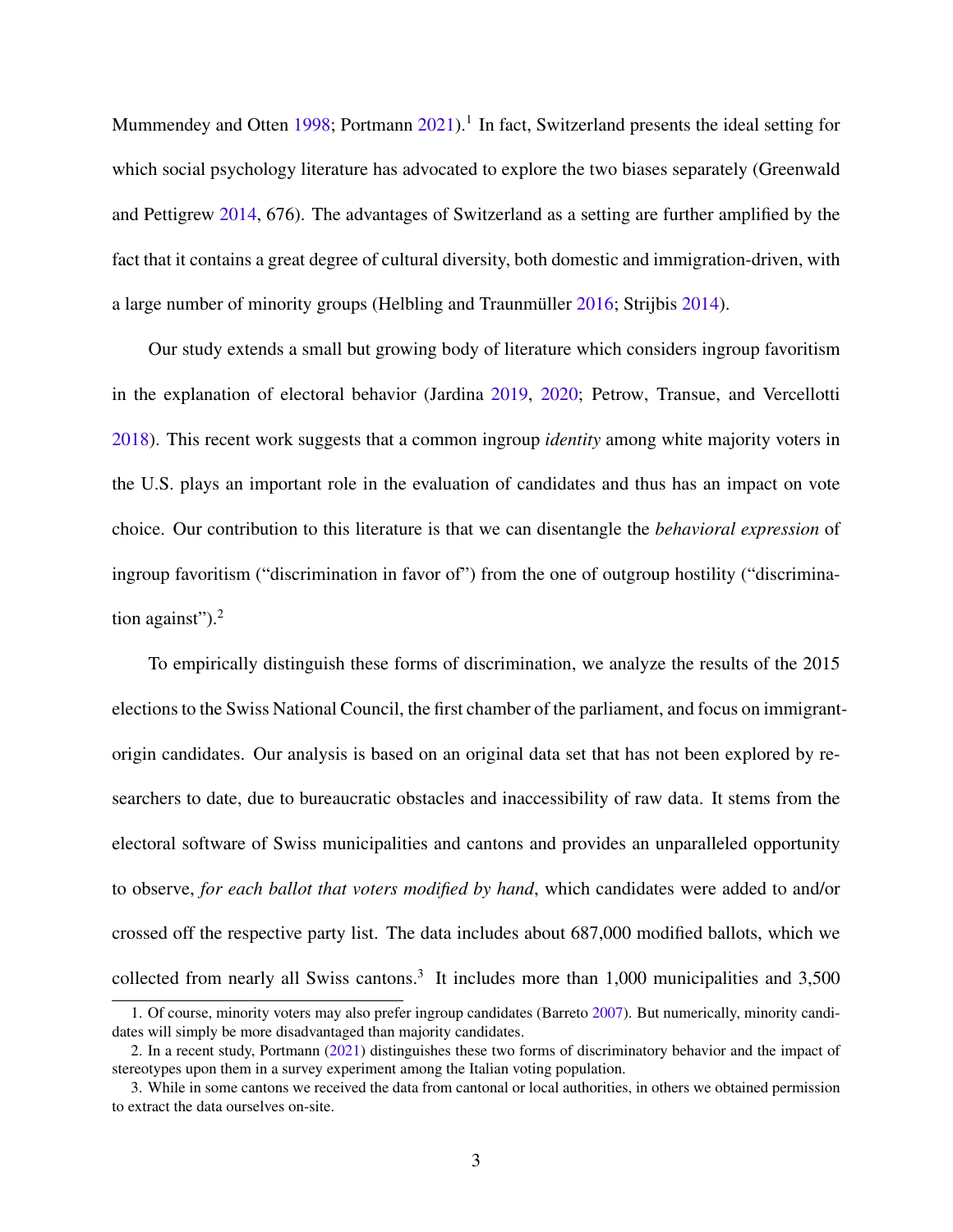candidates.

Given that voters were faced with a large number of candidates, we expect that they tended to apply "low-information rationality" (Lupia and McCubbins [1998\)](#page-42-3), for instance by using easily available ballot cues to obtain information about candidates (Conroy-Krutz, Moehler, and Aguilar [2016;](#page-40-4) Matson and Fine [2006\)](#page-43-3). It is according to these premises that we use candidates' names on the ballot ("Swiss" versus "non-Swiss") as a proxy for their migration background, by relying on a detailed database of Swiss family names.<sup>[4](#page-4-0)</sup>

Our article yields four main results. First, candidates with non-Swiss names receive, *ceteris paribus*, more negative preference votes than those with Swiss names. We see this as an effect of outgroup bias. Second, candidates with Swiss names also receive more positive preference votes than candidates with non-Swiss names. This shows the impact of ingroup favoritism on the electoral chances of immigrant-origin candidates. In fact, the disadvantage for candidates with non-Swiss names that results from receiving fewer positive preference votes (i.e., ingroup favoritism) is even more pronounced than that incurred by receiving more negative preference votes (i.e., outgroup hostility). Third, we confirm the findings of recent studies (see Besco [2020;](#page-38-3) Portmann and Stojanović [2019;](#page-44-0) Street [2014\)](#page-45-1), demonstrating that candidates with foreign names tend to be discriminated *against* primarily on party lists of the Right. However, we do not find clear evidence that discrimination *in favor of* majority candidates is driven by right-wing voters. Fourth, differences *among* candidates with non-Swiss names are less pronounced than expected, especially with regard to the distinction between Western and non-Western names. This finding

<span id="page-4-0"></span><sup>4.</sup> We acknowledge that the term "person with a migration background" has its drawbacks (see Sobolewska [2017,](#page-44-4) 230–234), but we apply it here because it is common in Europe both in research and in population statistics. For the official definition of "a person with a migratory background" of the European Commission see [https://ec.europa.eu/home-affairs/what-we-do/networks/european](https://ec.europa.eu/home-affairs/what-we-do/networks/european_migration_network/glossary_search/person-migratory-background_en)\_migration\_network/glossary\_ [search/person-migratory-background](https://ec.europa.eu/home-affairs/what-we-do/networks/european_migration_network/glossary_search/person-migratory-background_en) en, and for the definition provided by the Swiss Federal Statistical Office see [https://www.bfs.admin.ch/bfs/en/home/statistics/population/migration-integration/by-migration-status.html.](https://www.bfs.admin.ch/bfs/en/home/statistics/population/migration-integration/by-migration-status.html)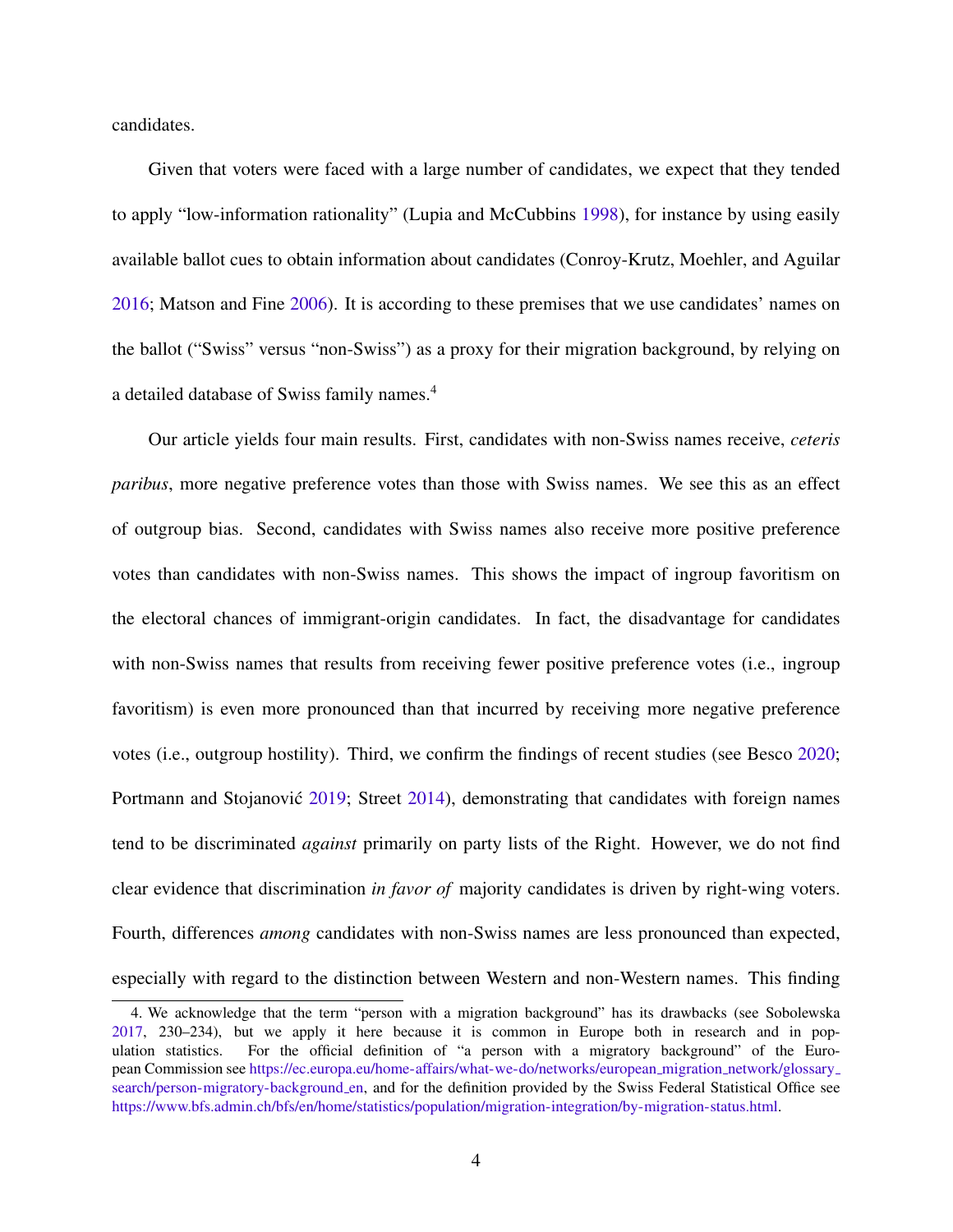is surprising given that prior research in the Swiss context (Auer and Fossati [2019;](#page-38-4) Hainmueller and Hangartner [2013\)](#page-41-5) has shown that immigrant-origin citizens from non-Western countries (e.g., former Yugoslavia, Turkey) are more subject to discrimination than citizens with roots in Western Europe and other developed countries.

Our findings are corroborated by various robustness checks. These include results from a supplementary survey to verify the accuracy of our coding by name, analyses of fine-grained municipal-level population data, and a discussion of possible selection effects that could result from parties' nomination strategies.

Whether voters discriminate against minority candidates or in favor of majority candidates (or both), the end result is the same: a systematic descriptive underrepresentation of minorities in elected office. Nevertheless, the distinction between the two forms of electoral discrimination still has both theoretical and practical relevance. From a theoretical perspective, the distinction points to different underlying drivers: while discrimination against minority candidates suggests an outgroup negative bias (i.e., hostility), discrimination in favor of majority candidates indicates an ingroup positive bias (i.e., favoritism). From a practical point of view, such a distinction has implications regarding the selection of strategies to effectively combat discrimination (see, e.g., Brewer [2017;](#page-39-3) Lai and Banaji [2020\)](#page-42-4). If discrimination exists primarily in the form of outgroup hostility, the main concern will be to prevent negative perceptions of immigrant-origin candidates among voters. However, this strategy will not be sufficient to tackle ingroup favoritism, which usually requires that majority voters change their categorizations of individuals into social groups (see Brewer [2017;](#page-39-3) Gaertner et al. [1993;](#page-40-5) Lai and Banaji [2020\)](#page-42-4). Hence, we conclude by discussing the implications of our findings for measures to address discrimination and with respect to the evaluation of electoral systems.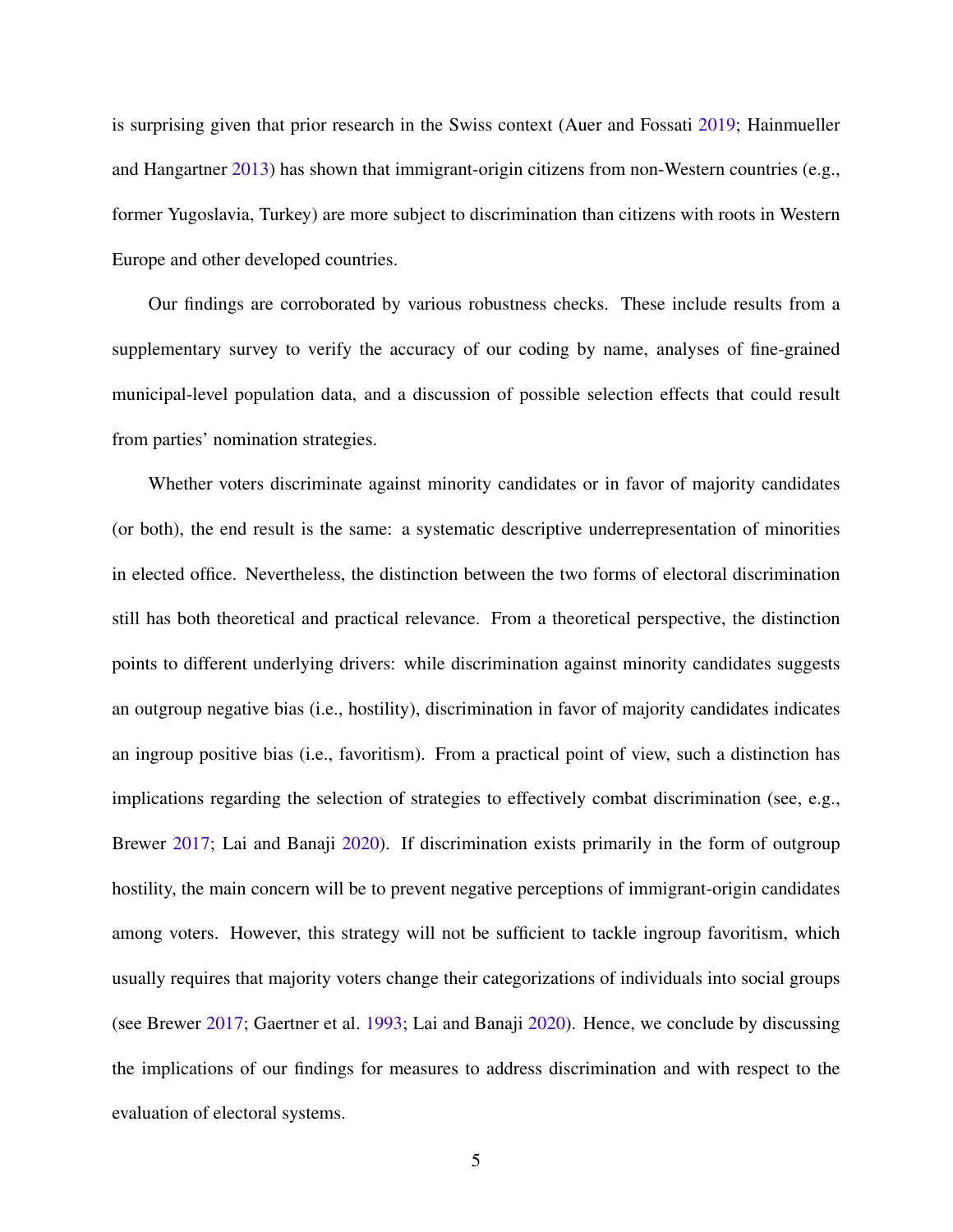To sum up, we present an innovative approach to distinguishing between discrimination in favor of majority candidates (ingroup favoritism) and discrimination against candidates with a migration background (outgroup hostility). The key contribution of our study is a clear demonstration that ingroup favoritism is a crucial factor in understanding electoral discrimination. We further contribute to the literature by showing the extent to which various outgroups are affected by the two forms of discrimination, and how discrimination varies with the candidate's party and local contexts. This has important implications for how we think about discrimination in elections and points to new research agendas.

#### Theoretical Framework

The dominant theoretical approaches to discrimination are concerned with behavior that is oriented against certain individuals. For example, one influential explanation of what makes discrimination wrong posits that "to discriminate against someone is to treat that person disadvantageously relative to others on grounds that are irrelevant to how this person should be treated" (Lippert-Rasmussen [2018,](#page-42-5) 5).

This perspective, oriented toward outgroup bias that results in discrimination *against* minorities, is evident in research on electoral discrimination. An early established argument in the literature assumes that majority voters are reluctant to vote for minority candidates because they perceive them as a threat (Bobo [1983;](#page-39-4) Citrin, Green, and Sears [1990\)](#page-40-6). Another considerable body of research argues that voters use simple cues such as sociodemographic characteristics of candidates as cognitive shortcuts to infer information about candidates (Huddy and Terkildsen [1993;](#page-42-6) McDermott [1998\)](#page-43-4). Such shortcuts can serve low-information voters as useful heuristics to approx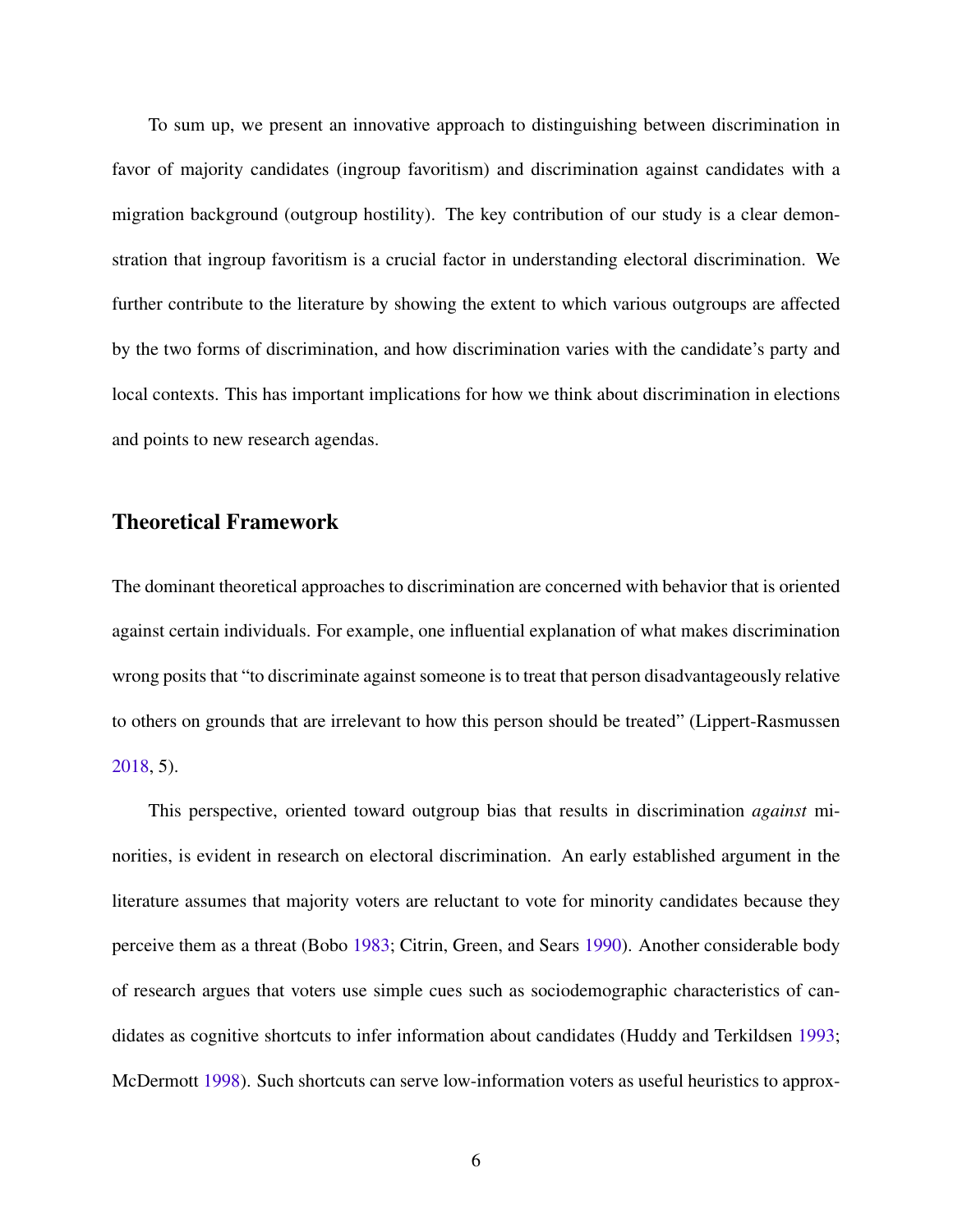imate a candidate's ideology, policy positions and expected behavior in office without processing a large amount of political information (Cutler [2002;](#page-40-7) Lupia [1994;](#page-42-7) Lupia and McCubbins [1998;](#page-42-3) Popkin [1991\)](#page-44-5). Cognitive shortcuts, however, can also lead to severely biased electoral decisions. An example is negative stereotyping—i.e., voters attributing unfavorable character traits or ideological positions to outgroup candidates—which has been considered an important explanation for discrimination at the ballot box (Campbell and Cowley [2014;](#page-39-5) McDermott [1998;](#page-43-4) Piston [2010\)](#page-43-5). Proponents of this approach see voters' (likely biased) perceptions of minority candidates as the cause of discrimination. Furthermore, a number of scholars emphasize the role of "subtle" and covert forms of prejudice (Pettigrew and Meertens [1995,](#page-43-6) 57; see, e.g., also Payne et al. [2010\)](#page-43-7). Symbolic racism has emerged as a prominent theory under this rubric, particularly in the US context. For example, Sears and Kinder [\(1971\)](#page-44-1) argue that an anti-Black affect among whites—a cultural assumption that Blacks are fundamentally out of step with traditional American values of the "Protestant ethic"—is at the root of prejudice and discrimination against African American candidates (Moskowitz and Stroh [1994,](#page-43-0) 309; Tesler and Sears [2010\)](#page-45-2). Finally, hostility toward outgroups may emanate from individual personality orientations, namely a desire for conformity or a preference for hierarchy and the dominance of one's group (Adorno et al. [1950;](#page-38-5) Sibley and Duckitt [2008\)](#page-44-6).

Several of these theoretical approaches suggest that discrimination against minority candidates varies according to the sociopolitical profile of voters. For instance, studies have shown that symbolic racism, a need for conformity, the perception of an outgroup threat, and negative stereotypes about minorities are more common among conservative or right-wing voters (Homola and Tavits [2018;](#page-41-6) Jost et al. [2003;](#page-42-8) Van Hiel and Mervielde [2002\)](#page-45-4). Furthermore, right-wing parties can foster hostility toward immigrant-origin individuals with specific rhetoric that targets them (Norris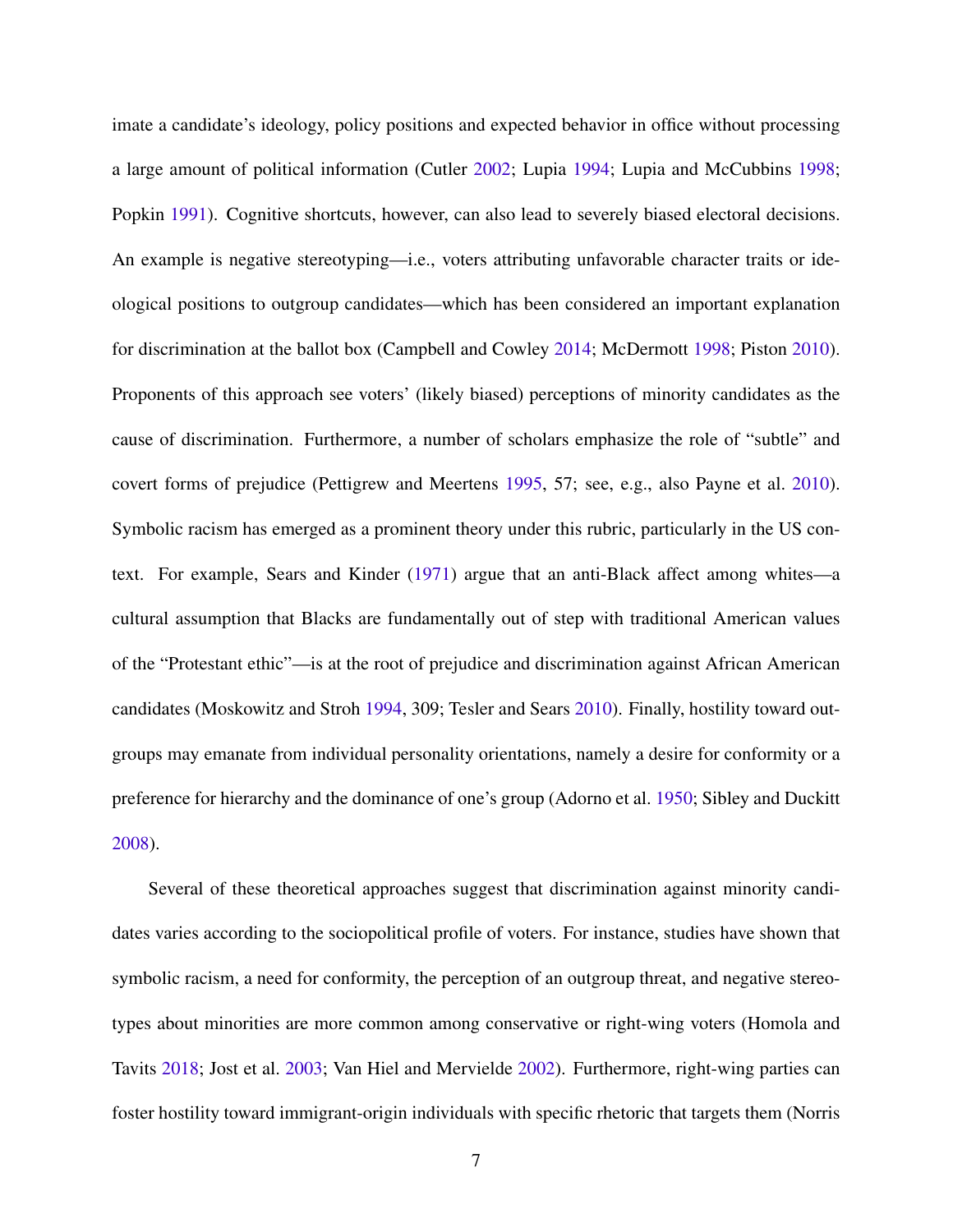and Inglehart [2019\)](#page-43-8). In line with these theoretical arguments, recent literature shows that electoral discrimination against immigrant-origin candidates is driven by voters of the Right (Besco [2020;](#page-38-3) Street [2014;](#page-45-1) Van Trappen, Devroe, and Wauters [2020\)](#page-45-5).

In short, while these approaches take divergent paths to explain discrimination against minority candidates, in particular among right-wing voters, their theoretical arguments all yield, with respect to our focus on immigrant-origin minority candidates, the following hypothesis:

*H1: Voters discriminate against candidates with a migration background relative to majority candidates.*

Yet discrimination can also result from ingroup favoritism. The main driver of this form of discrimination is a bias in favor of ingroup members (Brewer [2017\)](#page-39-3). Indeed, experiments with randomly selected groups of students show that individuals prefer to allocate resources to members of their own group. This empirical observation has sparked a shift in perspective in the social psychology literature (Tajfel [1970\)](#page-45-6). Social identity theory offers a possible psychological explanation for the phenomenon of ingroup favoritism. The main tenet of this theoretical approach is that an individual's memberships in social groups are fundamental to his or her sense of self. In order to achieve or preserve a positive self-evaluation, individuals are motivated to positively evaluate other members of their group (Brewer [1979;](#page-39-6) Tajfel and Turner [1979\)](#page-45-7). Moreover, voters' use of cognitive shortcuts may also explain ingroup favoritism: voters may prefer candidates who embody their own demographic characteristics in the expectation that such candidates will understand and represent their interests (Arnesen, Duell, and Johannesson [2019;](#page-38-6) Cutler [2002\)](#page-40-7). Furthermore, voters may use sociodemographic characteristics to estimate candidates' ideology. For example, they often attribute ideological positions that are more aligned with their own to ingroup candidates (Arnesen,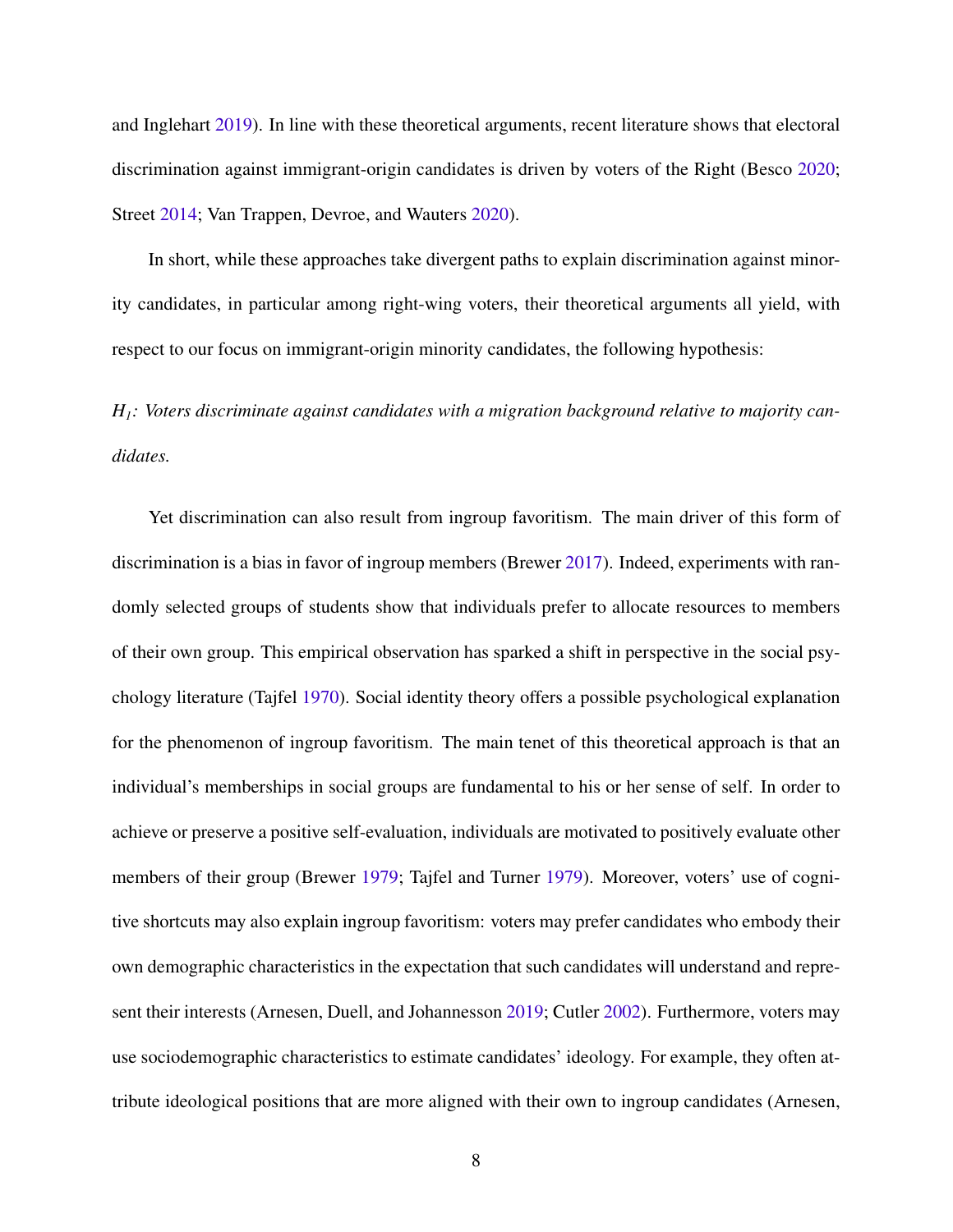Duell, and Johannesson [2019\)](#page-38-6). Finally, stereotypes common to a group may not necessarily feature negative assumptions about outgroups (and thus an outgroup bias) but simply express positive assessments of one's own group (i.e., ingroup bias) (Hamley et al. [2020;](#page-41-7) Hewstone, Rubin, and Willis [2002;](#page-41-2) Portmann [2021\)](#page-44-3). There is evidence that African Americans are not ascribed negative attributes more often than white Americans, but that the latter are more strongly associated with positive characteristics (Gaertner and McLaughlin [1983;](#page-41-8) Hewstone, Rubin, and Willis [2002\)](#page-41-2).

The finding that ingroup favoritism is a fundamental aspect of discrimination is also important for political science literature. Although it has remained largely unexplored regarding the electoral behavior of the majority, three recent studies include the phenomenon of ingroup favoritism in their explanations of voting behavior among white Americans (Jardina [2019,](#page-42-1) [2020;](#page-42-2) Petrow, Transue, and Vercellotti [2018\)](#page-43-2). The core of their theoretical argument is that a white ingroup identity—activated when white voters see their status as a dominant group threatened—contributes significantly to explaining whites' attitudes toward policies and candidates. Specifically, voters with a strong white ingroup identity tend to support (white) candidates who they believe will contribute to maintaining the status quo of the white population in the racial hierarchy. In our study, we apply these considerations to the phenomenon of electoral discrimination toward immigrantorigin candidates and focus on the behavioral component of ingroup favoritism: discrimination in favor of majority candidates. From this we derive our second hypothesis:

*H2: Voters discriminate in favor of majority candidates relative to candidates with a migration background.*

To sum up, most research on voter behavior has focused on *net* discrimination, treating the two forms of discriminatory behavior as *interchangeable*. We argue that it thereby neglects the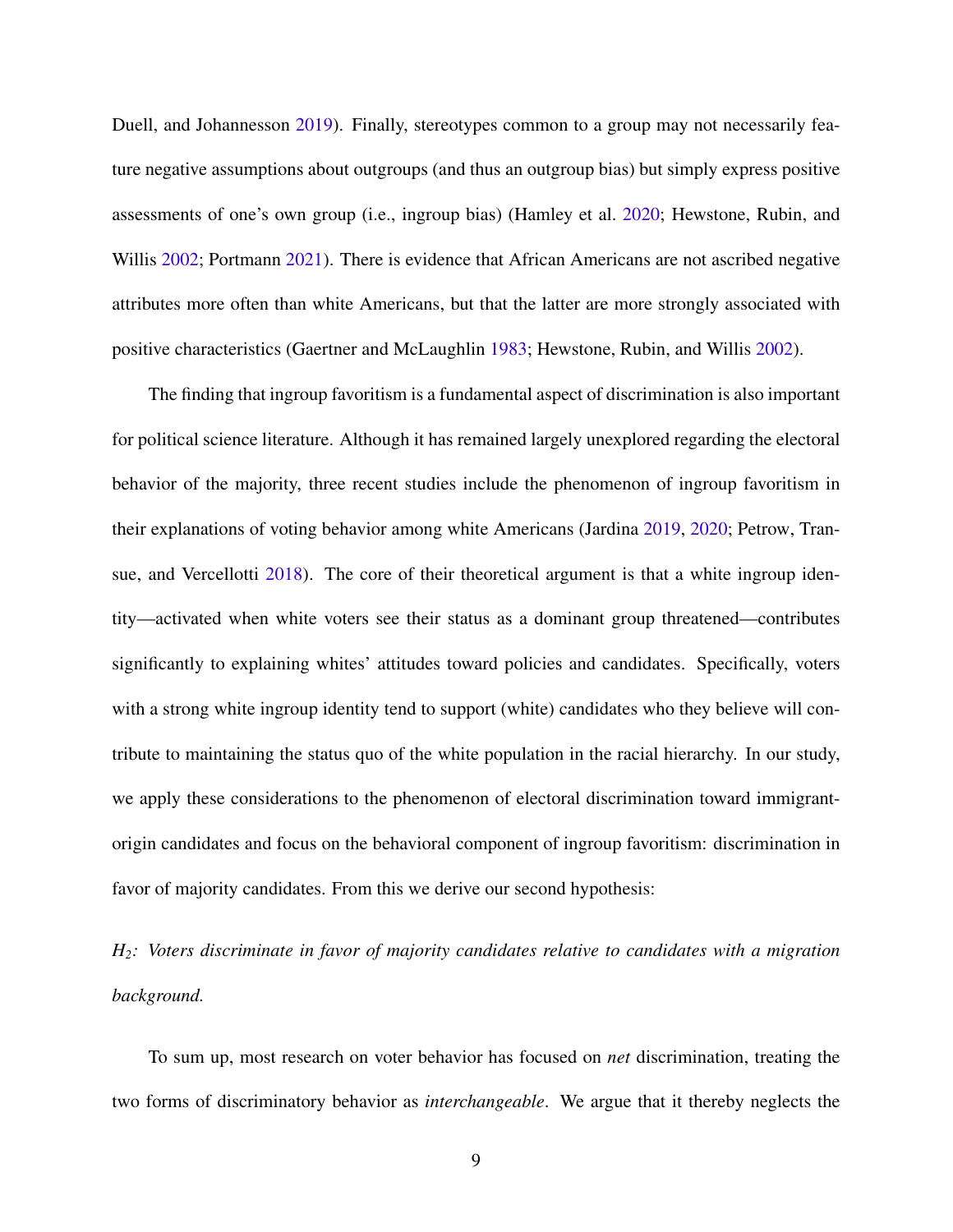ramifications of their different theoretical underpinnings and the insights from social psychology that discrimination for the ingroup and discrimination against the outgroup are not reciprocally related (Brewer [2017\)](#page-39-3). That said, we do not assume that these two forms of discrimination occur entirely in isolation from one another. To some extent, "discrimination in favor of" and "discrimination against" may be interdependent—for instance, if losses for the outgroup are seen as gains for the ingroup. Also, although identification and attachment to ingroups is conceptually and theoretically distinguishable from outgroup bias, it can, under certain conditions, result in outgroup hostility (Brewer [1999,](#page-39-7) 430; Brewer [2001;](#page-39-8) De Figueiredo and Elkins [2003\)](#page-40-8).

#### An Inviting Context

Switzerland is an outstanding case for scholars whose research focuses on minority groups related to migration. Apart from a couple of micropolities such as Liechtenstein or Luxembourg, no other European country has as high a share of immigrant-origin population: about four out of ten people living in Switzerland are officially classified as "persons with a migration background" and an estimated one third of these are Swiss citizens.<sup>[5](#page-10-0)</sup> Seen from another perspective,  $30\%$  of people currently living in Switzerland were born in other countries. In comparison, the share of foreignborn individuals in countries such as Austria, Belgium, France, Sweden and the United Kingdom ranges from 12 to  $20\%$ .<sup>[6](#page-10-1)</sup>

Approximately a quarter of naturalized Swiss citizens come from the former Yugoslavia, followed by Italy, Turkey, Germany and Portugal. While most naturalized citizens are white, a notable

<span id="page-10-0"></span><sup>5.</sup> Source: Swiss Federal Statistical Office, see [https://www.bfs.admin.ch/bfs/en/home/statistics/population/](https://www.bfs.admin.ch/bfs/en/home/statistics/population/migration-integration/by-migration-status.html) [migration-integration/by-migration-status.html.](https://www.bfs.admin.ch/bfs/en/home/statistics/population/migration-integration/by-migration-status.html)

<span id="page-10-1"></span><sup>6.</sup> Source: OECD. [https://www.oecd-ilibrary.org/social-issues-migration-health/international-migration-outlook]( https://www.oecd-ilibrary.org/social-issues-migration-health/international-migration-outlook_1999124x) [1999124x.]( https://www.oecd-ilibrary.org/social-issues-migration-health/international-migration-outlook_1999124x)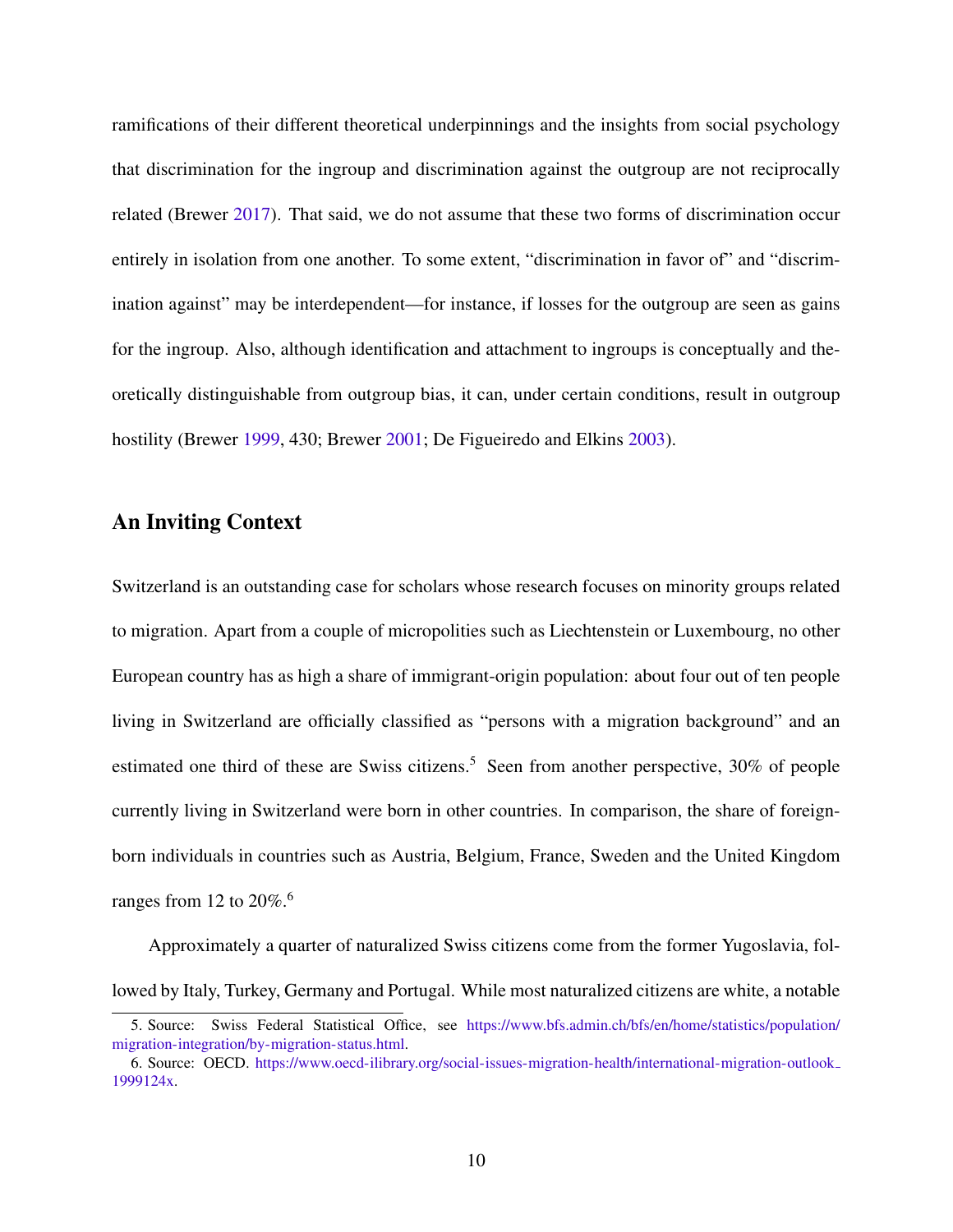share (7.5%) have their origins in Sri Lanka, India and sub-Saharan Africa (see Table 1 in the online appendix).

In addition to the diversity of its population, Switzerland offers another feature highly relevant to our analysis: its electoral system. Compared to other electoral systems, the Swiss system allows us to delve much deeper into the impact of both ingroup favoritism and outgroup hostility on the electoral fortunes of immigrant-origin candidates.

The free-list PR employed in Switzerland belongs to the group of open-list PR systems, where voters can cast preference votes for individual candidates (IDEA [2005](#page-42-9) 118, 155). The 200 seats in the Swiss National Council are allocated proportionally to population size across 26 electoral districts that correspond to the Swiss cantons.

Every enfranchised citizen receives the voting material at home. It contains a ballot with at least a dozen party lists.<sup>[7](#page-11-0)</sup> On every ballot the voter can find candidates' names, years of birth, their places of residence and, depending on the canton, additional information (e.g., profession, membership in associations). We note as well that in any given canton every enfranchised citizen, regardless of her of his municipality of residence, receives the same voting material. All major parties field candidates in all cantons, but on different, canton-specific ballots. For example, the candidates who run for the Social Democratic party in the canton of Ticino are different from those running for the same party in the canton of Geneva.

Having chosen one party list on the ballot, the voter has the following options:

<span id="page-11-0"></span>(1) She can cast the ballot without allocating any preference votes to single candidates (*un-*

<sup>7.</sup> More precisely, the voter receives a bundle of ballots (corresponding to each different party list, plus one blank ballot). She is then supposed to pick only *one* of them—that is, to choose only one party list (or a blank ballot that can be filled out by hand)—and to throw away all the remaining ballots. In fact, to express a valid vote, only one ballot can be cast into the ballot box or sent by post in the envelope provided for that purpose. However, to facilitate comprehension in a comparative perspective, in this article we use the term "ballot" as if all party lists were presented on a single piece of paper.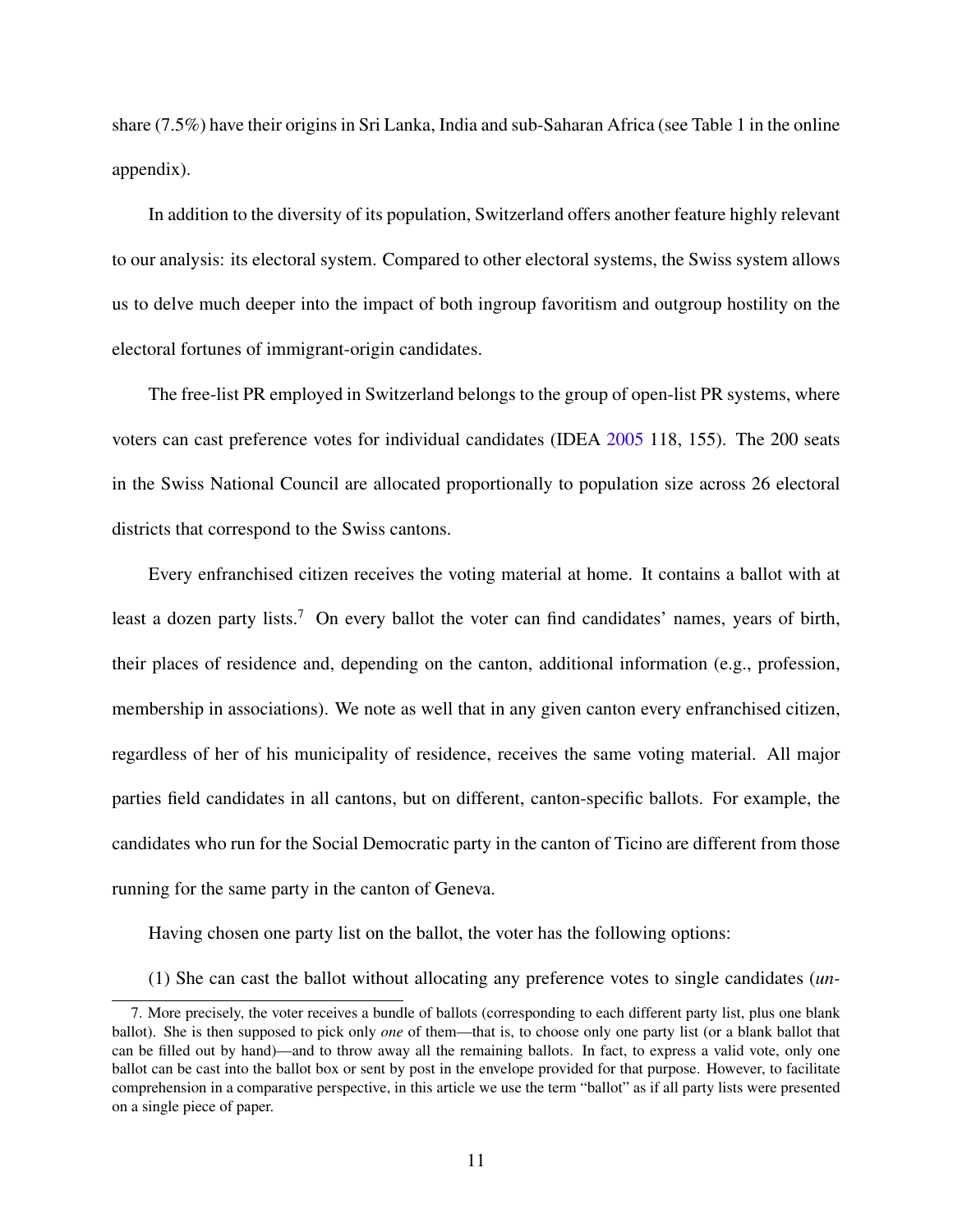*modified ballot*). When a voter casts an unmodified ballot, all candidates running on the party list of her choice receive one vote each.

(2) She can modify the ballot by hand to allocate preference votes to individual candidates (*modified ballot*). The options available for modifying the ballot are quite unique compared to other countries. First, the voter can cast as many *positive* preference votes as there are seats to be filled (between 2 and 35, depending on the size of the electoral district), for *any* candidates running in her electoral district, whether (a) candidates running on the party list of her choice ("cumulation") or (b) candidates from other party lists, by writing in their names by hand ("panachage"). Every candidate can receive up to two votes from a single voter. Second, the voter can cast *negative* preference votes, by crossing candidates off the party list she has chosen. In that case the candidate loses the vote that he or she would have automatically received via the party list.<sup>[8](#page-12-0)</sup>

## Empirical Strategy

We measure electoral discrimination by looking at negative preference votes and positive preference votes separately. Since data on negative and positive preference votes is not directly available, we opted for an elaborate strategy. For our study, we sought and gained access to raw data from the electoral software of the cantonal and municipal administrations. Bearing in mind that negative and positive preference votes are generated only when the voter, having opted for a party list of her choice, modifies the pre-printed ballot by hand, we collected data exclusively on the modified ballots. Disentangling positive from negative preference votes allows us to draw important conclu-

<span id="page-12-0"></span><sup>8.</sup> A further feature is that parties can pre-cumulate candidates. A pre-cumulated candidate is printed twice on a party list ballot, and automatically receives two preference votes when the voter opts for that party list. They receive one vote if they are crossed off once and zero votes if they are crossed off twice. In our analyses, we take this aspect into account by controlling for pre-cumulation.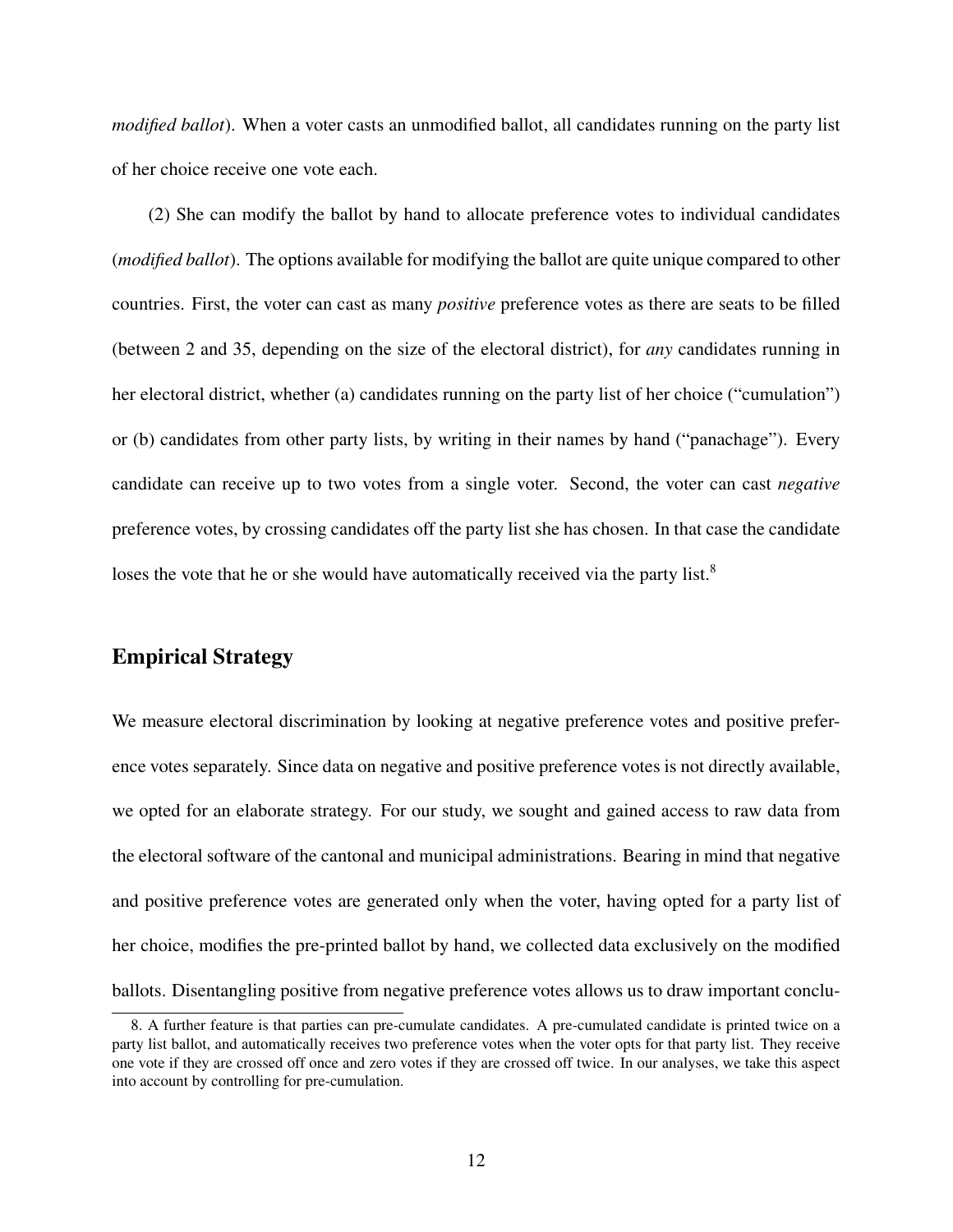sions about the behavior of individual voters that studies based on aggregate election results are not able to detect. Our approach thereby allows us to better address issues that arise from ecological inference in studies using data from real elections.

We also take into account the role of party gatekeepers both in the selection of candidates and on the support that certain candidates receive via list ranking. For this purpose, in the section "Robustness" we present the number and origin of candidates with non-Swiss names by party and estimate models with the list position as a dependent variable.

#### Data

Our data shows, for each modified ballot, which candidates received negative preference votes. The measure for negative preference votes is built by aggregating the number of times a candidate was crossed off on his or her party list. The data also shows which candidates were added to the ballot by voters of their own party ("cumulation") and/or by voters of other parties ("panachage"). This information allows us to measure the impact of a candidate's name on positive preference votes.<sup>[9](#page-13-0)</sup>

For our study we rely on the modified ballots from 19 (out of 26) electoral districts (i.e., cantons).[10](#page-13-1) In 11 cantons, we were able to gather a sample of positive and negative preference votes for all candidates, in every municipality. In the remaining eight cantons, for various reasons,

<span id="page-13-0"></span><sup>9.</sup> In Switzerland, the cantons and municipalities are in charge of collecting electoral data. Given that the majority of them do not process data on negative and positive preference votes, we gathered this data from cantonal and municipal offices. Furthermore, we were in contact with the Federal Chancellery which, for the purposes of our project, sent to the cantons a set of recommendations on how to provide raw data from single ballots while protecting individual voter privacy. The companies that are in charge of the electoral softwares used by the authorities to process electoral data also provided instructions and support to the cantons and municipalities. The cantons, and in some cases even the municipalities within a given canton, rely on different software solutions to process electoral data. We would like to underline that our request for access to raw data was without precedent.

<span id="page-13-1"></span><sup>10.</sup> Six cantons were automatically excluded because they do not use the list-PR system, given that each of them has only one seat in the National Council. The remaining canton (Aargau) refused to provide data.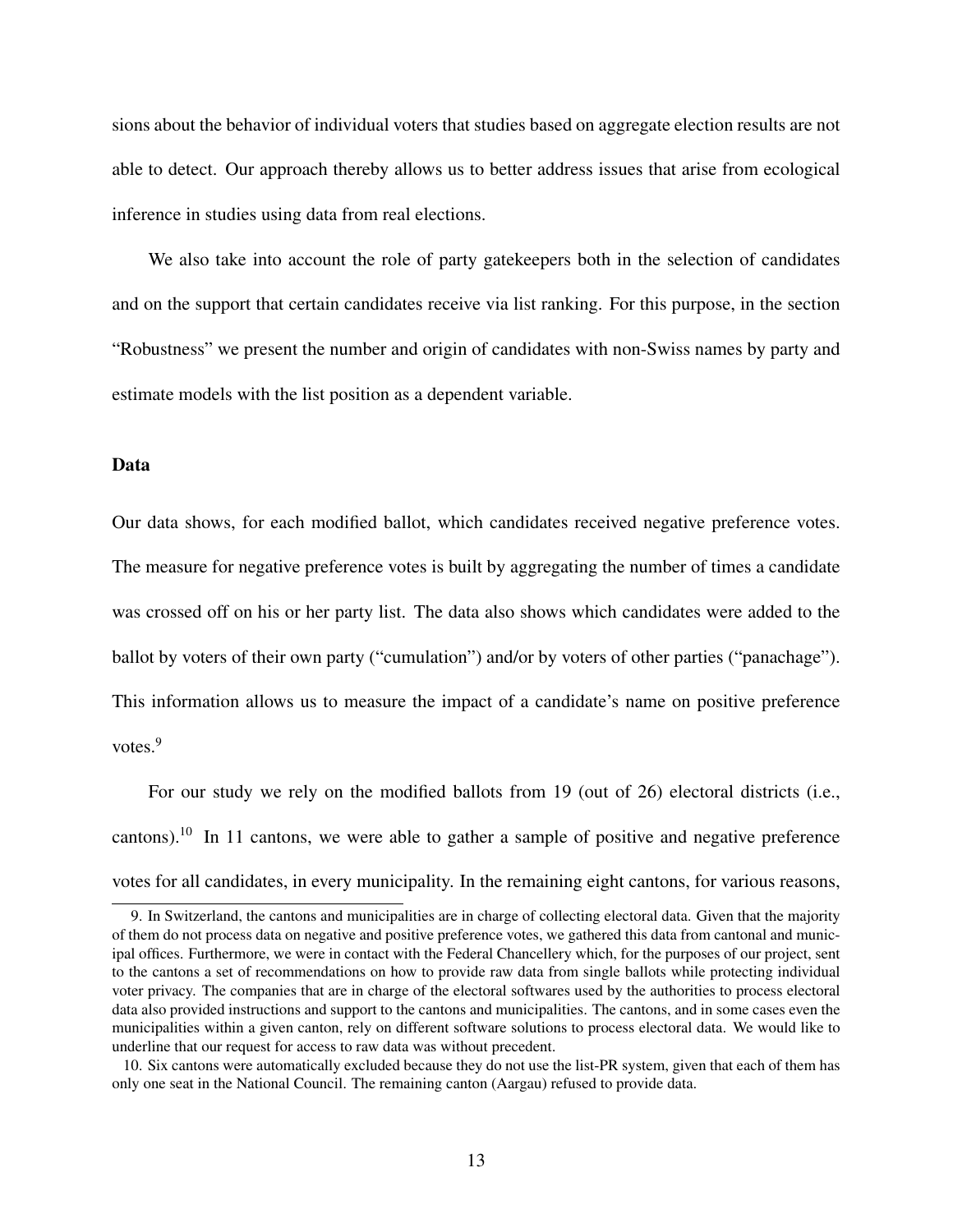it was not possible to achieve full coverage of municipalities, especially in places where the data could be collected only at the municipal level, where cantonal administrations were unable to provide data for all municipalities, and where we were required to extract data on the spot. Hence, in these eight cantons we had to restrict our data collection to a random sample of municipalities.<sup>[11](#page-14-0)</sup> For a detailed description of our data gathering procedure and sample, see Sections B.1 and B.2 in the online appendix.

This data collection yields a sample of modified ballots from 1,168 municipalities (out of 2,325 Swiss municipalities, as of 2015) located in 19 cantons. In these cantons 3,500 candidate names appear on 399 party lists.<sup>[12](#page-14-1)</sup> In every municipality within a given canton, all enfranchised citizens receive the same voting material containing the same set of party lists. Depending on the canton, in the 2015 election the number of party lists varied between 11 and 35. The number of candidates is also strongly canton-dependent, given that on most party lists the number of candidates corresponds to the number of seats that the canton has in the National Council. In the 1,168 municipalities under scrutiny approximately 49% of voters opted for a party list without allocating any preference votes (positive or negative) to individual candidates, while the remaining 51% modified their ballots. Depending on the canton, this figure varies between 28% and 82% (see Table 1).<sup>[13](#page-14-2)</sup> Overall, we have analyzed approximately  $687,000$  modified ballots. Table 1 provides an overview of our sample by showing the number of party lists, candidates and modified ballots

<span id="page-14-0"></span><sup>11.</sup> The fact that we could not obtain data from all municipalities might conceivably raise issues regarding our conclusions, particularly if voters in our sample were more prone than the average Swiss voter to discriminate against immigrant-origin candidates. But this is not the case: the municipalities in our sample, according to our analysis of the voting behavior of their citizens in five recent popular votes on the topic of migration, are actually slightly *less* conservative than the average Swiss municipality. This implies that the results of our study, if anything, underestimate the real extent of electoral discrimination in Swiss elections (see Figure 1 in the online appendix).

<span id="page-14-1"></span><sup>12.</sup> Since we expect that electoral discrimination also depends on the placement of the candidate's party on the leftright scale, we dropped 217 candidates in our models because they ran on party lists that were not classifiable on that scale. Note that not a single candidate running on such lists was elected.

<span id="page-14-2"></span><sup>13.</sup> Tables 3 and 4 in the online appendix provide information about modified and unmodified ballots by ideological position of parties (Table 3) and for each of the larger parties (Table 4).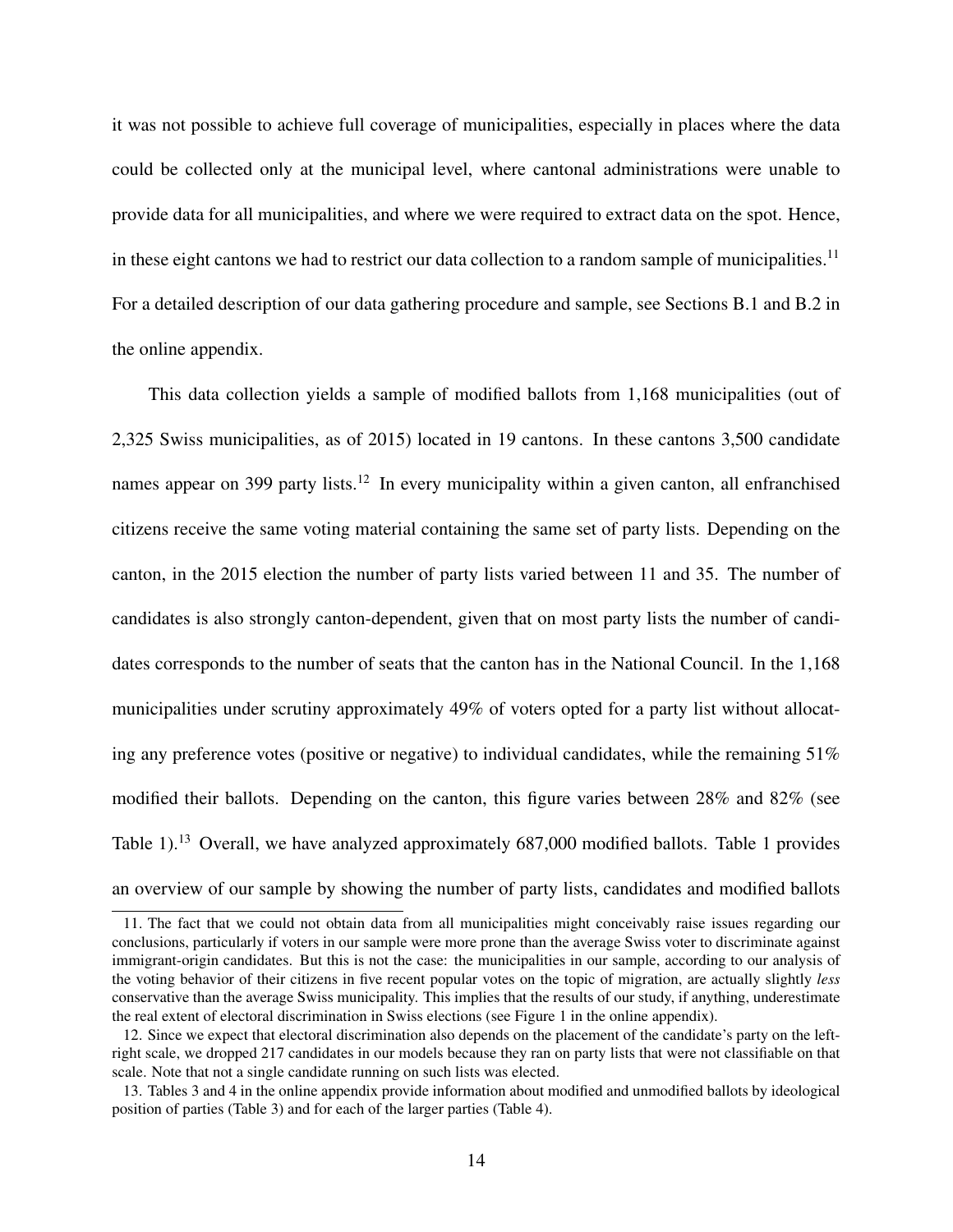in each of the 19 cantons.

| Canton               | Party lists | Candidates | Modified ballots                         |
|----------------------|-------------|------------|------------------------------------------|
|                      |             |            | (share among all cast and valid ballots) |
| <b>Basel-City</b>    | 26          | 122        | 26,865 (53%)                             |
| <b>Basel-Country</b> | 16          | 112        | 5,706 (60%)                              |
| Berne                | 26          | 567        | 50,493 (57%)                             |
| Fribourg             | 20          | 131        | 40,852 (53%)                             |
| Geneva               | 26          | 178        | 12,168 (28%)                             |
| Grissons             | 15          | 70         | 40,998 (77%)                             |
| Jura                 | 12          | 24         | 3,571 (40%)                              |
| Lucerne              | 21          | 159        | 30,417 (57%)                             |
| Neuchatel            | 15          | 54         | 12,205 (35%)                             |
| Schaffhausen         | 11          | 21         | 7,859 (28%)                              |
| Schwyz               | 13          | 50         | 24,970 (50%)                             |
| Solothurn            | 27          | 147        | 29,410 (64%)                             |
| St. Gall             | 23          | 198        | 35,277 (58%)                             |
| Thurgau              | 22          | 123        | 16,374(63%)                              |
| Ticino               | 18          | 122        | 56,673 (52%)                             |
| Valais               | 33          | 173        | 5,726 (82%)                              |
| Vaud                 | 23          | 326        | 56,669 (37%)                             |
| Zug                  | 17          | 50         | 20,831 (63%)                             |
| Zurich               | 35          | 873        | 210,200 (52%)                            |
| Total all cantons    | 399         | 3,500      | 687,264 (51%)                            |

Table 1: Number of party lists, candidates, and modified ballots in our sample, by canton

#### Dependent Variables: Positive and Negative Preference Votes

To calculate the negative preference votes we construct a relative measure that indicates how many times a candidate was crossed off relative to the average number of cross-offs for candidates on the corresponding party list. Specifically, we measure negative preference votes as follows:

> Negative preference votes  $=$   $\frac{\text{Number of cross-offs of candidate}_{ij} \text{ on party list}_{ij}}{\text{Mean of the body}}$ Mean number of cross-offs of candidates on party list<sub>j</sub>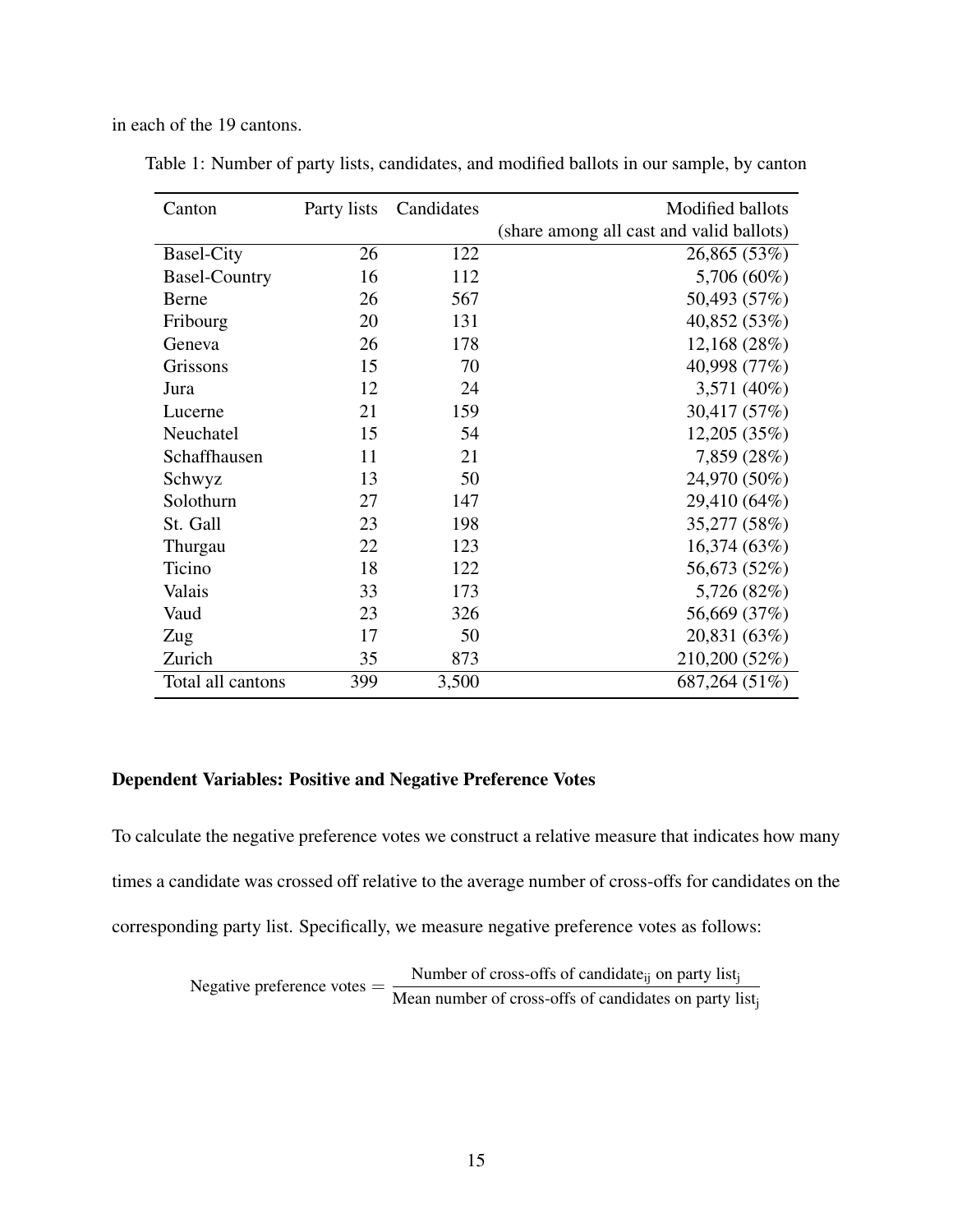To calculate the positive preference votes we proceed in a similar way<sup>[14](#page-16-0)</sup>:

Positive preference votes = Number of times candidate<sub>ij</sub> on party list<sub>j</sub> is added on any party list Mean number of times candidates from party list<sub>j</sub> are added on any party list

The values of our dependent variable "negative preference votes" span from 0 to 2.3 (mean=1, SD=0.27), whereas those of the dependent variable "positive preference votes" range from 0 to 11.8 (mean=1, SD=1.08). Conceptualizing our dependent variables as relative measures is reasonable because negative and positive preference votes are difficult to compare directly across party lists, as their number reflects to a large extent the strength of the respective party lists.

#### Explanatory Variable: Candidate Names

Our main explanatory variable captures the origin of candidates' names. This method of coding candidate names is often applied in studies of electoral discrimination and/or political underrep-resentation of minorities (see, e.g., Dancygier et al. [2015;](#page-40-1) Portmann and Stojanović [2019;](#page-44-0) Street [2014;](#page-45-1) Thrasher et al. [2017;](#page-45-0) Van Trappen, Devroe, and Wauters [2020\)](#page-45-5).[15](#page-16-1) We use an extensive and openly accessible database—the Register of Swiss Surnames (RSS)—which contains all family names registered in a Swiss municipality with their year of registration up through 1962.<sup>[16](#page-16-2)</sup> This allows us to divide names into (0) Swiss (registered before 1940), and (1) non-Swiss (registered in or after 1940). We set the boundary at the year 1940, because of the migration flows sparked by

<span id="page-16-0"></span><sup>14.</sup> Our definition of positive preference votes includes such votes from both intra-party "cumulation" and inter-party "panachage." For details, see section B.3.1 in the online appendix.

<span id="page-16-1"></span><sup>15.</sup> For a critique of this method, see Muroki and Cowley [\(2019,](#page-43-9) 118). In particular, it may incorrectly classify married women who have adopted the surnames of their husbands. The alternative method is visual identification (see Sobolewska [2017\)](#page-44-4). The latter approach may be more appropriate in some contexts, where the socially salient difference is one's "visible" identity (e.g., Black and Asian minorities in the UK) and where the electoral system is of a majoritarian type, with only a small number of candidates running for office. Both aspects are less relevant in the Swiss context, though. First, the percentage of "visible" minorities is relatively low, and thus most minority candidates with non-Swiss names are white. Second, voters can choose among a very high number of candidates and their faces are not displayed on the ballot. Nevertheless, we have conducted an additional test to check the reliability of our method (results are presented in the section "Robustness" of this article).

<span id="page-16-2"></span><sup>16.</sup> <http://www.hls-dhs-dss.ch/famn/?lg=e.>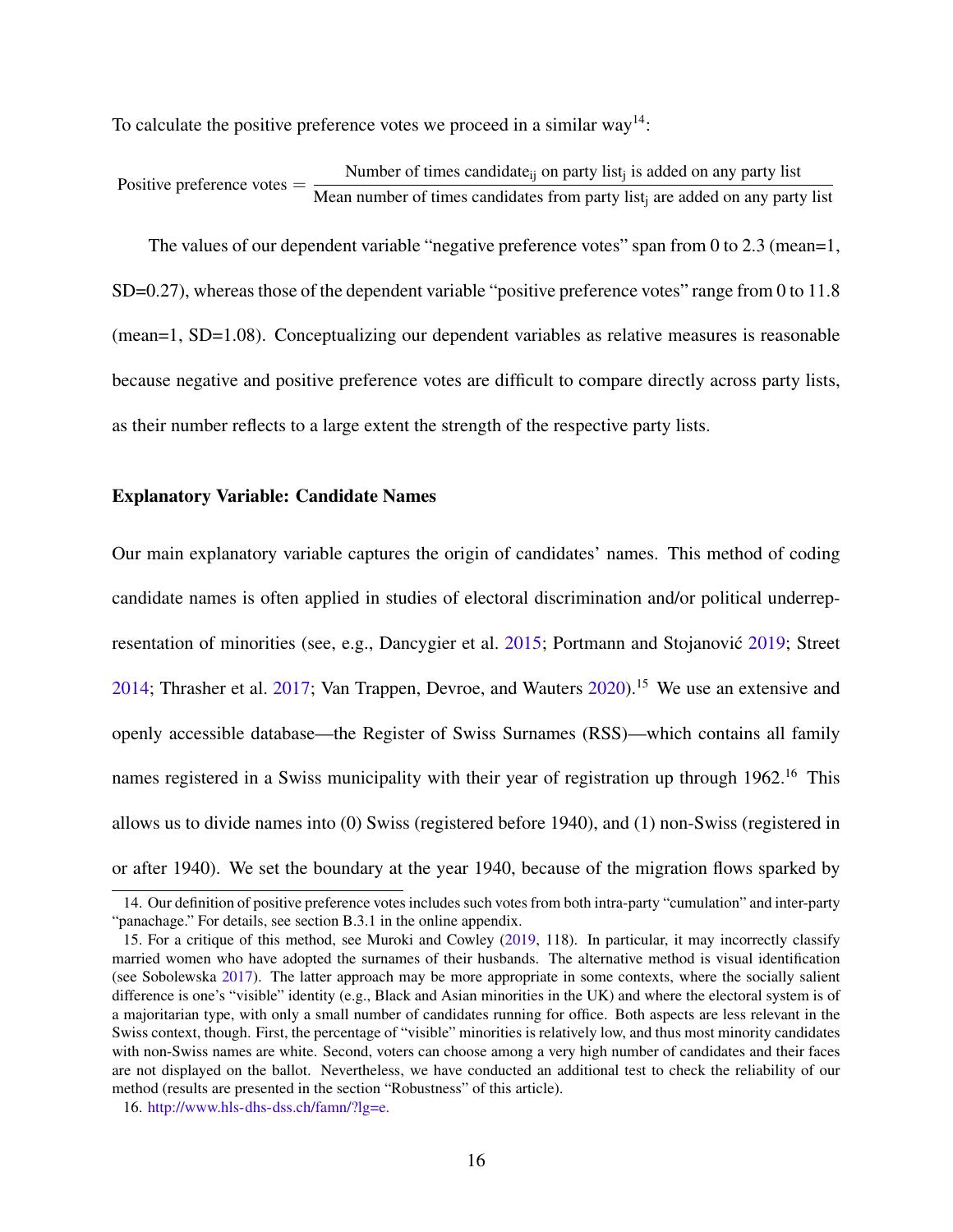the Second World War.

In the Swiss context, studies have shown that people with foreign-sounding names—i.e., names which give rise to a presumption of immigrant origin—are less likely to find a job or an apartment to rent (see Auer et al. [2019;](#page-38-7) Zschirnt [2019\)](#page-46-0). Moreover, one study finds that certain categories of names (e.g., those of Albanian, former Yugoslav and Turkish origin) are discriminated against more than non-Swiss names of Western origin in the context of naturalization decisions (see Hainmueller and Hangartner [2013\)](#page-41-5). We therefore further refine the coding in order to identify the origins of the "non-Swiss" names, by using the databases "forebears" and "worldnames."[17](#page-17-0) On the basis of these codes, another refined explanatory variable distinguishes between (0) Swiss names, (1) non-Swiss names from Western countries, and (2) non-Swiss names from non-Western countries. In a similar vein, we created a variable that indicates the linguistic region of origin of the name, ranging from (0) Swiss, (1) non-Swiss from a German-speaking country, (2) non-Swiss from a French-speaking country, (3) non-Swiss from Italy, or (4) non-Swiss from any other country.

#### Control Variables

We include a series of controls regarding those candidate characteristics typically listed on a bal-lot.<sup>[18](#page-17-1)</sup> As control variables at the candidate level we include: incumbency, list ranking, sex, age, and pre-cumulation. Incumbency is a dummy variable indicating if a candidate is (0) non-incumbent or (1) incumbent. List ranking is a relative measure that we build by dividing a candidate's ranking on his or her party list by the number of candidates on that list. Regarding sex we distinguish between (0) female and (1) male candidates. We measure age by differentiating between the fol-

<span id="page-17-0"></span><sup>17.</sup> <http://forebears.io/surnames/> (based on the relative frequency of surnames); [http://worldnames.publicprofiler.](http://worldnames.publicprofiler.org/) [org/](http://worldnames.publicprofiler.org/) (based on the characteristics of a surname).

<span id="page-17-1"></span><sup>18.</sup> The information provided about candidates varies among cantons, and party lists vary even within cantons. For the purposes of this paper, we include the characteristics that voters could find on the ballot in most cantons.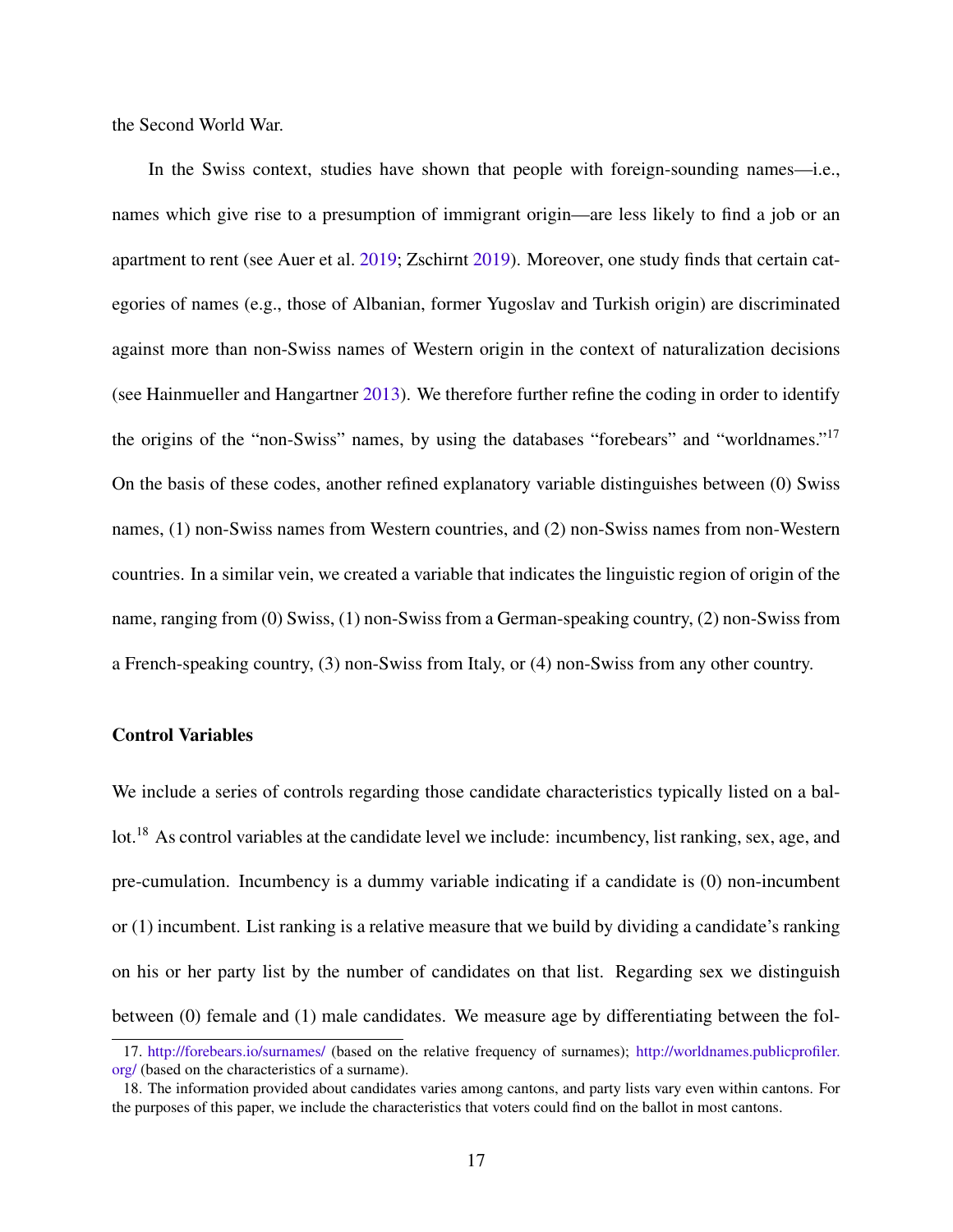lowing categories: (0) 18–29, (1) 30–50, and (2) 50 and older. Finally, pre-cumulation takes the value (0) if a candidate appears only once and the value (1) if he or she is listed twice on the party list. The position of the party on the left-right axis and the number of candidates on the respective party list are considered as control variables that capture list attributes. The former variable can be either (0) for the Right (Swiss People's Party, FDP-Liberals), (1) for the Center (Green Liberal Party, Conservative Democratic Party, Christian Democrats), or (2) for the Left (Social Democratic Party, Green Party).<sup>[19](#page-18-0)</sup> The latter is a numerical variable that reflects the number of candidates running on the same party list. We provide descriptive statistics of all the variables that we include in our models in the online appendix in Section B.3.[20](#page-18-1)

#### **Estimation**

Candidates are nested within party lists (and cantons) in our data and we take this into account by estimating hierarchical models (see Gelman and Hill [2007;](#page-41-9) Steenbergen and Jones [2002\)](#page-45-8). Specifically, we include in our models a random intercept for party lists and specify the random intercept model as follows:

$$
y_{ij} = \beta_0 + \beta_1 z_j + \beta_2 x_{ij} + \beta_3 z_j x_{ij} + U_j + R_{ij}
$$
 (1)

We explain the variance of the dependent variables "positive and negative preference votes"  $(y_{ii})$  with the following fixed effects:  $\beta_0$  stands for the general intercept,  $z_i$  corresponds to a listlevel variable (with estimate  $\beta_1$ ) and  $x_{ij}$  is a variable at the candidate level (with estimate  $\beta_2$ ). In our models, we have a random effect at the list level  $(U_i)$  and an error term at the individual level

<span id="page-18-0"></span><sup>19.</sup> In addition, other minor parties are included in each of these categories.

<span id="page-18-1"></span><sup>20.</sup> Replication materials and code can be found at (Portmann and Stojanovic´ [2021\)](#page-44-7).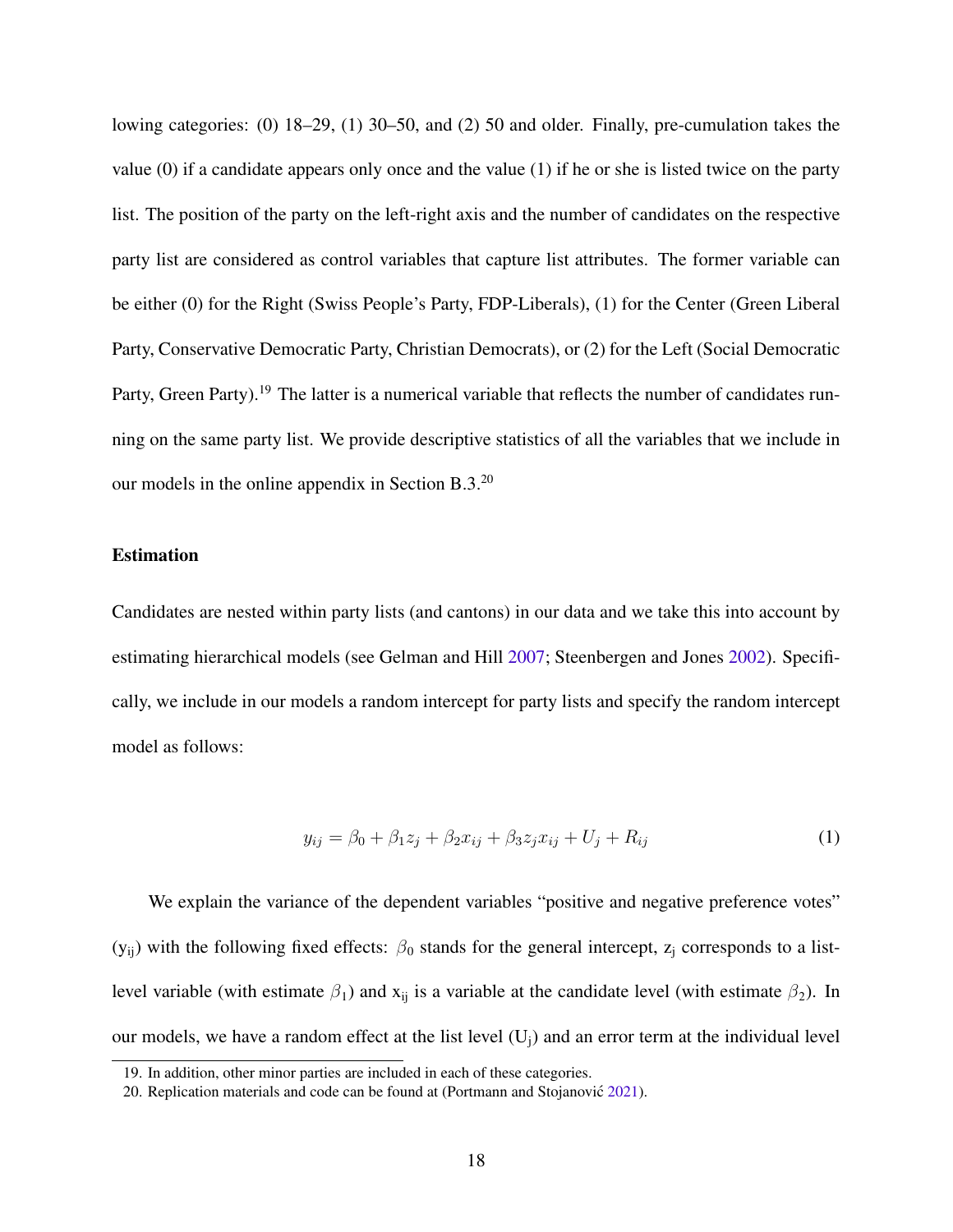(R<sub>ii</sub>). We include a cross-level interaction  $z_i x_{ii}$  (with estimate  $\beta_3$ ) that captures the difference in the coefficient of the variable "non-Swiss name" along different levels of the macro variable measuring the ideological position of the candidate's party (see Snijders and Bosker [2012,](#page-44-8) 81).

## Candidate Names and Electoral Performance

In the 2015 elections to the Swiss National Council, 12.6% (n=477) of candidates had non-Swiss names. And of the 200 elected representatives, an even smaller percentage have non-Swiss names: just 5.5% (n=11). Figure 1 shows that the shares of candidates and representatives with names that we have identified as non-Swiss are quite low, and vary considerably among cantons.





Source: Swiss Federal Statistical Office and our own name coding based on the Register of Swiss Surnames (RSS).

In [Table 2,](#page-20-0) we describe the origins of candidates' names in more detail. According to our cod-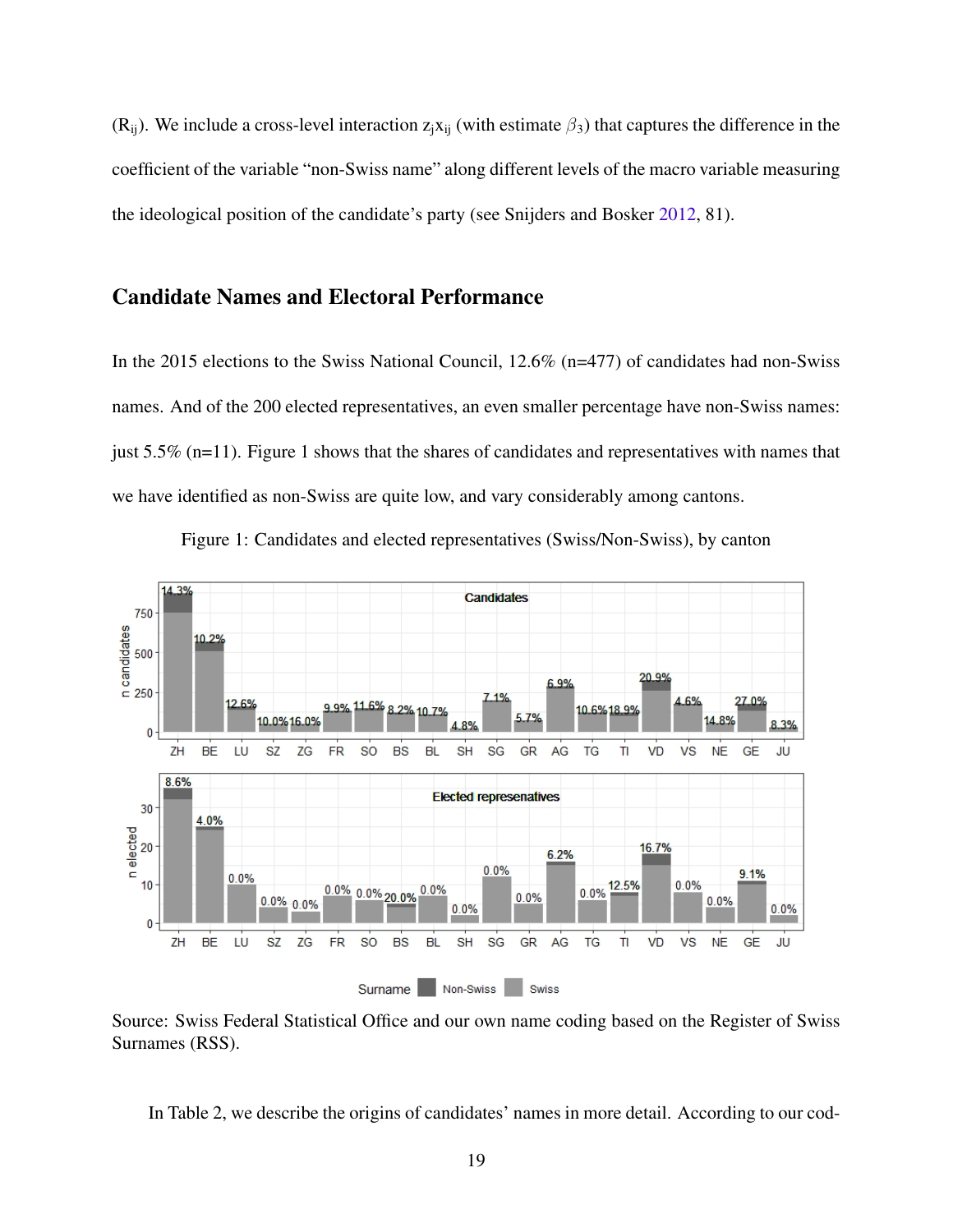ing method, the majority of candidates with an immigrant background have surnames stemming from Europe: most frequently from Western European, Nordic and/or Anglophone countries, followed by candidates with surnames from Southern Europe (predominantly from Italy but also from Greece) and of Hispanic origin. A significant share of candidates also have Eastern European, ex-Yugoslavian, Albanian, Arabic, and Turkish names.

<span id="page-20-0"></span>Table 2: Name origins of candidates and elected representatives, 2015 Swiss elections to the National Council

|                               | Candidates |       | Elected        |       |
|-------------------------------|------------|-------|----------------|-------|
| Name origin                   | n          | $\%$  | n              | $\%$  |
| Western European/Nordic/Anglo | 143        | 3.76  | $\overline{2}$ | 1.00  |
| Southern European             | 70         | 1.84  | $\overline{2}$ | 1.00  |
| Hispanic                      | 63         | 1.66  | 3              | 1.50  |
| Eastern European              | 37         | 0.97  | $\theta$       | 0.00  |
| Albanian*                     | 31         | 0.82  | 1              | 0.50  |
| Turkish/Kurdish               | 29         | 0.76  | 1              | 0.50  |
| Arabic (and Persian)          | 29         | 0.76  | 1              | 0.50  |
| Yugoslavian                   | 20         | 0.53  | 0              | 0.00  |
| Central- and South Asian      | 18         | 0.47  | $\theta$       | 0.00  |
| East- and Southeast Asian     | 11         | 0.29  | $\theta$       | 0.00  |
| (Other) African               | 11         | 0.29  | 0              | 0.00  |
| Unknown                       | 15         | 0.39  | 1              | 0.50  |
| Total non-Swiss               | 477        | 12.55 | 11             | 5.50  |
| <b>Swiss</b>                  | 3,325      | 87.45 | 189            | 94.50 |

Note: \*Contains also candidates with Albanian names from the former Yugoslavia, mostly Kosovo and Macedonia. Source: Swiss Federal Statistical Office and our own name coding based on the online databases Register of Swiss Surnames (RSS), "forebears" and "worldnames."

Is descriptive underrepresentation of parliamentarians with foreign-sounding names a result of a tendency among voters to cross them off their ballots and/or to allocate them fewer positive preference votes in comparison to candidates with Swiss names? We address this question in the next section.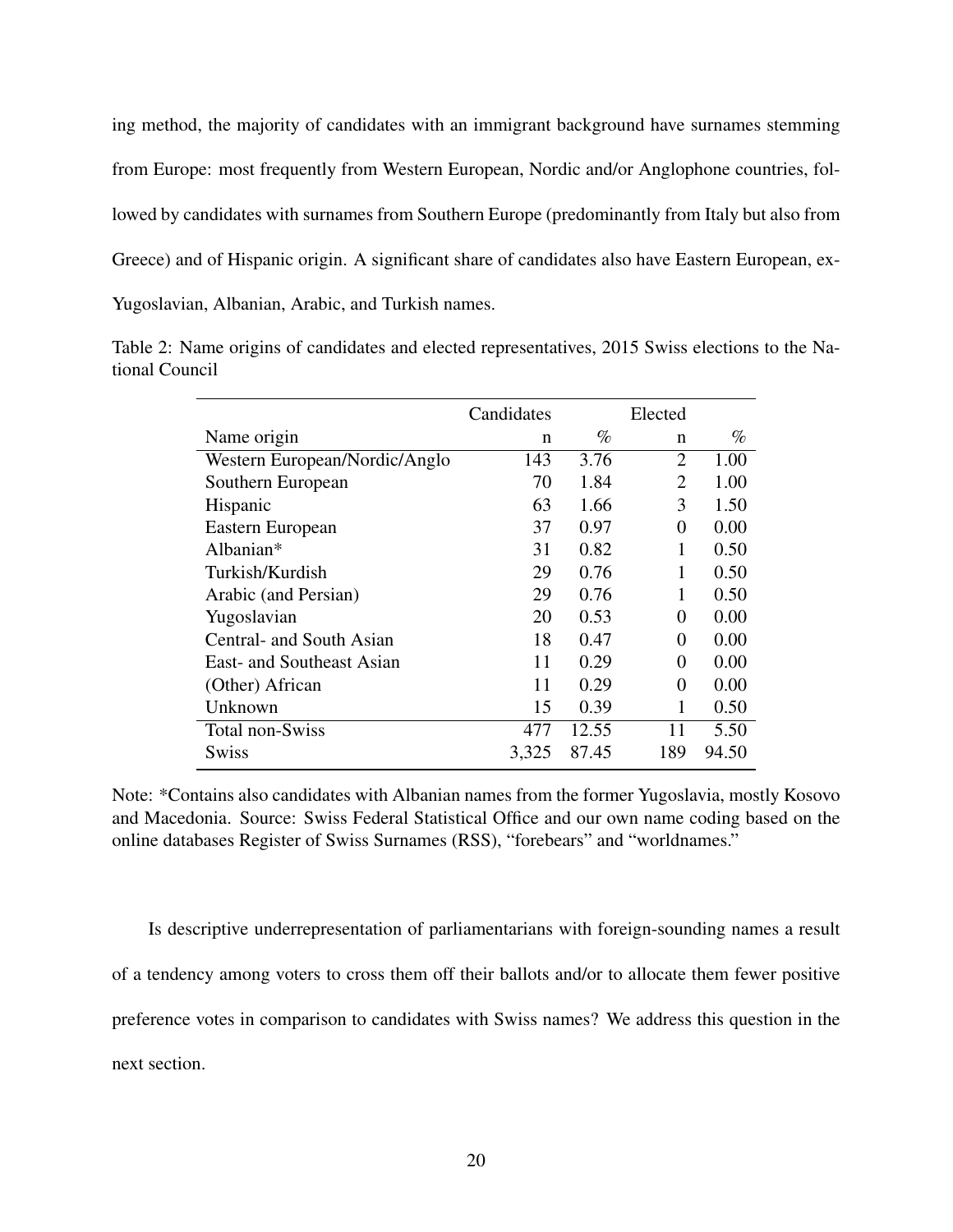## The Effect of Candidate Names on Preference Votes

#### Negative Preference Votes

To test the thesis that voters *discriminate against* candidates with a migration background, we first regress the negative preference votes on the names of candidates. Methodologically, we estimate a series of hierarchical models with a random effect for the party list (see Steenbergen and Jones  $2002$ <sup>[21](#page-21-0)</sup> Model 1 in [Table 3](#page-22-0) includes only the variable capturing non-Swiss names as an explanatory variable and Model 2 adds additional control variables. Model 3 extends Model 2 by including an interaction effect between the candidate's name and the ideological orientation (Left, Center, Right) of the party list on which the candidate runs.

In line with the thesis that voters discriminate against immigrant-origin candidates, the effect in Model 1 is positive and significant, indicating that candidates with non-Swiss names receive significantly more negative preference votes compared to candidates with Swiss names. That is to say, candidates with foreign-sounding names are disadvantaged because voters cross them off more often than they do similar candidates with Swiss names running on the same party list. The effect in Model 2, to which we added control variables, is slightly smaller than in Model 1 but still significant.

<span id="page-21-0"></span><sup>21.</sup> Given that we have only few observations (candidates) in some of the units (party lists), the random effects model tends to provide more reliable results than the fixed effects model (see Clark and Linzer [2015\)](#page-40-9). Nevertheless, in the online appendix (Tables 8 and 9) we show that our results are robust if we include fixed effects for the party lists. The only difference we find is in the moderating effect of left-wing parties on discrimination in favor of majority candidates.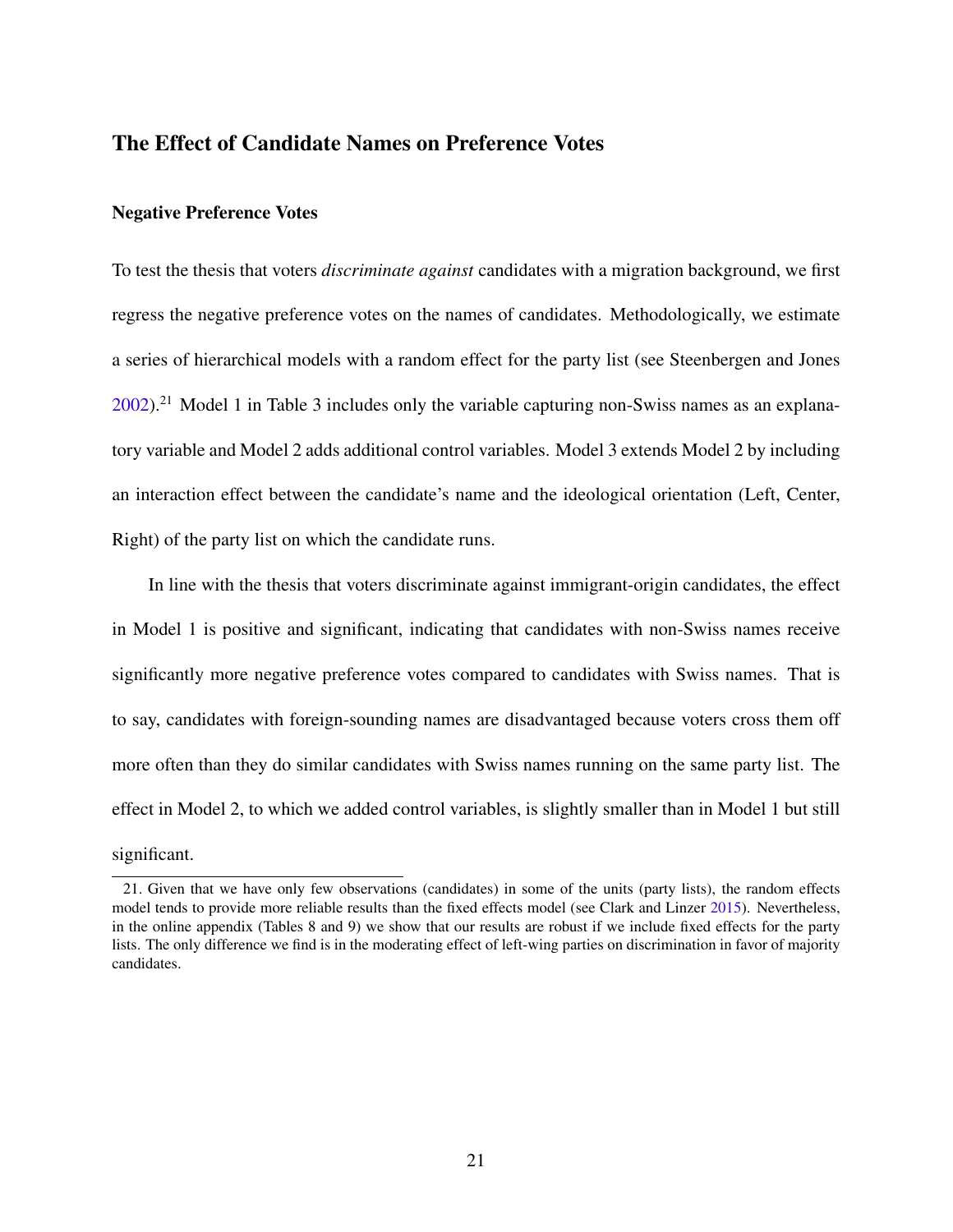|                                            | (1)       | (2)        | (3)        |
|--------------------------------------------|-----------|------------|------------|
| Non-Swiss name                             | $0.05***$ | $0.04**$   | $0.10***$  |
|                                            | (0.01)    | (0.01)     | (0.03)     |
| Relative list ranking                      |           | $0.39***$  | $0.39***$  |
|                                            |           | (0.02)     | (0.02)     |
| Incumbent                                  |           | $-0.38***$ | $-0.38***$ |
|                                            |           | (0.02)     | (0.02)     |
| Pre-cumulated                              |           | $0.11***$  | $0.12***$  |
|                                            |           | (0.02)     | (0.02)     |
| Male                                       |           | $-0.00$    | $-0.00$    |
|                                            |           | (0.01)     | (0.01)     |
| Age: 30-50 years                           |           | $-0.00$    | 0.00       |
|                                            |           | (0.01)     | (0.01)     |
| Age: $50+$ years                           |           | 0.02       | $0.02*$    |
|                                            |           | (0.01)     | (0.01)     |
| Party position = center                    |           | $-0.00$    | 0.00       |
|                                            |           | (0.01)     | (0.01)     |
| Party position $=$ left                    |           | 0.00       | 0.01       |
|                                            |           | (0.01)     | (0.01)     |
| Number of candidates on party list         |           | $0.08*$    | $0.08*$    |
|                                            |           | (0.04)     | (0.04)     |
| Non-Swiss name x Party position $=$ center |           |            | $-0.07*$   |
|                                            |           |            | (0.03)     |
| Non-Swiss name x Party position $=$ left   |           |            | $-0.09**$  |
|                                            |           |            | (0.03)     |
| Intercept                                  | $0.99***$ | $0.89***$  | $0.89***$  |
|                                            | (0.01)    | (0.06)     | (0.06)     |
| <b>AIC</b>                                 | 1014.08   | $-122.29$  | $-116.83$  |
| Log Likelihood                             | $-485.04$ | 92.15      | 91.42      |
| N candidates                               | 3236      | 3236       | 3236       |
| N party lists                              | 352       | 352        | 352        |

<span id="page-22-0"></span>Table 3: Estimating the relationship between candidate name (Swiss vs. non-Swiss) and negative preference votes

 $***p<sub>0.001</sub>, **p<sub>0.01</sub>, *p<sub>0.05</sub>, p<sub>0.1</sub>$ 

Note: Coefficients and standard errors (in parentheses) from linear random intercept models. Fixed effects for the cantons are included.  $N = 3,236$  candidates, 47 observations are excluded because no candidates from these particular lists received any negative preference votes.

Overall, our results provide strong evidence that voters disproportionately cross off candidates with non-Swiss names. In other words, we find evidence that voters *discriminate against*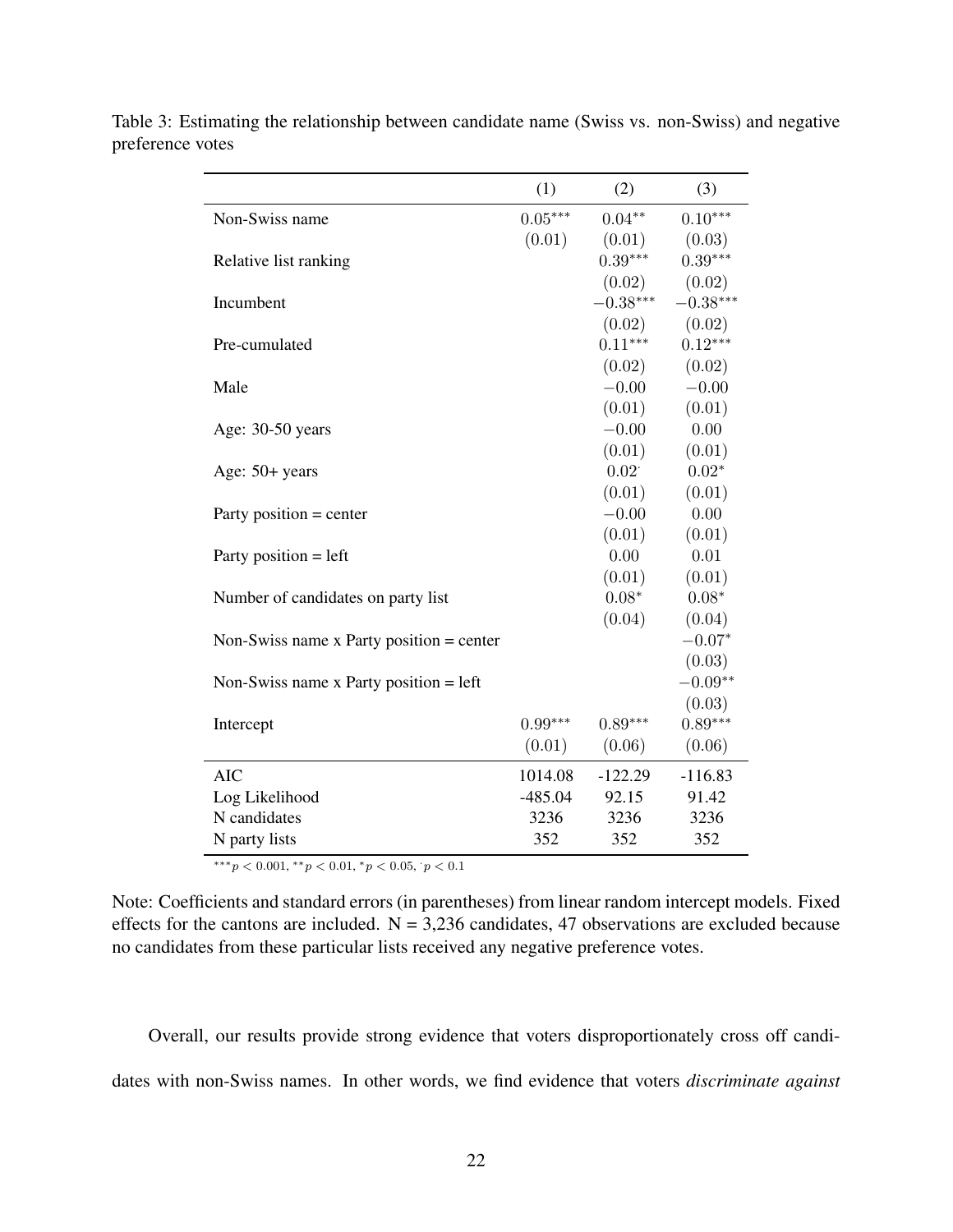candidates with non-Swiss names, which, based on our theoretical argumentation, can be seen as an expression of outgroup hostility or at least negative bias against outgroup candidates.

Based on the theoretical discussion and empirical research, we expect that the discriminatory effect will be stronger among voters with conservative, right-wing attitudes (Besco [2020;](#page-38-3) Street [2014;](#page-45-1) Portmann and Stojanović [2019;](#page-44-0) Van Trappen, Devroe, and Wauters [2020\)](#page-45-5). The interaction effect in Model 3 in [Table 3](#page-22-0) confirms our expectation that a foreign-sounding name is less of a hindrance to candidates on left-wing or centrist party lists than those of the right-wing parties, the latter being the reference category.

<span id="page-23-0"></span>



Note: Mean predicted negative preference votes surrounded by 95% confidence intervals. Predicted values are derived from a linear random intercept model. Control variables and fixed effects for the cantons are included. N=3,236.

While candidates with non-Swiss names clearly receive more negative preference votes on the party lists of the Right, we do not find evidence that a candidate's name origin similarly correlates with negative preference votes on the lists of the Center and of the Left (see [Figure 2\)](#page-23-0).<sup>[22](#page-23-1)</sup>

<span id="page-23-1"></span><sup>22.</sup> Given this result, one might ask why parties of the Right nominate candidates with non-Swiss names at all. This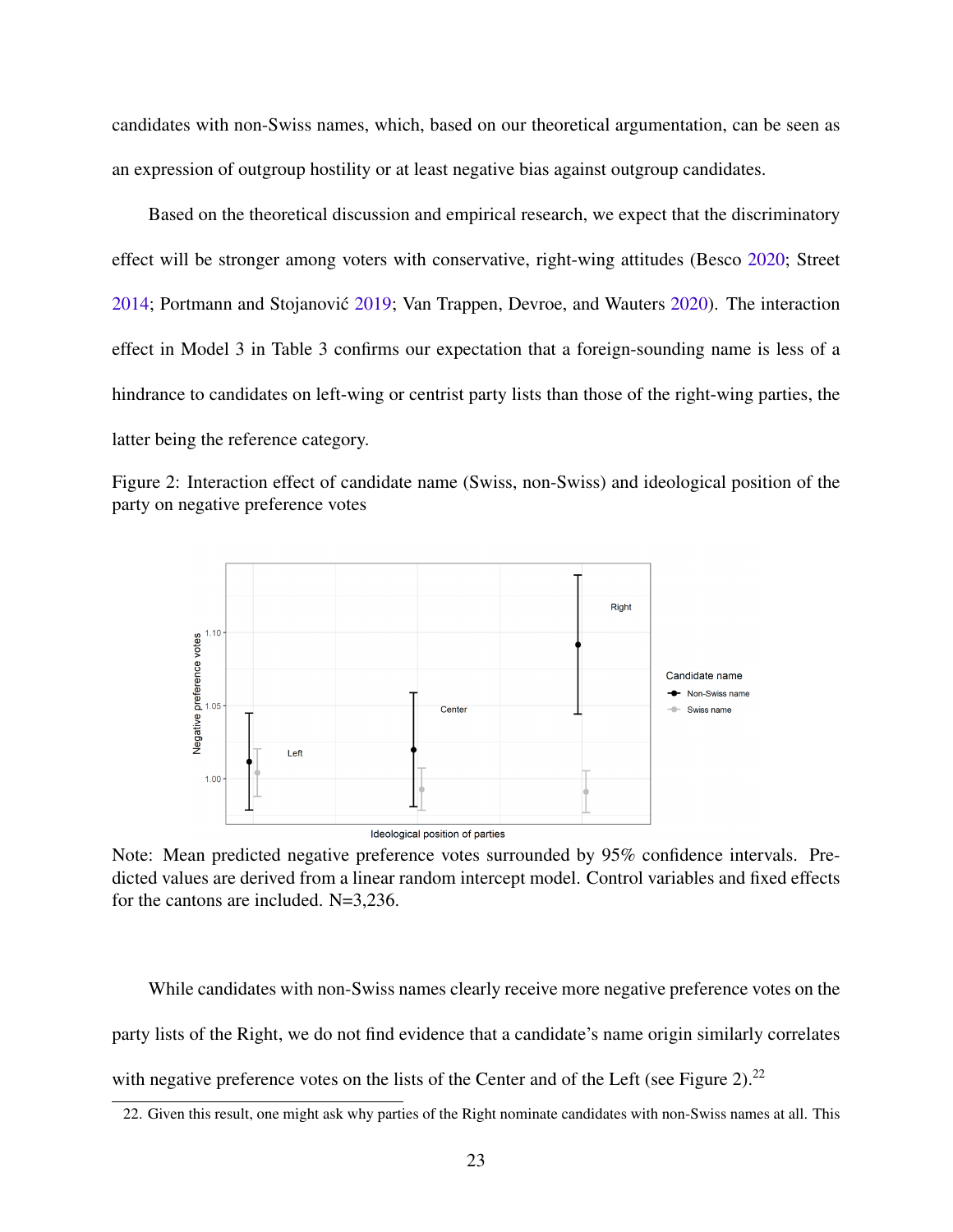In sum, our results yield strong evidence for the thesis that voters discriminate against candidates with a migration background. A candidate with a non-Swiss name faces higher barriers to electoral success in that she or he has a higher likelihood of being crossed off their party list by voters. While the effect of a candidate's name is rather modest in comparison to the effect of other factors such as their relative list ranking or incumbency status, we must stress that the value of the relative negative preference votes decreases by 0.036, dropping from 1.031 for candidates with foreign-origin names to 0.995 for candidates with Swiss names (see Table 10 and Figure 2 in the online appendix). This difference might appear quite small, but it can be decisive for entry into parliament in the Swiss electoral system, since once seats have been distributed among parties and electoral districts, preference votes alone determine which candidates are elected.

Is every candidate with a non-Swiss name (on any given party list) equally affected by discrimination in terms of negative preference votes? In order to examine this question more closely, we further break down the category of candidates with non-Swiss names.

We find that, among candidates with non-Swiss names, the effect of name origin on negative preference votes is slightly more pronounced for those whose names are non-Western (see Table 11 in the online appendix). However, these differences do not reach the level of statistical significance in the chi-square test (p-value  $= 0.498$ ). Our results thus corroborate the findings from a recent study by Portmann and Stojanović ([2019\)](#page-44-0). But they are in contrast to the study by Hainmueller and

could have a negative impact on their electoral prospects, given that right-wing voters tend to have a stronger bias against such candidates than left or center voters (see Dancygier [2017\)](#page-40-10). Two remarks are in order here. First, the share of candidates with non-Swiss names is lower on the party lists of the Right. This might appear to have the potential to undermine our findings, but we provide evidence against that assumption (see section "Robustness"). Second, voters with an outgroup bias can vote for the party they support, and simply cross off candidates with non-Swiss names from the party list. The party list *in totum* still receives the full share of support from such voters, unless they opt for panachage. Therefore, under the Swiss electoral system, even parties whose voters tend to harbor outgroup bias do not necessarily penalize themselves by putting candidates with foreign-sounding names on their lists. On the contrary, this may help them to attract votes from minority communities without losing support from their core voters.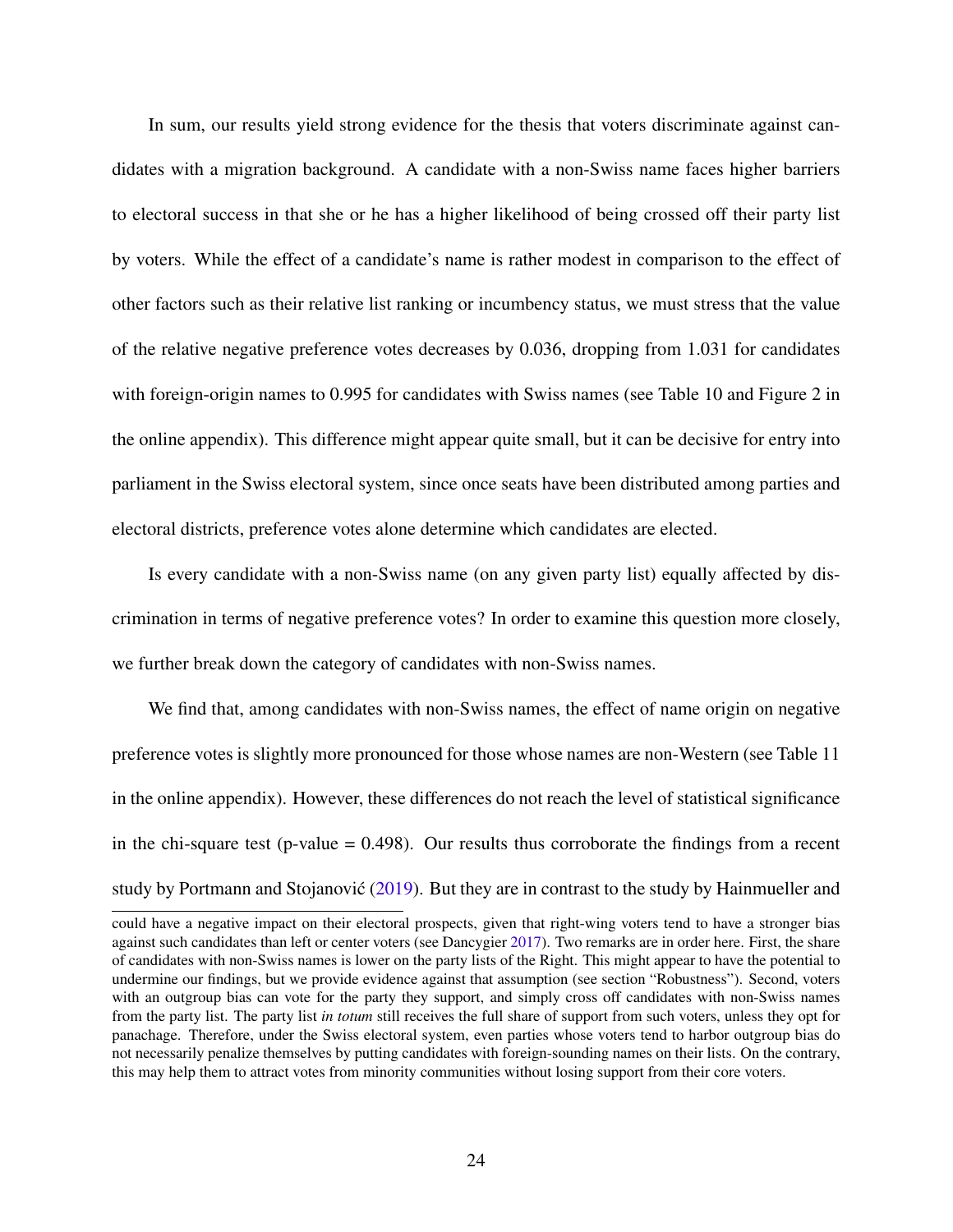Hangartner [\(2013\)](#page-41-5), who investigated discrimination in naturalization referendums held in Swiss municipalities and provided evidence that applicants with non-Western names incur an additional penalty. Specifically, they show that applicants from the former Yugoslavia and Turkey received on average about 40% more "no" votes than comparable applicants from Northern and Western European countries.

#### Positive Preference Votes

We explore discrimination in favor of candidates by estimating a set of models that include the measure of positive preference votes as a dependent variable. By proceeding in the same way as with negative preference votes, we find a significant negative effect for the variable "non-Swiss" name" on positive preference votes (Model 1 and Model 2, Table 4). Because our dependent variable is strongly right skewed (see Figure 3 in the online appendix), we check the robustness of our findings by using an inverse Gaussian distribution and report the results of these models in the online appendix (Table 12 of the online appendix).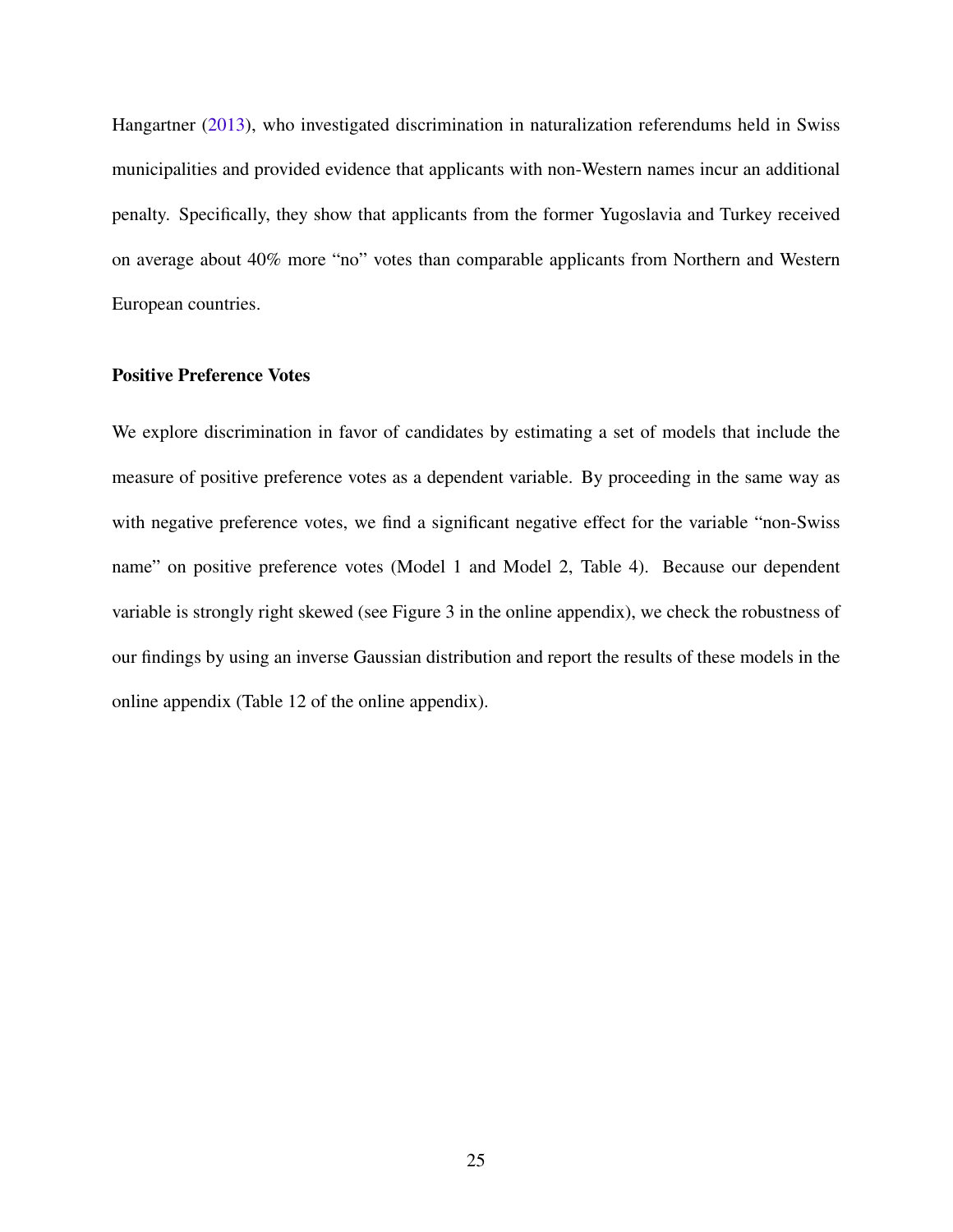|                                            | (1)        | (2)        | (3)        |
|--------------------------------------------|------------|------------|------------|
| Non-Swiss name                             | $-0.14*$   | $-0.09*$   | $-0.20*$   |
|                                            | (0.06)     | (0.05)     | (0.10)     |
| Relative list ranking                      |            | $-1.25***$ | $-1.25***$ |
|                                            |            | (0.06)     | (0.06)     |
| Incumbent                                  |            | $2.03***$  | $2.03***$  |
|                                            |            | (0.08)     | (0.08)     |
| Pre-cumulated                              |            | $0.26***$  | $0.25***$  |
|                                            |            | (0.07)     | (0.07)     |
| Male                                       |            | $-0.02$    | $-0.02$    |
|                                            |            | (0.03)     | (0.03)     |
| Age: 30-50 years                           |            | $-0.06$    | $-0.07$    |
|                                            |            | (0.04)     | (0.04)     |
| Age: $50+$ years                           |            | $-0.09*$   | $-0.09*$   |
|                                            |            | (0.04)     | (0.04)     |
| Party position $=$ center                  |            | 0.06       | 0.06       |
|                                            |            | (0.04)     | (0.04)     |
| Party position $=$ left                    |            | 0.03       | 0.01       |
|                                            |            | (0.04)     | (0.04)     |
| Number of candidates on party list         |            | $-0.34*$   | $-0.33*$   |
|                                            |            | (0.15)     | (0.15)     |
| Non-Swiss name x Party position $=$ center |            |            | 0.08       |
|                                            |            |            | (0.13)     |
| Non-Swiss name x Party position $=$ left   |            |            | 0.18       |
|                                            |            |            | (0.12)     |
| Intercept                                  | $1.02***$  | $1.39***$  | $1.39***$  |
|                                            | (0.04)     | (0.22)     | (0.22)     |
| <b>AIC</b>                                 | 9917.63    | 8610.17    | 8616.94    |
| Log Likelihood                             | $-4936.82$ | $-4274.09$ | $-4275.47$ |
| N candidates                               | 3283       | 3283       | 3283       |
| N party lists                              | 362        | 362        | 362        |

Table 4: Estimating the relationship between candidate name (Swiss vs. non-Swiss) and positive preference votes

 $***p<sub>0.001</sub>, **p<sub>0.01</sub>, *p<sub>0.05</sub>, p<sub>0.1</sub>$ 

Note: Coefficients and standard errors (in parentheses) from linear random intercept models. Fixed effects for the cantons are included.  $N = 3,283$  candidates.

Table 4 shows that there is no evidence of a cumulation-advantage for candidates with foreignsounding names resulting from "positive electoral discrimination." Rather, our results highlight the fact that candidates with non-Swiss names are disadvantaged not only by the share they receive of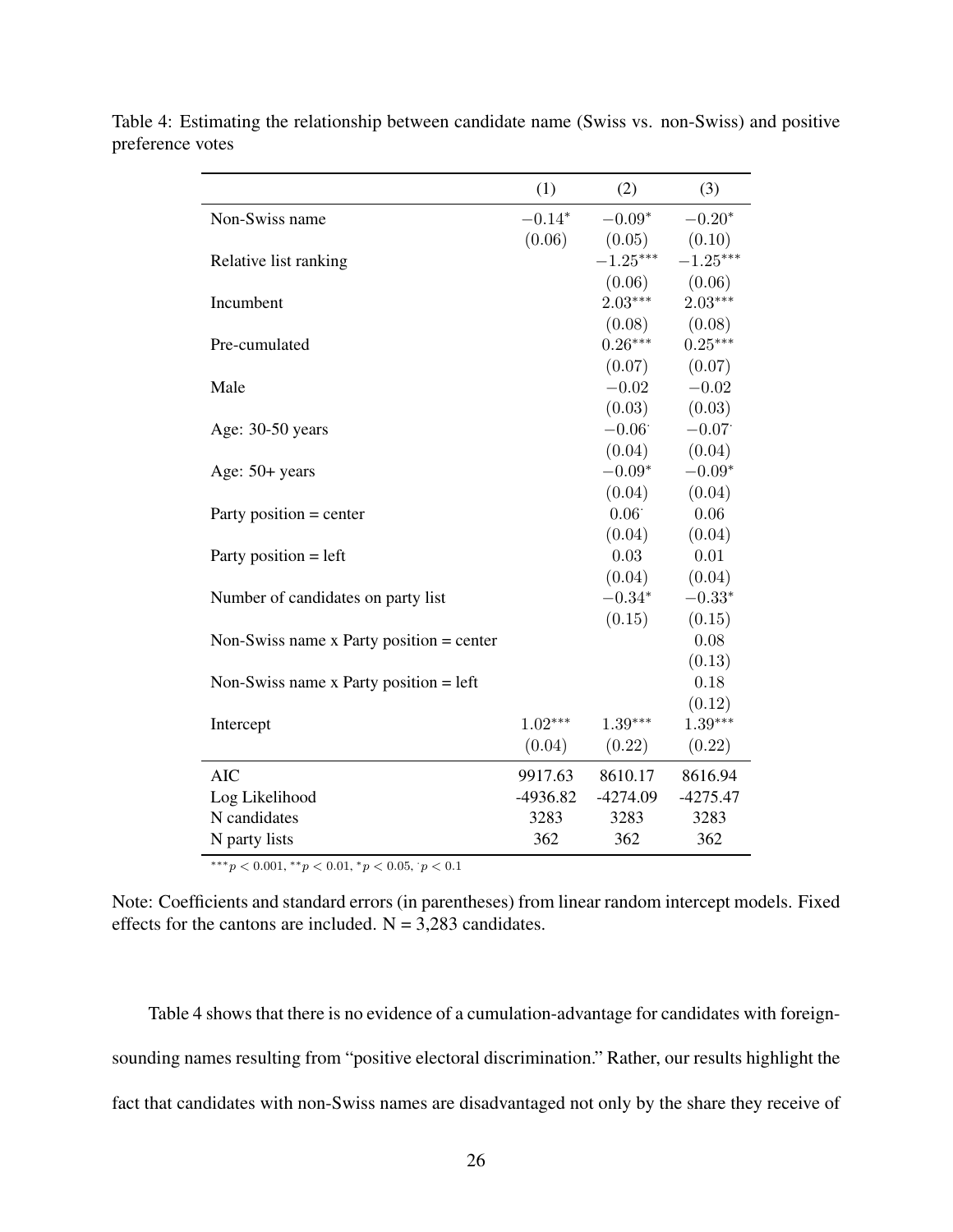negative preference votes (see Table 3) but by the distribution of positive preference votes as well (Table 4). Hence, in line with our theoretical assumptions on ingroup favoritism, we find evidence that voters *discriminate in favor of* candidates with Swiss names.

Having a foreign name decreases the value of the relative positive preference votes by 0.093. On average, candidates with Swiss names have a predicted value of 1.012 positive preference votes, while candidates with a foreign name average a value of 0.919 (see Table 13 and Figure 2 in the online appendix). In fact, the influence of a non-Swiss name on positive preference votes is *even more pronounced* than it is on negative preference votes. But we should bear in mind that the range of values is considerably larger for the variable measuring positive preference votes. Further analyses show that candidates with non-Swiss names are disadvantaged in terms of both internal (cumulation) and external (panachage) positive preference votes (see Table 14 in the online appendix).

[Figure 3](#page-28-0) indicates that candidates with non-Swiss names receive fewer positive preference votes on right-wing lists; but voters of the center also show a tendency to allocate disproportionately more positive preference votes to candidates with Swiss names. However, and in contrast to our analysis of negative preference votes, we could find no statistically significant interaction effects between positive preference votes and the candidate's party (see Table 4). The effect size of the differences between the voters of the Right and those of the Left (and, to a smaller extent, also those of the Center) is even slightly larger if the focus is on positive rather than negative preference votes. However, standard errors are larger in the analysis of positive preference votes and we must therefore assume—given that the sample and the degree of multicollinearity are comparable in both estimations (with negative and positive preference votes as a dependent variable)—that the information visible on the ballot predicts positive less precisely than it does negative preference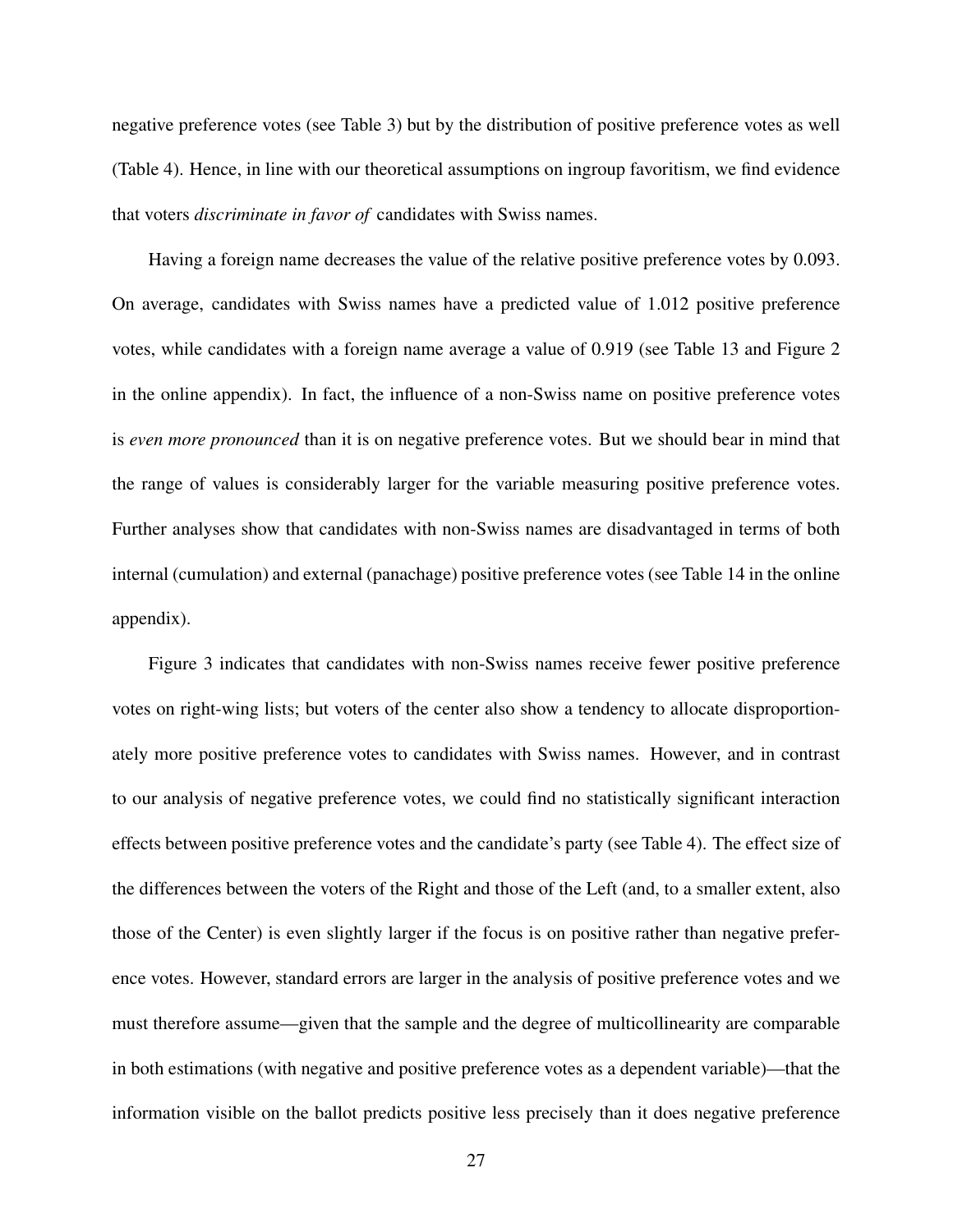votes on these party lists.<sup>[23](#page-28-1)</sup>

<span id="page-28-0"></span>



Note: Mean predicted positive preference votes surrounded by 95% confidence intervals. Predicted values are derived from a linear random intercept model. Control variables and fixed effects for the cantons are included.  $N = 3,283$  candidates.

In a next step, we again split up the category of non-Swiss names according to origin. In contrast to our findings in the section on negative preference votes, here we find that candidates with Western non-Swiss names—particularly those with German names—tend to be slightly *more* disadvantaged, receiving fewer positive preference votes than candidates whose names have roots in non-Western countries (see Table 15 in the online appendix). However, the difference between these two name categories is not statistically significant (p-value  $= 0.475$ ).

<span id="page-28-1"></span><sup>23.</sup> Other factors such as the amount of financial (and other) resources that candidates put into their campaigns may play a role here, but we cannot control for them because there are no data on these ballot-external factors.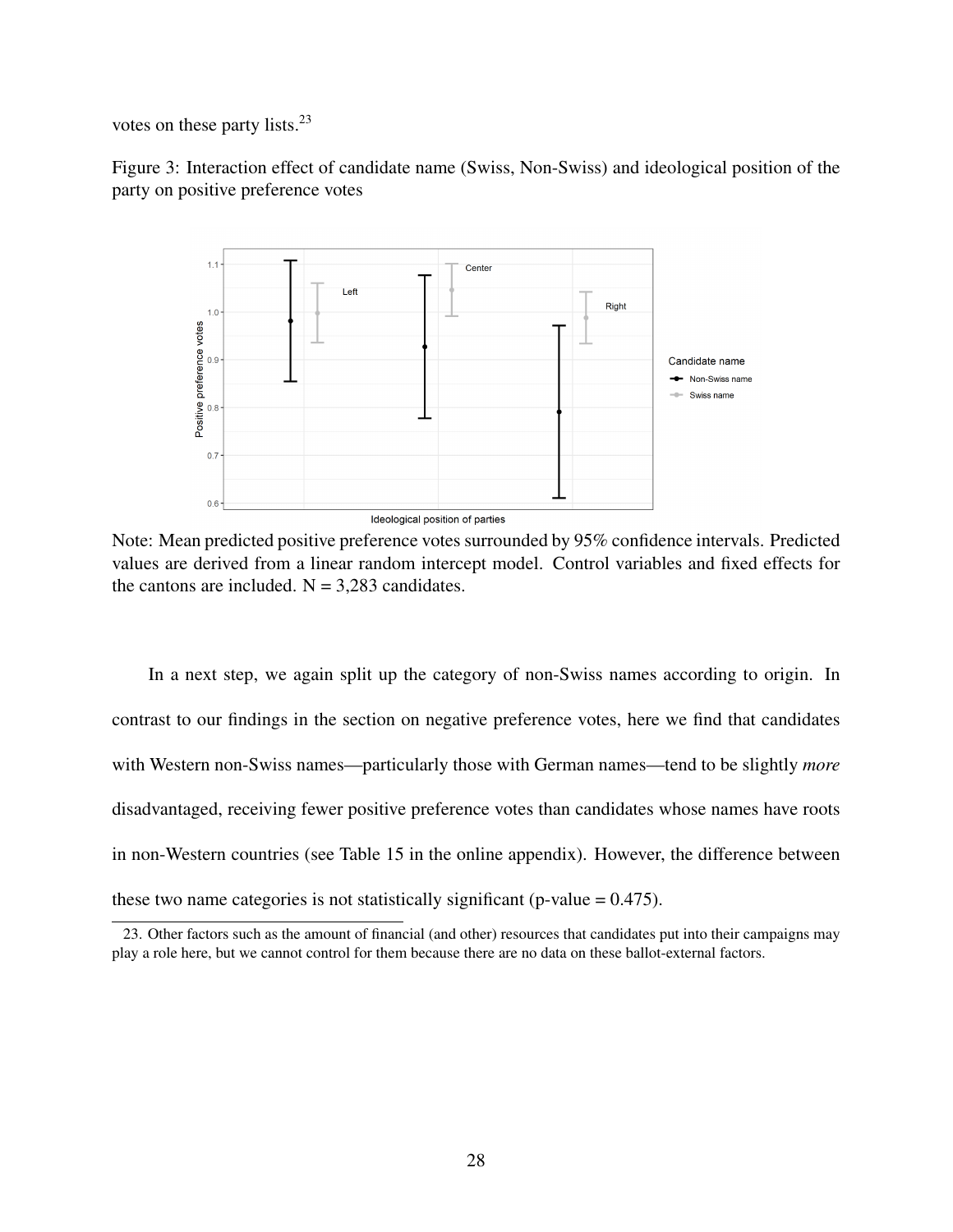#### **Robustness**

In this section we assess the robustness of our results in various ways. First, we examine to what extent the coding of non-Swiss names allows us to identify candidates who really have a "migration background" in the Swiss context. Given that the definition and measurement of the population with a migration background varies across countries,  $24$  we use the official definition provided by the Swiss Federal Statistical Office.<sup>[25](#page-29-1)</sup> Applying this definition, in Autumn 2018 we conducted a survey of candidates who took part in the 2015 federal election. We contacted all candidates whose names we coded as non-Swiss (n=477) as well as the same number of candidates (randomly drawn) whose names we coded as Swiss (n=477); 22.1 percent of them replied. The results of this survey show that, indeed, a majority (59 percent) of the candidates with foreign-origin names have a migration background and another 27 percent have extended roots abroad (i.e., they or at least one of their parents, were born abroad), whereas only 8 percent of those with Swiss names are of immigrant-origin (see Table 16 in the online appendix). Overall, although a certain degree of inaccuracy remains, our coding based on family names is a good proxy to estimate the effective number of immigrant-origin candidates. Moreover, it is worth restating that our primary aim was to identify candidates who are *perceived* by voters as having immigrant roots.

Second, according to our theoretical assumptions there should be a relationship between the ethnic composition of the electorate and electoral discrimination against immigrant-origin candidates: the higher the share of immigrant-origin voters, the weaker the electoral discrimination. To test this hypothesis, we included in our models the share of the population who became natural-

<span id="page-29-0"></span><sup>24.</sup> For example, the official definition of "a person with a migratory background" of the European Commission only partially overlaps with the Swiss definition.

<span id="page-29-1"></span><sup>25.</sup> For more details on this definition see Footnote 3 and the note under Table 16 in the online appendix.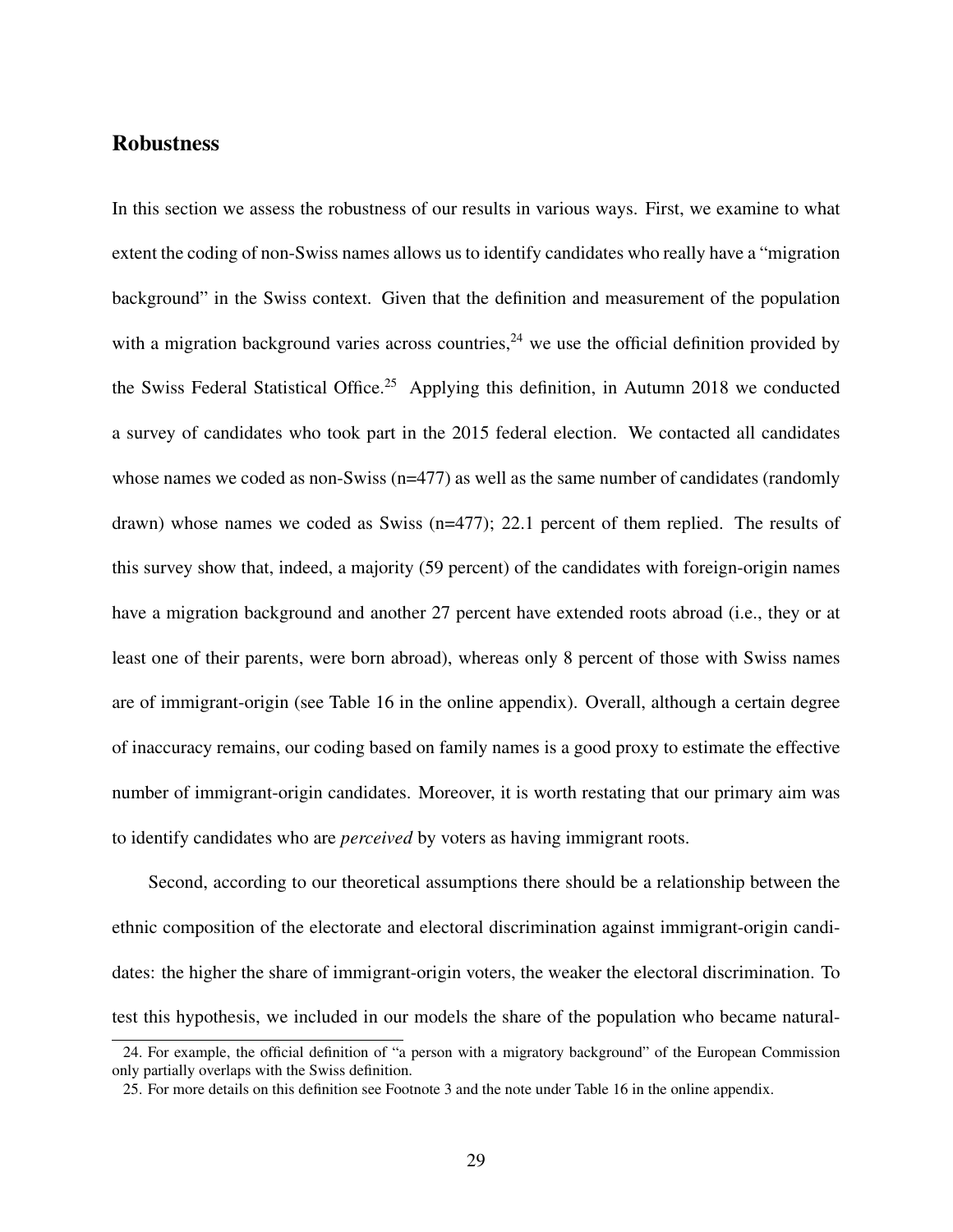ized between 1991 and 2015, in relation to the overall population in each municipality, as well as the interaction of this variable with candidates' names (Swiss vs. non-Swiss). The models show, in line with our theoretical expectations, that indeed discrimination decreases with a municipality's increasing proportion of naturalized residents (see online appendix Table 17 and Figure 4). This finding holds with regard to both discrimination in favor of candidates with Swiss names and discrimination against candidates with foreign names.<sup>[26](#page-30-0)</sup>

Third, we have not included candidates' professions in our models, since, depending on the canton, they do not figure on all ballots. Table 19 in the online appendix confirms, however, that our findings are robust when we estimate models that include all the candidates who list their profession on the respective party list (n=2,865) and control for occupation (high-, medium-, and low-skilled).

Fourth, it bears repeating that the exclusive focus of this article is electoral discrimination on the part of voters. Given that parties decide the composition of their electoral lists, selection effects in the process of candidate nomination may to some extent impact our findings. If, for example, it were found that right-wing parties tended to nominate candidates from outgroups who face the most severe discrimination, this could go some way toward explaining the more pronounced discrimination observed on party lists of the Right. Table 20 in the online appendix shows that in the 2015 Swiss National Council elections, right-wing parties nominated substantially fewer candidates with non-Swiss names (8%) than center (12%) or left-wing parties (19%). In particular,

<span id="page-30-0"></span><sup>26.</sup> Furthermore, discrimination may depend on district magnitude. In particular, candidates running in the cantons with few seats in the National Council (e.g., Jura and Schaffhausen: 2 seats) are usually better known to voters simply because in such cantons the total number of candidates is far lower than the average. Therefore, in these cantons candidates' names may be less important for voter choice. Our results, however, show that discrimination against candidates with a migration background is stronger in small cantons (i.e. having a low district magnitude). By contrast, district magnitude does not significantly moderate discrimination in favor of majority candidates (see Table 18 and Figure 5 in the online appendix).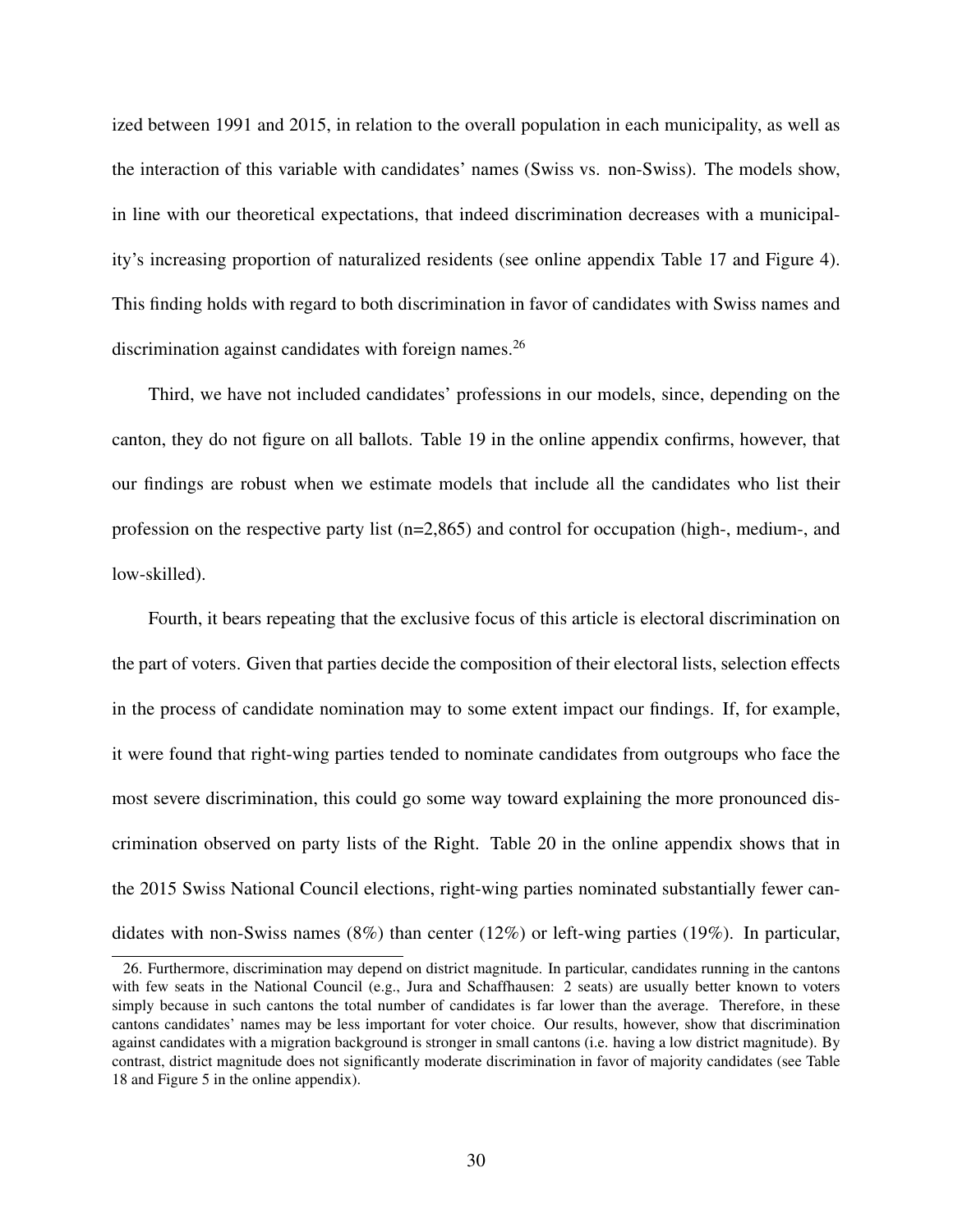candidates with names from Albania, Turkey, and the Arab region are underrepresented on rightwing lists in comparison to left-wing lists. So in fact, based on the composition of party lists in terms of candidates with a migration background, we would expect voter discrimination against immigrant-origin candidates to be less—not more—pronounced on right-wing party lists than on others.

Another relevant point: in Swiss elections the candidates' list rankings are typically decided by their party. It is thus conceivable that party gatekeepers use list ranking to either impede or promote minority candidates. If they tend to promote minority candidates by placing them higher on the party list, one could argue that our results may be flawed: voters might be crossing off such candidates not because of their names but due to a perceived deficit in skill and experience. Our results using list ranking as a dependent variable, however, show that candidates with non-Swiss names are actually placed a bit lower on party lists than candidates with Swiss names if we control for other characteristics provided on the ballot, including profession (see Model 2, Table 21 in the online appendix). Furthermore, there are no clear differences regarding the effect of candidate names on list ranking across party lists (see Model 3, Table 21 in the online appendix).

One might also argue that the higher proportion of candidates with non-Swiss names on the party lists of the Left and Center might per se contribute to explaining why minority candidates running on such lists receive fewer negative preference votes than comparable candidates running on the party lists of the Right. The assumption here would be that a typical voter with an outgroup bias tends to cross off only a very limited number of candidates. We have checked that assumption, and in Figure 6 of the online appendix we show the interaction effects between candidate names and the proportion of candidates with non-Swiss names on the party lists, with respect to both negative and positive preference votes (Tables 22 and 23 in the online appendix provide regression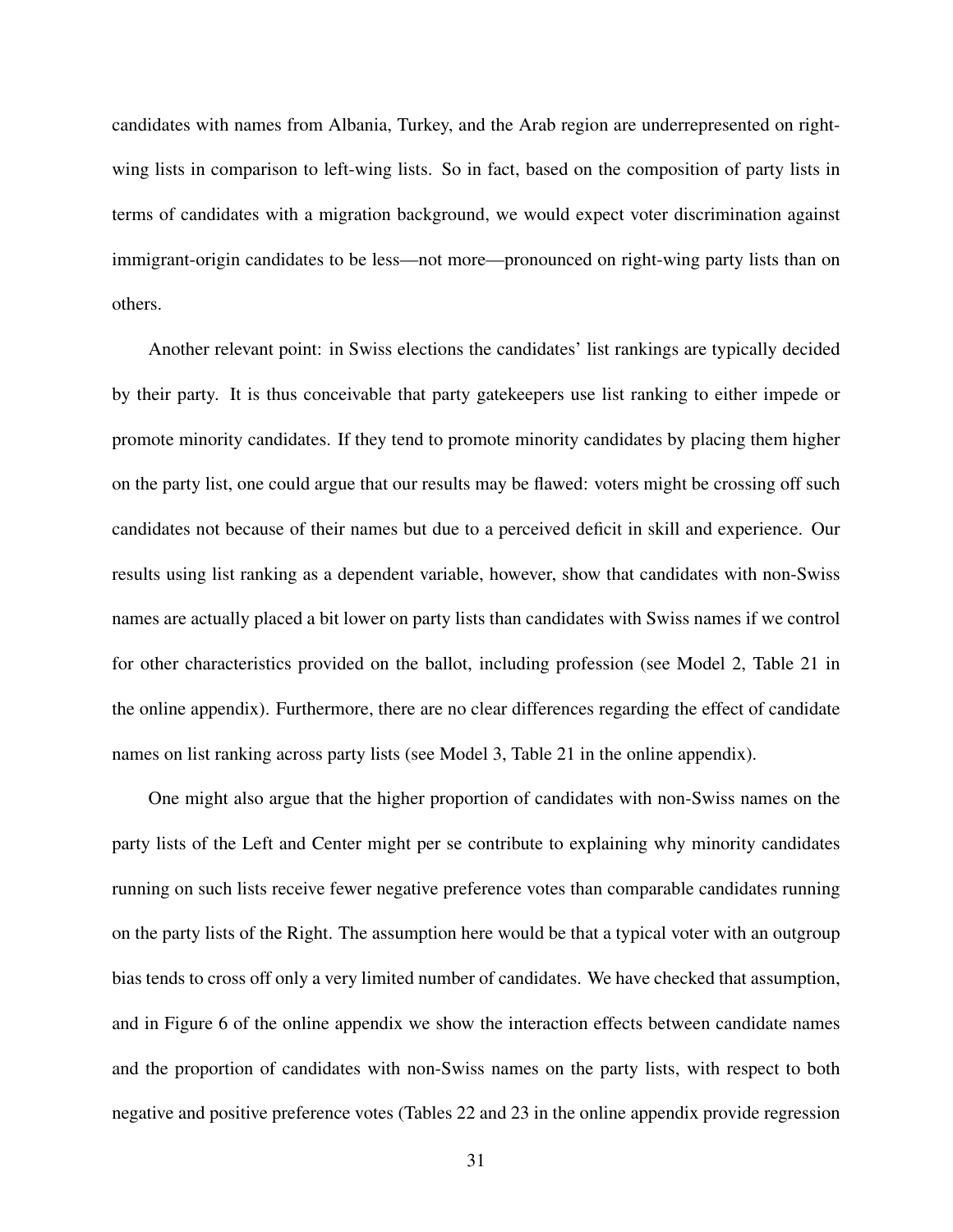outputs). This visual illustration suggests that, indeed, candidate names become less important with respect to negative preference votes as the share of candidates with non-Swiss names on the respective party list increases. However, this finding does not hold if we focus on positive preference votes. And our finding that candidates with non-Swiss names are more discriminated against on the party lists of the Right holds even if we control for the share of candidates with non-Swiss names on the party list, and its interaction with candidate names (see Model 3, Table 22 in the online appendix).

Finally, an additional result highlights the electoral relevance of our findings. We show that our results hold even when we focus only on candidates who run on promising party lists, i.e. on lists where at least one candidate was elected in the 2015 elections (Table 24 in the online appendix).

## **Conclusion**

People with a migration background represent a significant proportion of the population in many Western democracies. They are increasingly granted citizenship in their countries of residence and thereby full political rights to vote *and* to run as candidates in elections. But are voters willing to elect immigrant-origin candidates to political office?

Our study contributes to a burgeoning body of literature that explores discrimination against immigrant-origin candidates in elections. Drawing on social psychology literature, in this article we have argued that ingroup favoritism (here: discrimination in favor of majority candidates) is conceptually and theoretically distinct from outgroup hostility (here: discrimination against minority candidates). As an empirical matter, this phenomenon is expected to apply to all human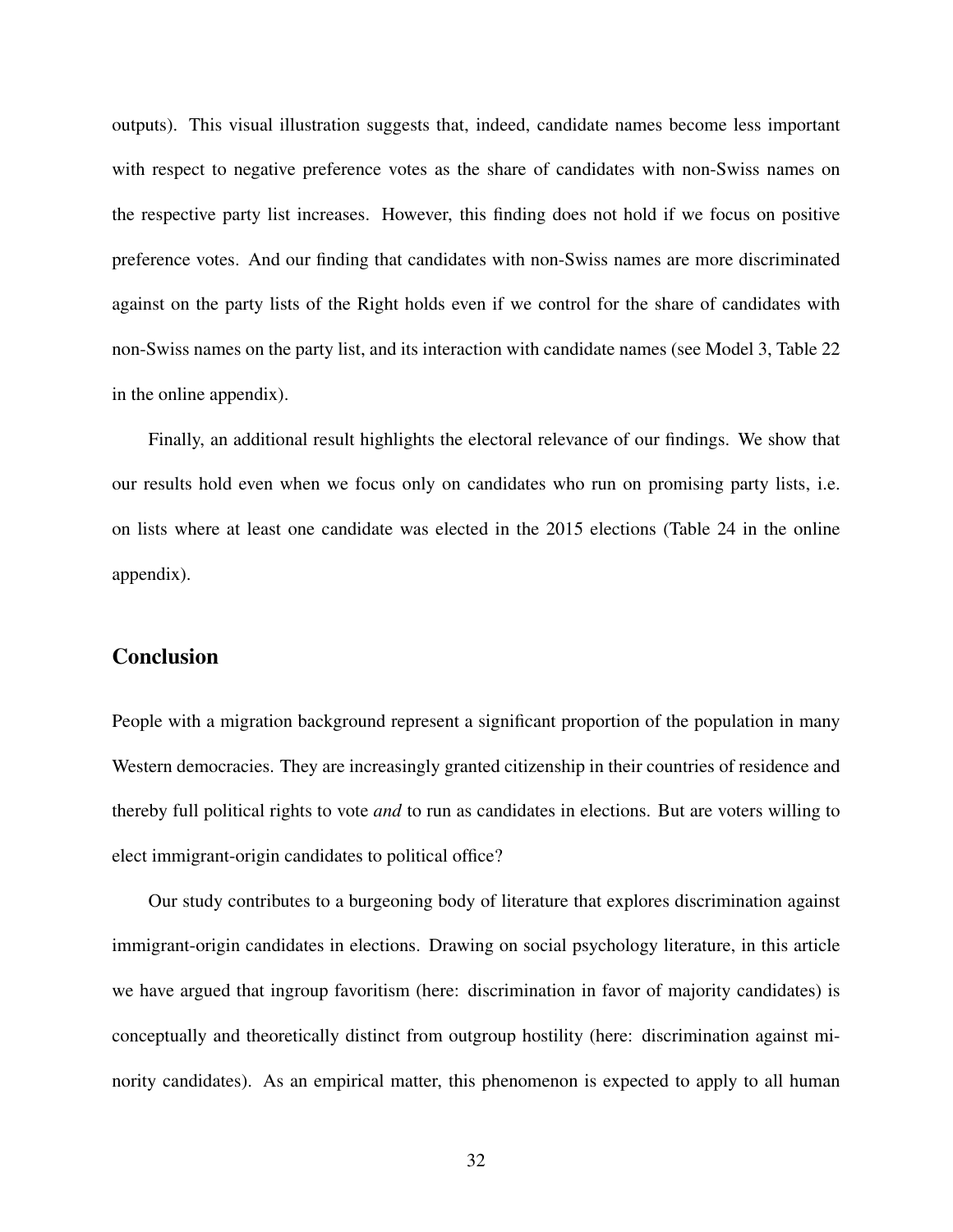societies. But with regard to electoral contexts, there are few places where it can be tested. The ideal set-up for empirical analysis is an electoral system where voters can allocate both positive preference votes (allowing us to test the hypothesis of ingroup favoritism) *and* negative preference votes (allowing us to test the hypothesis of outgroup hostility). This is a peculiar feature of the Swiss electoral system and explains our focus on the Swiss case in this article.

Based on a unique data set derived from about 687,000 individual ballots, our study finds that, indeed, immigrant-origin candidates, identified as such by their non-typically Swiss surnames, incurred an electoral penalty in the 2015 elections to the lower house of the Swiss Parliament. Specifically, voters showed a tendency to discriminate against such candidates by allocating them more negative preference votes than they did comparable candidates with typically Swiss names. This pattern of discrimination, however, is predominantly performed by voters of the Right. In addition, we find evidence that voters tend to discriminate in favor of majority candidates by allocating them more positive preference votes. This form of discrimination has been largely ignored in political science to date. We also show that, in this second respect, it is less evident that voters' position along the left-right ideological spectrum correlates with differing behavior. Moreover, our results indicate that, among candidates with non-Swiss names, the burden of electoral discrimination is more evenly distributed than we expected. In other words, having a Western name (e.g., French, German or Scandinavian) is not necessarily less electorally disadvantageous than having a name from a region such as the Balkans or Turkey.

Our findings have implications for both the literature and the practice of fair elections; most importantly, they show that discrimination in favor of majority candidates—in addition to and distinct from discrimination against minority candidates—plays an important role in explaining the overall effect of electoral discrimination. As this form of discrimination has been largely over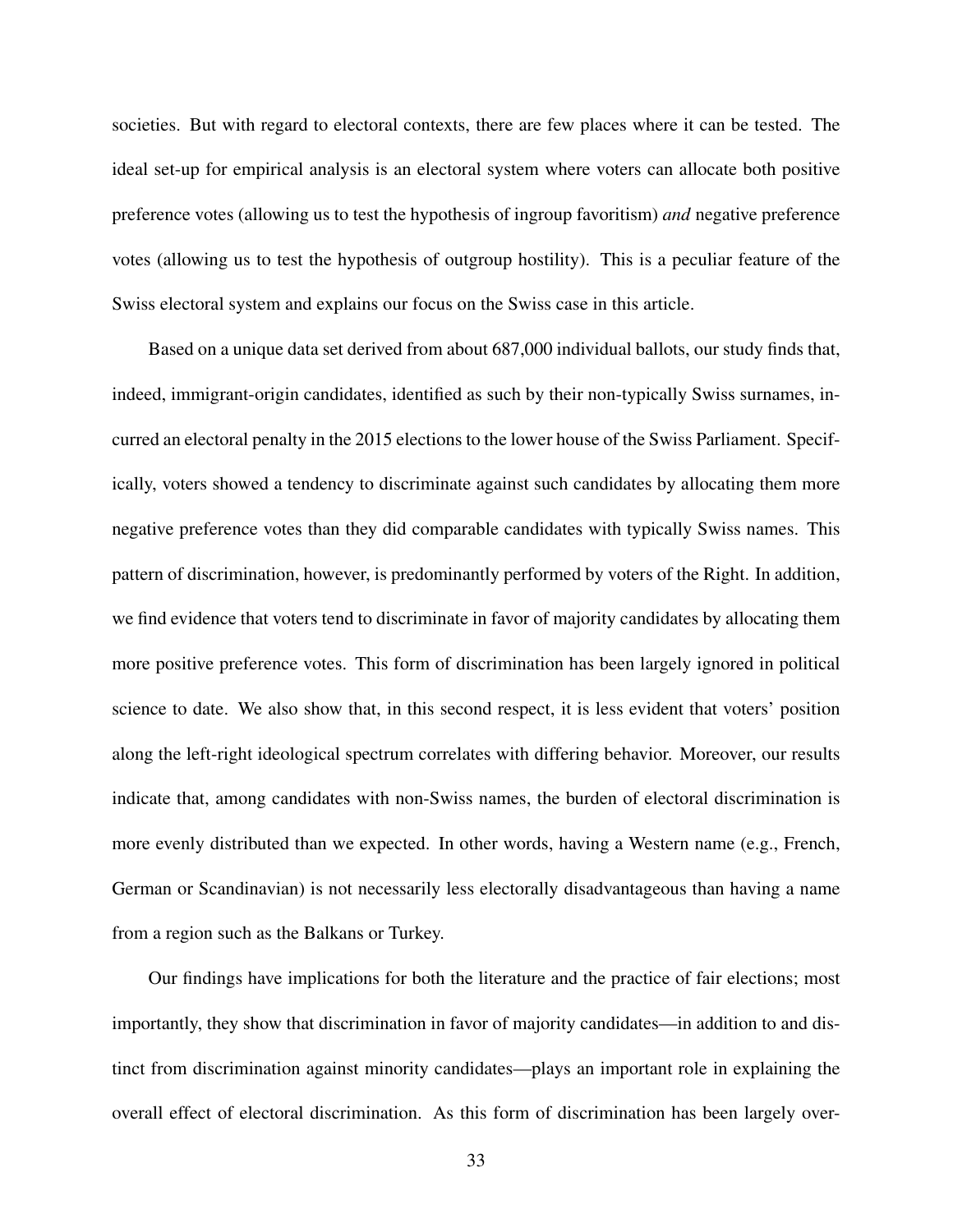looked in previous research, our study has significant implications for how we think about voter behavior in ethnically diverse democracies. We also expect that our findings may speak to other underrepresented social groups, e.g., women, language minorities or racial minorities. And although this study provides fine-grained evidence of both discrimination against minority candidates and bias in favor of majority candidates, future studies, employing different methods, should help us understand the psychological processes that underpin these forms of electoral discrimination.

Our results indicate that strategies to level the electoral playing field will need to address both ingroup and outgroup biases. Whereas outgroup bias can be tackled by changing negative attitudes toward immigrant-origin candidates, strategies aimed at "ingroup inclusiveness"—i.e. an inclusive definition of who belongs to the "we"— may effectively address ingroup favoritism (Brewer [2017\)](#page-39-3). Means to combat ingroup favoritism may consist of "individuating members of the outgroup by revealing variability in their opinions," which would require that candidates with a migration background not be reduced to their (real or assumed) expertise in the field of migration issues, but rather be provided (in the media and party electoral campaigns) opportunities to stake out positions on a broad variety of topics (see Gaertner et al. [1993,](#page-40-5) 5; Brewer [2017\)](#page-39-3). Furthermore, intergroup contact in society and politics has been proven effective in reducing not only outgroup bias but also the "salience of ingroup-outgroup distinctions" (Brewer [2017,](#page-39-3) 104; see also Lai and Banaji [2020\)](#page-42-4). Finally, parties could adopt a strategy of "targeted outgroup helping" by placing immigrant-origin candidates on higher ballot positions in order to counteract both forms of discrimination (Greenwald and Pettigrew [2014,](#page-41-1) 680).

To what extent are our results generalizable to elections in other countries? First, we note that anti-immigrant attitudes, support for right-populist parties that propagate anti-immigration rhetoric, and discrimination in other areas (e.g., education, housing, job markets) are clearly not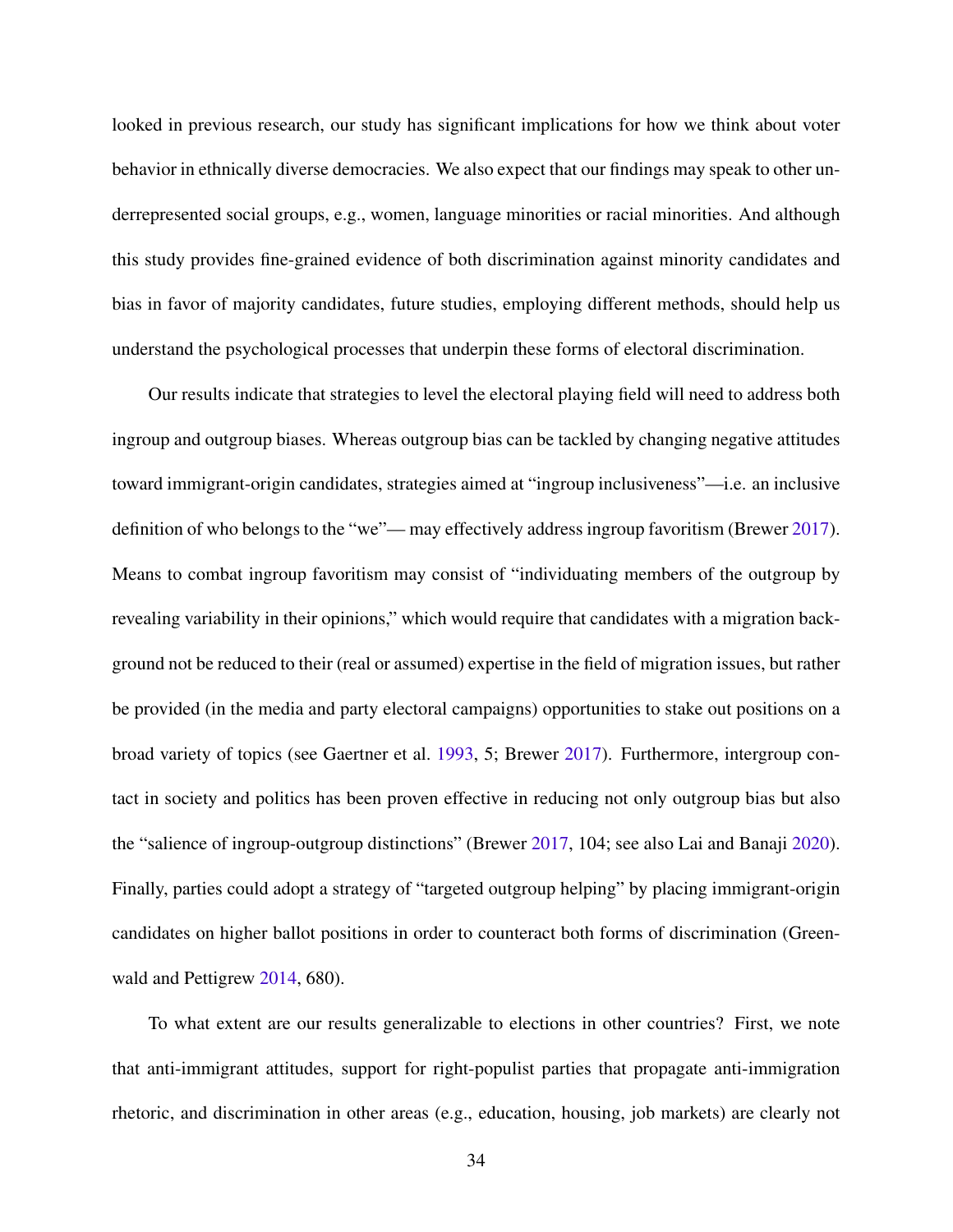phenomena unique to Switzerland. Furthermore, social psychology mechanisms that underpin the ingroup and outgroup biases we report in this study are, we believe, a universal tendency (Brewer [1999,](#page-39-7) [2001\)](#page-39-8). It is therefore not immediately apparent why we would expect to find substantially different psychological tendencies and behaviors if voters in other countries were provided the same framework as Swiss voters to express their preferences for individual candidates. Indeed, the extent to which outgroup hostility and ingroup favoritism translate into actual voting behavior depends critically on the electoral system that defines the electoral playing field, and the opportunities it offers voters. Another way, then, to assess external validity is to examine how the Swiss electoral system compares to voting systems employed in other countries. On the one hand, it is quite unique; there are only a few other places where voters have such a wide range of options. On the other hand, we can find electoral systems that offer comparable expressive freedom to voters. For instance, in the Single Transferable Vote (STV) electoral system (used in Ireland, Malta and Scotland), voters rank candidates in order of preference, which could be considered a functional equivalent of positive and negative preference votes. Furthermore, in majoritarian electoral systems, where voters may face a trade-off between voting for their preferred party or for a specific candidate they want to support, electoral discrimination may occur *within* parties in the pre-electoral stage.

To sum up, we believe that our findings will be relevant to the literature on the impact of electoral systems on the electoral prospects and, more generally, the political representation of minority candidates in liberal democracies. Determining more precisely how the extent of electoral discrimination differs between contexts and across different electoral systems is an important endeavor—one that awaits another occasion.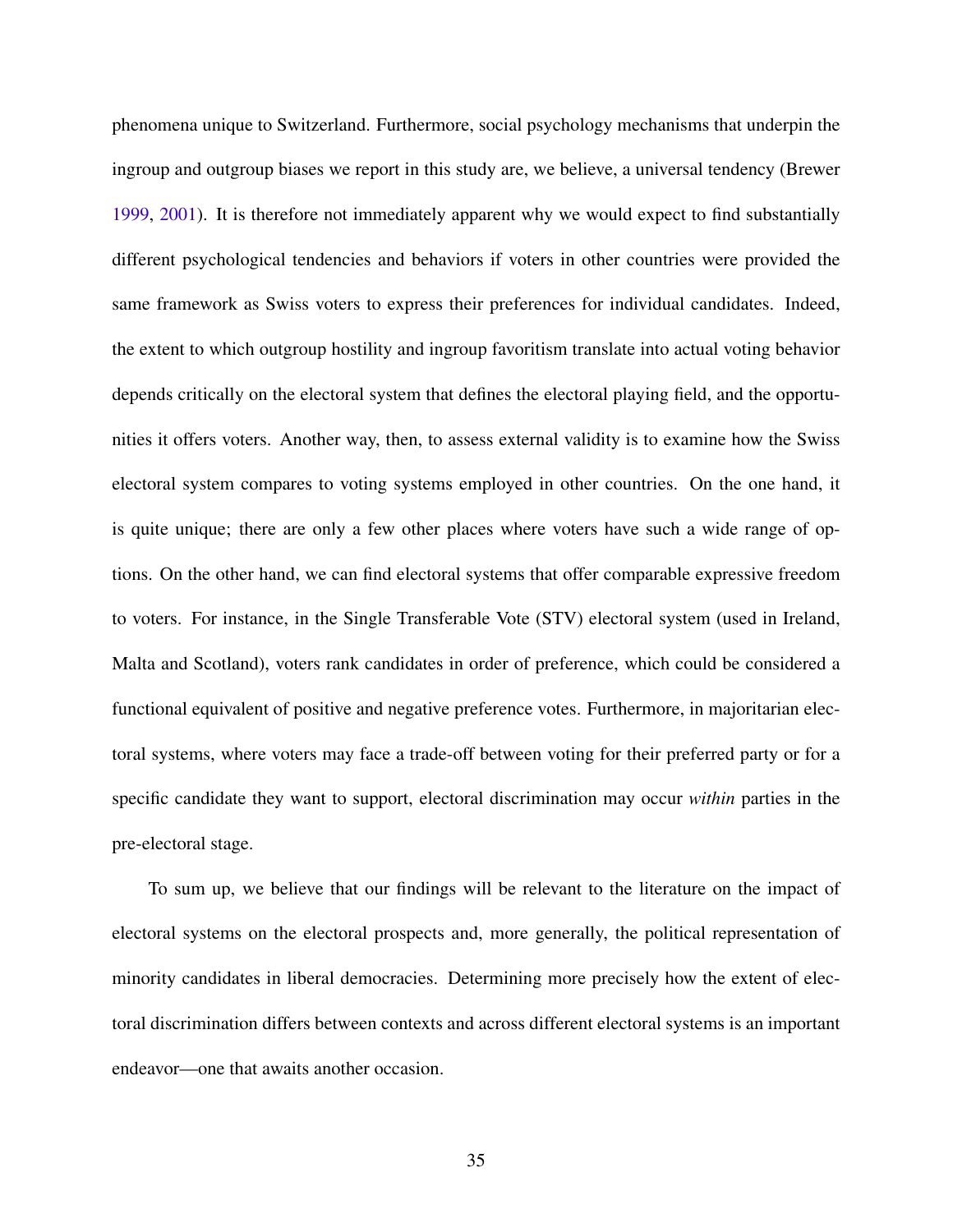## Acknowledgments

We thank Corine Truxius and Eva Granwehr for their assistance in coding, Luca Gambazzi for his support with data processing and Peter Cook for careful editing. We are grateful to Barbara Perriard from the Swiss Federal Chancellery for providing the legal recommendation on data handling, as well as to collaborators from the various Swiss cantons for kindly giving us access to their electoral software data. We also thank Georg Lutz and Riccardo Primavesi from the University of Lausanne for their collaboration in collecting the information about candidate profiles. We gratefully acknowledge the initial assistance and insights by Anja Giudici and Philippe Koch on a pilot study of the 2014 municipal elections in the canton of Zurich, as well as the generous support from the Center for Democracy Studies in Aarau. Earlier versions of the article were presented at the Swiss Political Science Association 2018 Annual Congress, the ECPR 2017 General Conference, and the Neuchâtel Graduate Conference of Migration and Mobility Studies. We are grateful to the participants of these events for their constructive feedback. We also thank Andrea De Angelis, Nathalie Giger, Simon Hug, Lucas Leemann, Rune Slothuus, Isabelle Stadelmann-Steffen, Oliver Strijbis, Denise Taber, Alexander Trechsel and Thomas Willi for their constructive comments and helpful suggestions on the previous drafts of the article.

## Declaration of Conflicting Interests

The author(s) declared no potential conflicts of interest with respect to the research, authorship, and/or publication of this article.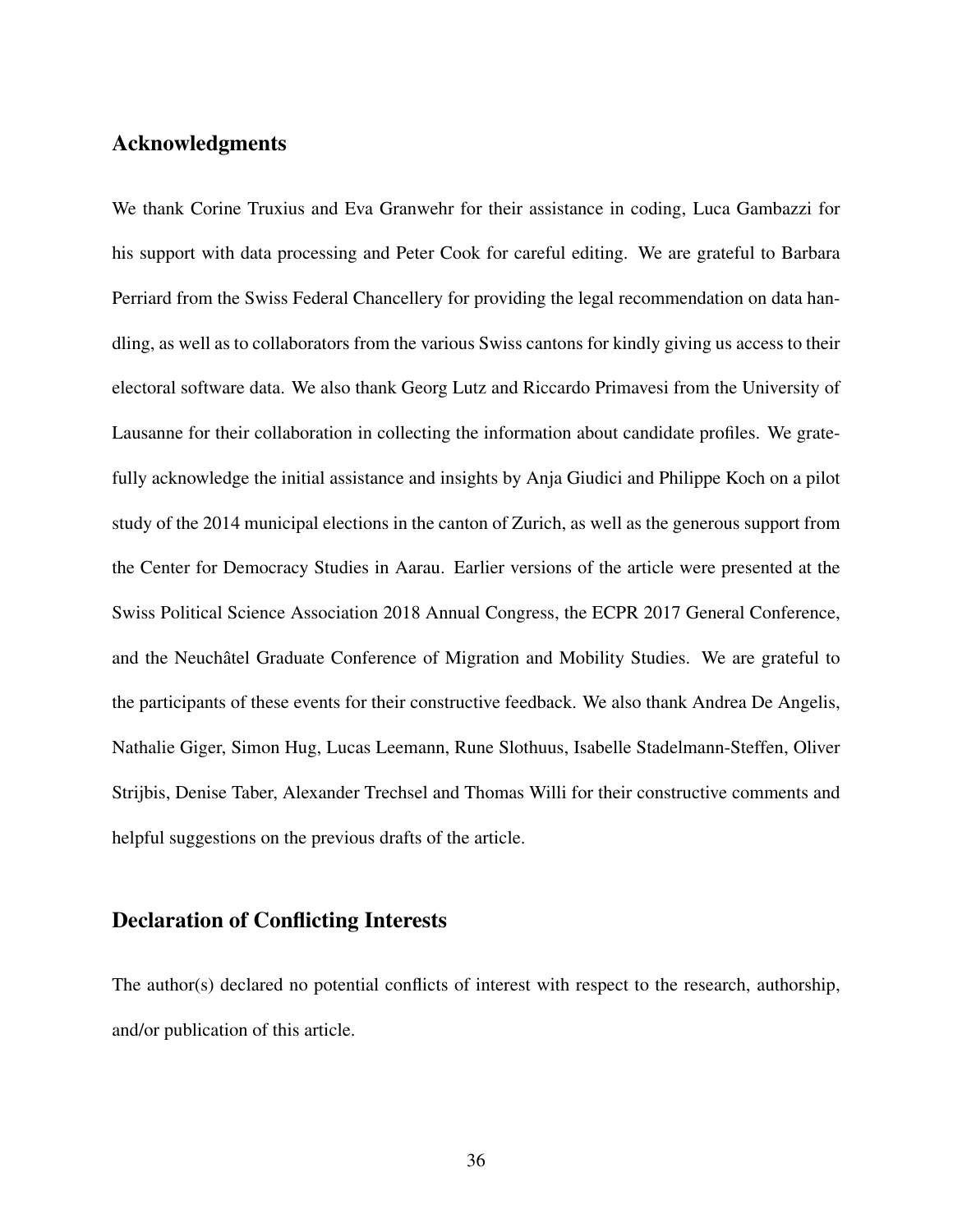## Funding

This research was supported by the Swiss National Science Foundation (grant number: PZ00P1 154983) and the National Centre of Competence in Research (nccr – on the move) funded by the Swiss National Science Foundation (grant number: 51NF40-182897).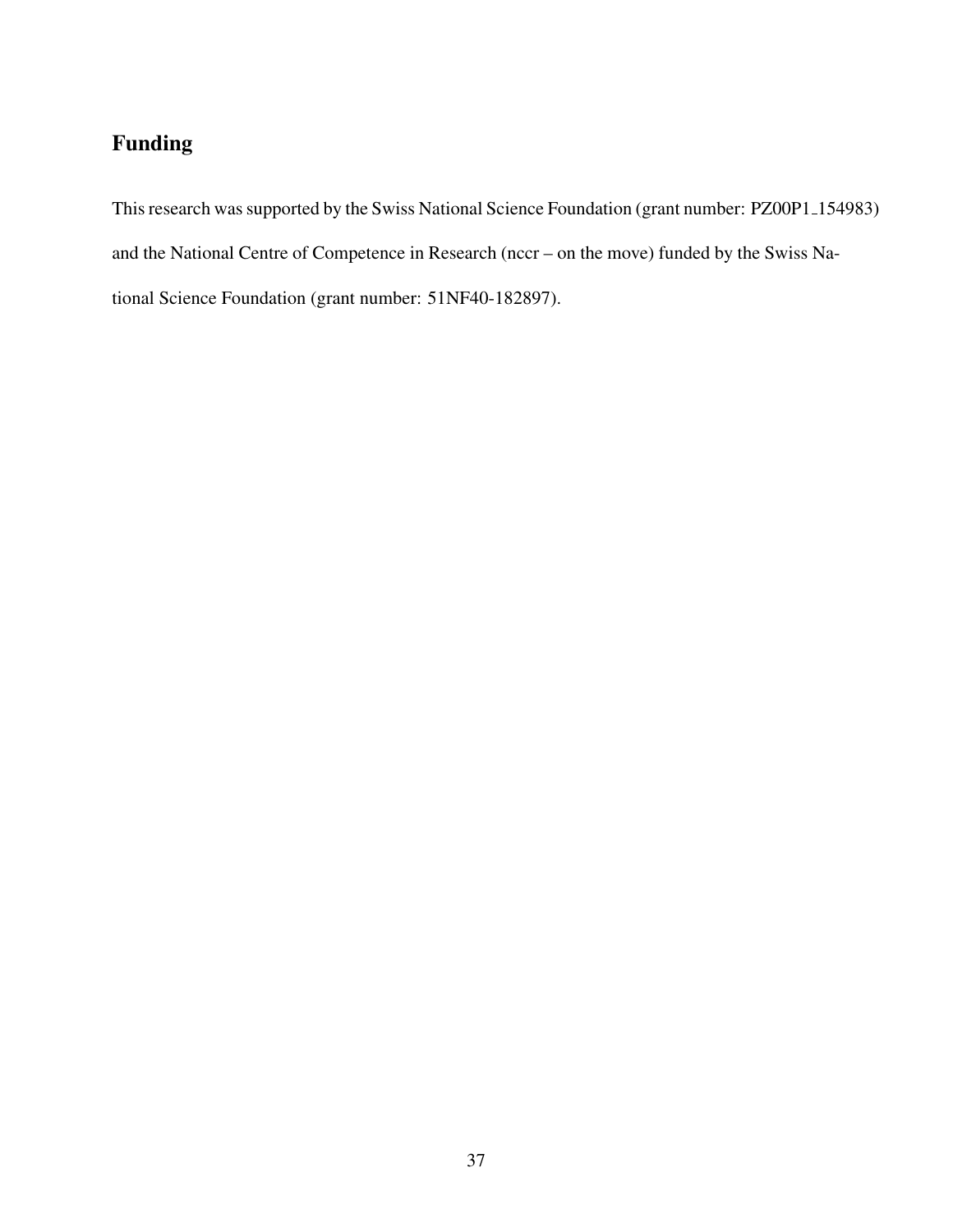## References

- <span id="page-38-5"></span>Adorno, Theodor W., Else Frenkel-Brunswik, Daniel J. Levinson, and Nevitt R. Sanford. 1950. *The Authoritarian Personality.* New York: Harper.
- <span id="page-38-6"></span>Arnesen, Sveinung, Dominik Duell, and Mikael Poul Johannesson. 2019. "Do Citizens Make Inferences from Political Candidate Characteristics when Aiming for Substantive Representation?" *Electoral Studies* 57:46–60.
- <span id="page-38-4"></span>Auer, Daniel, and Flavia Fossati. 2019. "The absent rewards of assimilation: how ethnic penalties persist in the Swiss labour market." *The Journal of Economic Inequality* 17:285–299.
- <span id="page-38-7"></span>Auer, Daniel, Julie Lacroix, Didier Ruedin, and Eva Zschirnt. 2019. *Ethnische Diskriminierung auf dem Schweizer Wohnungsmarkt.* Technical report. Grenchen: Bundesamt fur Wohnungswesen. ¨ https ://www.bwo.admin.ch/bwo/de/home/Wohnungsmarkt/studien- und-publikationen/ [diskriminierung-auf-der-schweizer-wohnungsmarkt.html.](https://www.bwo.admin.ch/bwo/de/home/Wohnungsmarkt/studien-und-publikationen/diskriminierung-auf-der-schweizer-wohnungsmarkt.html)
- <span id="page-38-1"></span>Balliet, Daniel, Junhui Wu, and Carsten K. W. De Dreu. 2014. "Ingroup Favoritism in Cooperation: A Meta-Analysis." *Psychological Bulletin* 140 (6): 1556–1581.
- <span id="page-38-2"></span>Barreto, Matt A. 2007. "I Sí Se Puede ! Latino Candidates and the Mobilization of Latino Voters." *American Political Science Review* 101 (3): 425–441.
- <span id="page-38-3"></span>Besco, Randy. 2020. "Friendly fire: Electoral discrimination and ethnic minority candidates." *Party Politics* 26 (2): 215–226.
- <span id="page-38-0"></span>Bird, Karen, Thomas Saalfeld, and Andreas M. Wuest, eds. 2011. *The Political Representation of Immigrants and Minorities Voters, Parties and Parliaments in Liberal Democracies.* New York: Routledge.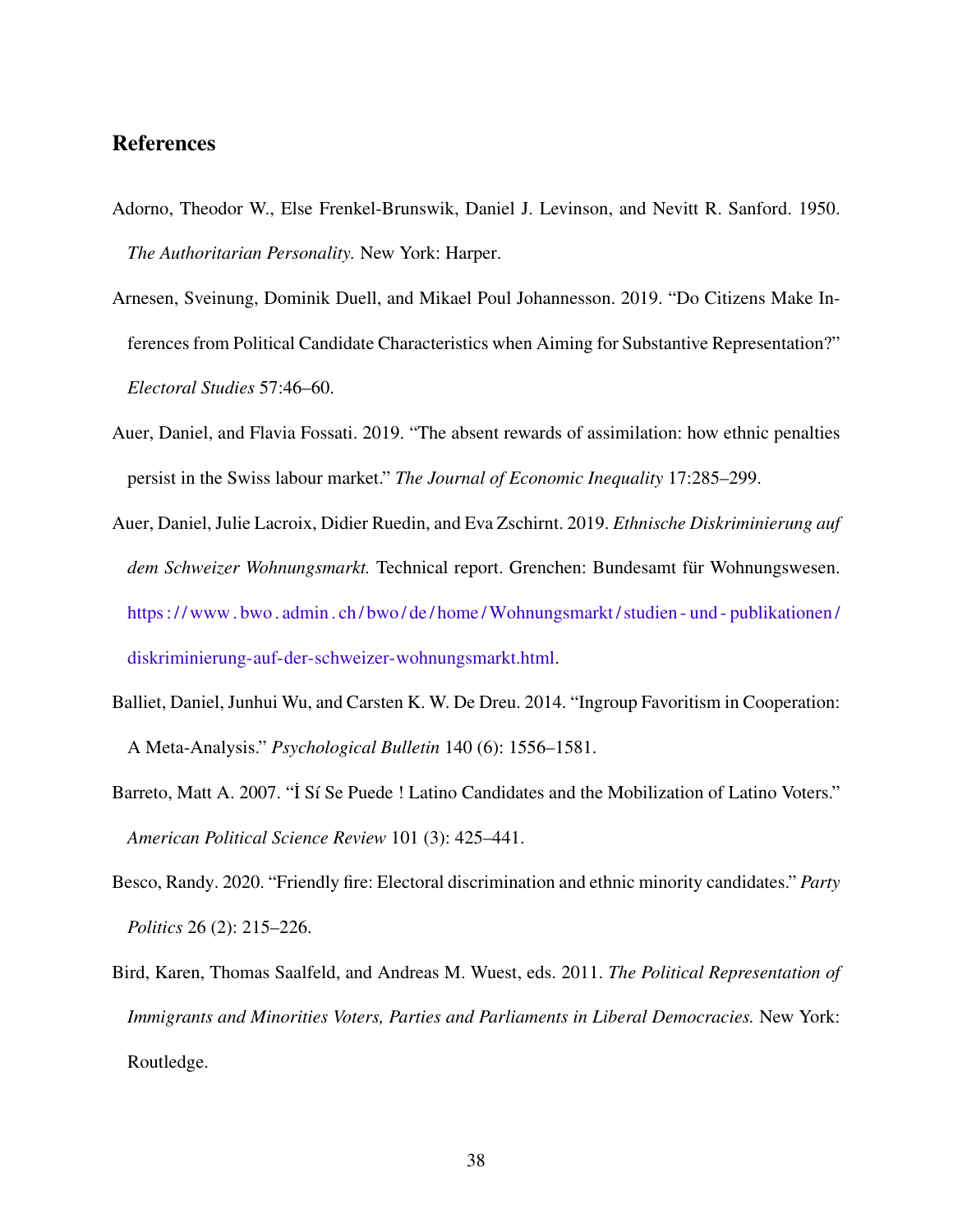- <span id="page-39-2"></span>Black, Jerome H., and Lynda Erickson. 2006. "Ethno-Racial Origins of Candidates and Electoral Performance: Evidence from Canada." *Party Politics* 12 (4): 541–561.
- <span id="page-39-0"></span>Bloemraad, Irene. 2013. "Accessing the Corridors of Power: Puzzles and Pathways to Understanding Minority Representation." *West European Politics* 36 (3): 652–670.
- <span id="page-39-4"></span>Bobo, Lawrence. 1983. "Whites' Opposition to Busing: Symbolic Racism or Realistic Group Conflict?" *Journal of Personality and Social Psychology* 45 (6): 1196–1210.
- <span id="page-39-1"></span>Boudreau, Cheryl, Christopher S. Elmendorf, and Scott A. MacKenzie. 2019. "Racial or Spatial Voting? The Effects of Candidate Ethnicity and Ethnic Group Endorsements in Local Elections." *American Journal of Political Science* 63 (1): 5–20.
- <span id="page-39-6"></span>Brewer, Marilynn B. 1979. "In-Group Bias in the Minimal Intergroup Situation: A Cognitive-Motivational Analysis." *Psychological Bulletin* 86 (2): 307–324.
- <span id="page-39-7"></span>. 1999. "The Psychology of Prejudice: Ingroup Love or Outgroup Hate?" *Journal of Social Issues* 55 (3): 429–444.
- <span id="page-39-8"></span>. 2001. "Ingroup Identification and Intergroup Conflict: When Does Ingroup Love Become Outgroup Hate?" In *Social Identity, Intergroup Conflict, and Conflict Reduction,* edited by Richard D. Ashmore, Lee Jussim, and David Wilder, 17–41. Oxford, New York: Oxford University Press.
- <span id="page-39-3"></span>. 2017. "Intergroup Discrimination: Ingroup Love or Outgroup Hate?" In *The Cambridge handbook of the psychology of prejudice,* edited by Chris G. Sibley and Fiona K. Barlow, 90–

<span id="page-39-5"></span>110. Cambridge: Cambridge University Press.

Campbell, Rosie, and Philip Cowley. 2014. "What Voters Want: Reactions to Candidate Characteristics in a Survey Experiment." *Political Studies* 62:745–765.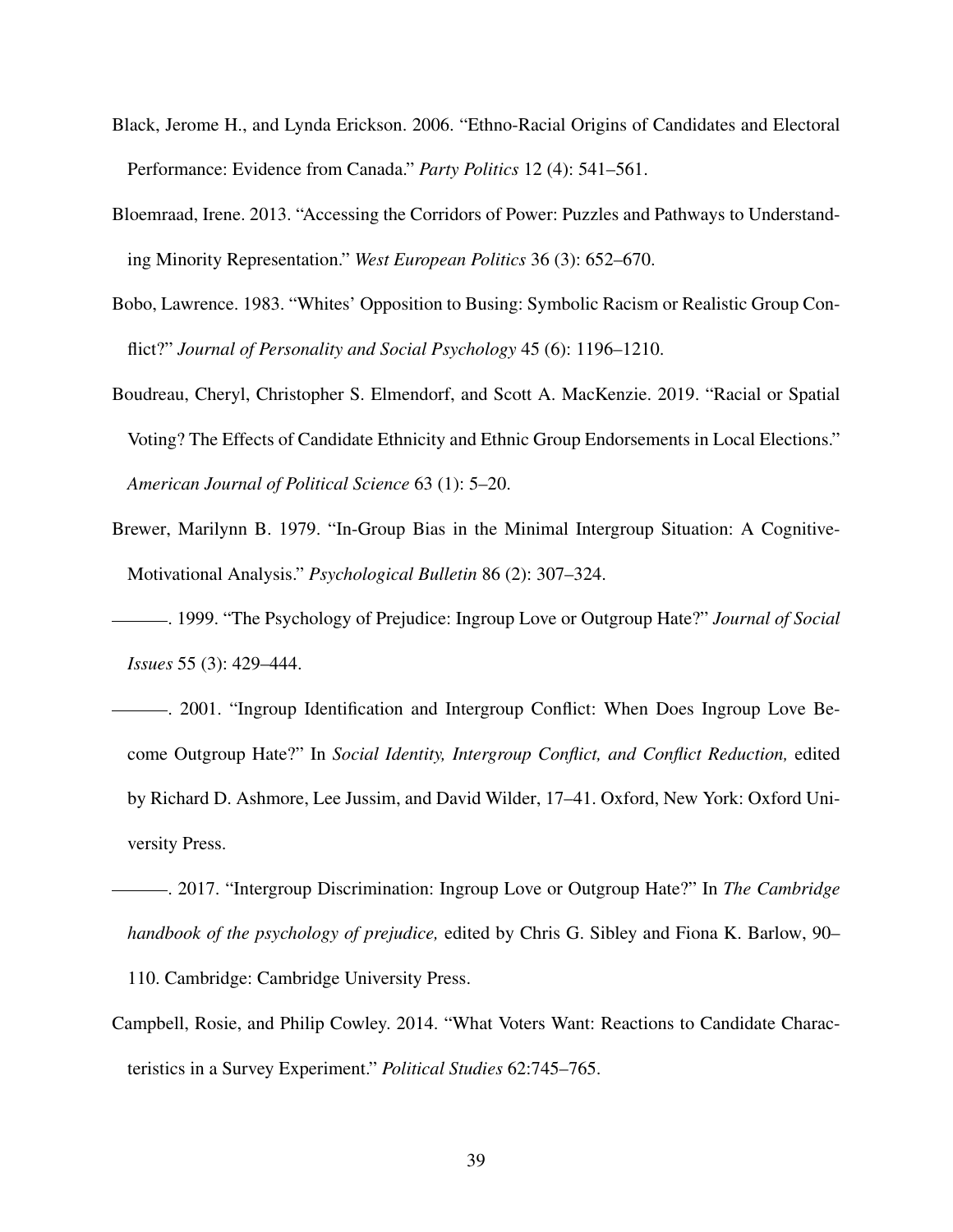- <span id="page-40-6"></span>Citrin, Jack, Donald Philip Green, and David O. Sears. 1990. "White Reactions to Black Candidates: When Does Race Matter?" *Public Opinion Quarterly* 54 (1): 74–96.
- <span id="page-40-9"></span>Clark, Tom S., and Drew A. Linzer. 2015. "Should I Use Fixed or Random Effects?" *Political Science Research and Methods* 3 (2): 399–408.
- <span id="page-40-4"></span>Conroy-Krutz, Jeffrey, Devra C. Moehler, and Rosario Aguilar. 2016. "Partisan Cues and Vote Choice in New Multiparty Systems." *Comparative Political Studies* 49 (1): 3–35.
- <span id="page-40-7"></span>Cutler, Fred. 2002. "The Simplest Shortcut of All: Sociodemographic Characteristics and Electoral Choice." *The Journal of Politics* 64:466–490.

<span id="page-40-10"></span><span id="page-40-0"></span>Dahl, Robert A. 2006. *On Political Equality.* New Haven, London: Yale University Press.

- Dancygier, Rafaela. 2017. *Dilemmas of Inclusion: Muslims in European Politics.* Princeton, New Jersey: Princeton University Press.
- <span id="page-40-1"></span>Dancygier, Rafaela, Karl-Oskar Lindgren, Sven Oskarsson, and Kare Vernby. 2015. "Why Are Immigrants Underrepresented in Politics? Evidence from Sweden." *American Political Science Review* 109 (4): 703–724.
- <span id="page-40-8"></span>De Figueiredo, Rui J. P., and Zachary Elkins. 2003. "Are Patriots Bigots? An Inquiry into the Vices of In-Group Pride." *American Journal of Political Science* 47 (1): 171–188.
- <span id="page-40-3"></span>Fischer, Ronald, and Crysta Derham. 2016. "Is In-Group Bias Culture-Dependent? A Meta-Analysis Across 18 Societies." *SpringerPlus* 5:70.
- <span id="page-40-2"></span>Fisher, Stephen D., Anthony F. Heath, David Sanders, and Maria Sobolewska. 2015. "Candidate Ethnicity and Vote Choice in Britain." *British Journal of Political Science* 45 (4): 883–905.
- <span id="page-40-5"></span>Gaertner, Samuel L., John F. Dovidio, Phyllis A. Anastasio, Betty A. Bachman, and Mary C. Rust. 1993. "The Common Ingroup Identity Model: Recategorization and the Reduction of Intergroup Bias." *European Review of Social Psychology* 4 (1): 1–26.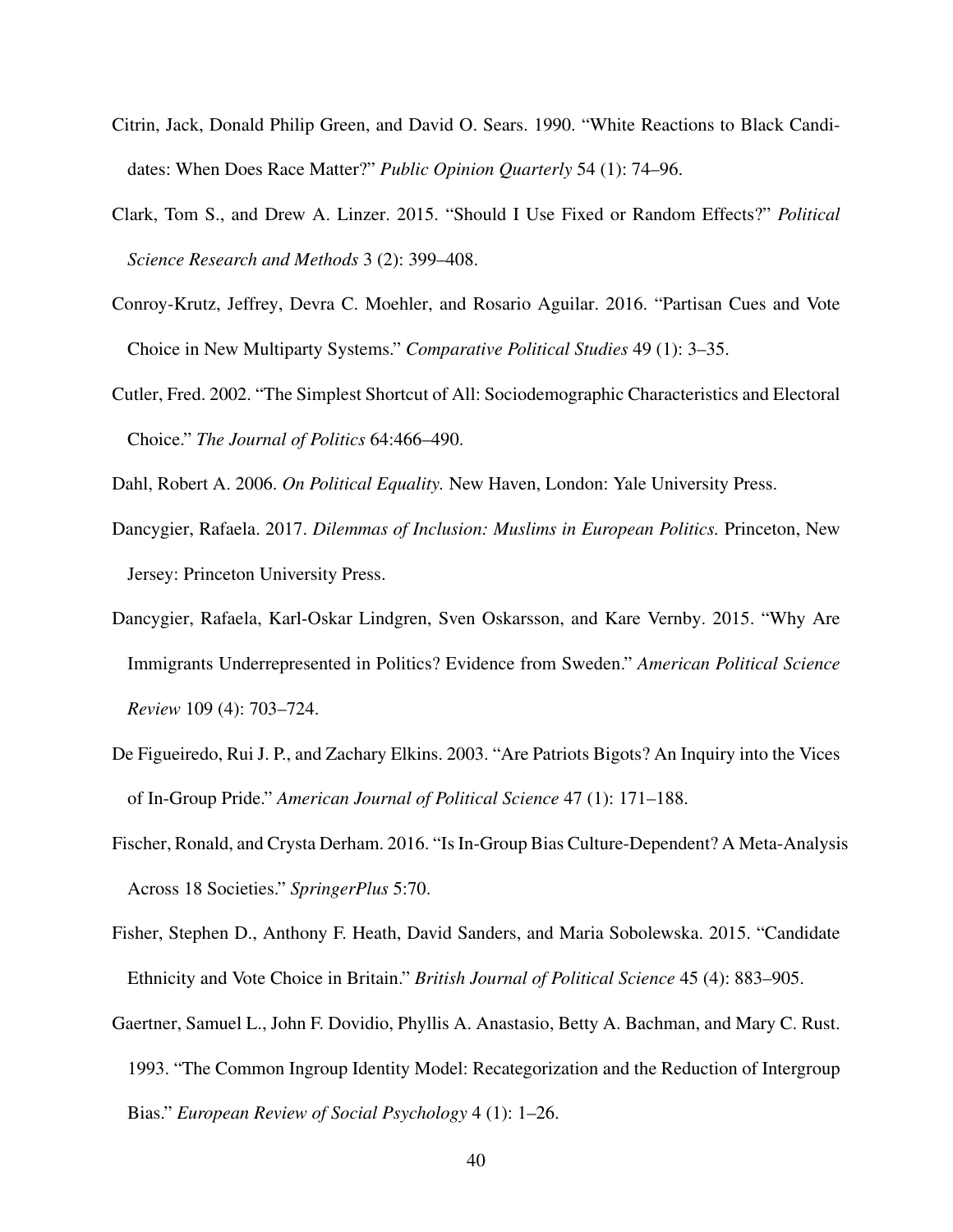- <span id="page-41-8"></span>Gaertner, Samuel L., and John P. McLaughlin. 1983. "Racial Stereotypes: Associations and Ascriptions of Positive and Negative Characteristics." *Social Psychology Quarterly* 46 (1): 23–30.
- <span id="page-41-9"></span>Gelman, Andrew, and Jennifer Hill. 2007. *Data Analysis Using Regression and Multilevel/Hierarchical Models.* New York: Cambridge University Press.
- <span id="page-41-1"></span>Greenwald, Anthony G., and Thomas F. Pettigrew. 2014. "With Malice Toward None and Charity for Some: Ingroup Favoritism Enables Discrimination." *American Psychologist* 69 (7): 669–684.

<span id="page-41-5"></span>Hainmueller, Jens, and Dominik Hangartner. 2013. "Who Gets a Swiss Passport? A Natural Ex-

<span id="page-41-3"></span>periment in Immigrant Discrimination." *American Political Science Review* 107 (1): 159–187.

- Halevy, Nir, Gary Bornstein, and Lilach Sagiv. 2008. "'In-Group love' and 'Out-Group Hate' as Motives for Individual Participation in Intergroup Conflict: A New Game Paradigm: Research Article." *Psychological Science* 19 (4): 405–411.
- <span id="page-41-7"></span>Hamley, Logan, Carla A Houkamau, Danny Osborne, Fiona Kate Barlow, and Chris G Sibley. 2020. "Ingroup Love or Outgroup Hate (or Both)? Mapping Distinct Bias Profiles in the Population." *Personality & social psychology bulletin* 46 (2): 171–188.
- <span id="page-41-4"></span>Helbling, Marc, and Richard Traunmüller. 2016. "How State Support of Religion Shapes Attitudes Toward Muslim Immigrants." *Comparative Political Studies* 49 (3): 391–424.
- <span id="page-41-2"></span>Hewstone, Miles, Mark Rubin, and Hazel Willis. 2002. "Intergroup Bias." *Annual Review of Psychology* 53:575–604.
- <span id="page-41-0"></span>Highton, Benjamin. 2004. "White Voters and African American Candidates for Congress." *Political Behavior* 26 (1): 1–25.
- <span id="page-41-6"></span>Homola, Jonathan, and Margit Tavits. 2018. "Contact Reduces Immigration-Related Fears for Leftist but Not for Rightist Voters." *Comparative Political Studies* 51 (13): 1789–1820.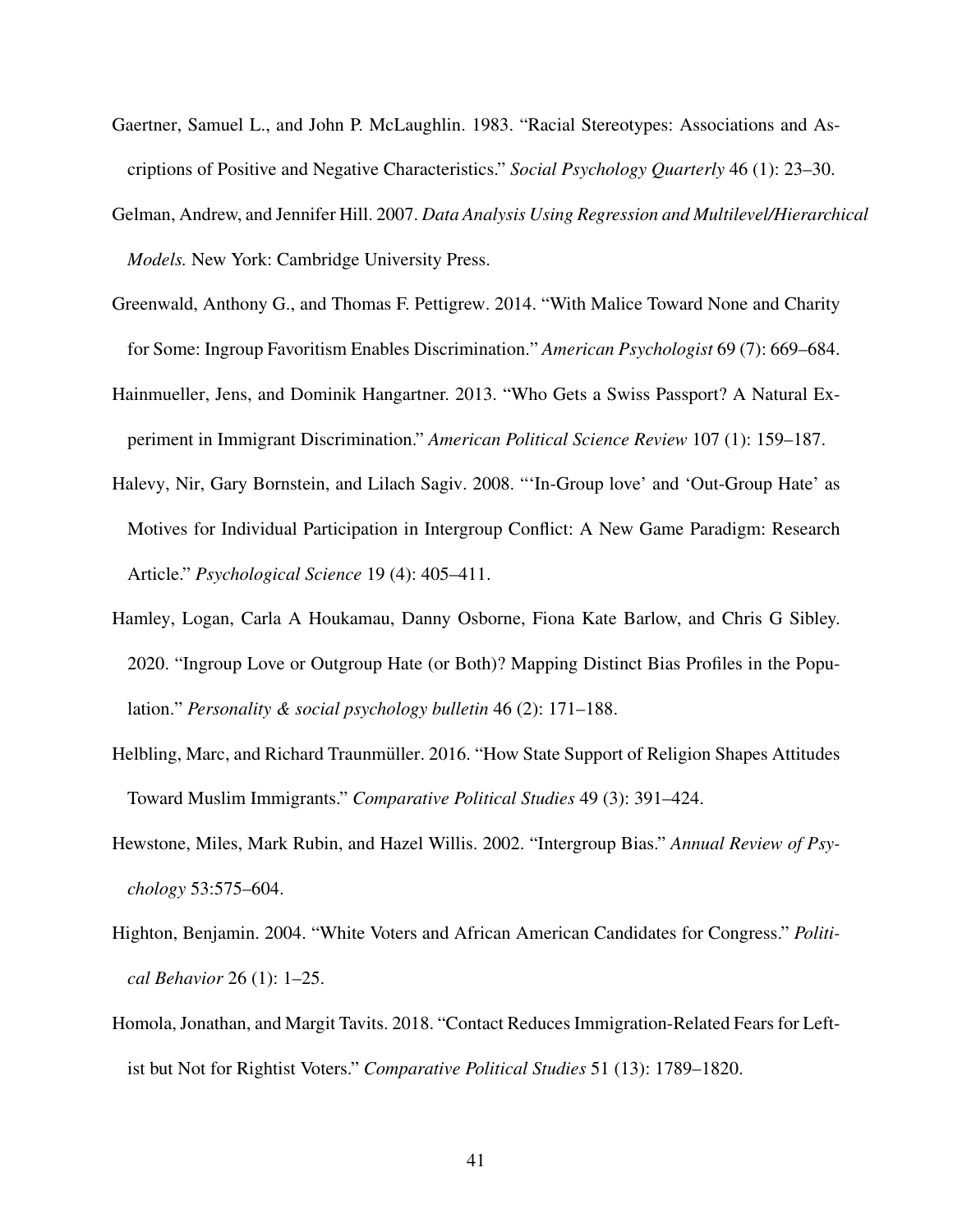- <span id="page-42-6"></span>Huddy, Leonie, and Nayda Terkildsen. 1993. "Gender Stereotypes and the Perception of Male and Female Candidates." *American Journal of Political Science* 37 (1): 119–147.
- <span id="page-42-9"></span>IDEA. 2005. *Electoral System Design: The New International IDEA Handbook.* Technical report. Stockholm: IDEA. [https://www.idea.int/publications/catalogue/electoral-system-design-new](https://www.idea.int/publications/catalogue/electoral-system-design-new-international-idea-handbook)[international-idea-handbook.](https://www.idea.int/publications/catalogue/electoral-system-design-new-international-idea-handbook)
- <span id="page-42-2"></span><span id="page-42-1"></span>Jardina, Ashley. 2019. *White Identity Politics.* Cambridge, New York: Cambridge University Press. . 2020. "In-Group Love and Out-Group Hate: White Racial Attitudes in Contemporary U.S. Elections." *Political Behavior.* doi[:10.1007/s11109-020-09600-x.](http://dx.doi.org/10.1007/s11109-020-09600-x)
- <span id="page-42-8"></span>Jost, John T., Jack Glaser, Arie W. Kruglanski, and Frank J. Sulloway. 2003. "Political Conservatism as Motivated Social Cognition." *Psychological Bulletin* 129 (3): 339–375.
- <span id="page-42-4"></span>Lai, Calvin K., and Mahzarin R. Banaji. 2020. "The Psychology of Implicit Intergroup Bias and the Prospect of Change." In *Difference without Domination: Pursuing Justice in Diverse Democracies,* edited by Danielle Allen and Rohini Somanathan. Chicago: Chicago University Press.
- <span id="page-42-5"></span>Lippert-Rasmussen, Kasper, ed. 2018. *The Routledge Handbook of the Ethics of Discrimination.* London, New York: Routledge.
- <span id="page-42-7"></span>Lupia, Arthur. 1994. "Shortcuts Versus Encyclopedias: Information and Voting Behavior in California Insurance Reform Elections." *American Political Science Review* 88 (1): 63–76.
- <span id="page-42-3"></span>Lupia, Arthur, and Mathew D. McCubbins. 1998. *The Democratic Dilemma: Can Citizens Learn What they Need to Know?* Cambridge, New York: Cambridge University Press.
- <span id="page-42-0"></span>Martin, Nicole S., and Scott Blinder. 2020. "Biases at the Ballot Box: How Multiple Forms of Voter Discrimination Impede the Descriptive and Substantive Representation of Ethnic Minority Groups." *Political Behavior.* doi[:10.1007/s11109-020-09596-4.](http://dx.doi.org/10.1007/s11109-020-09596-4)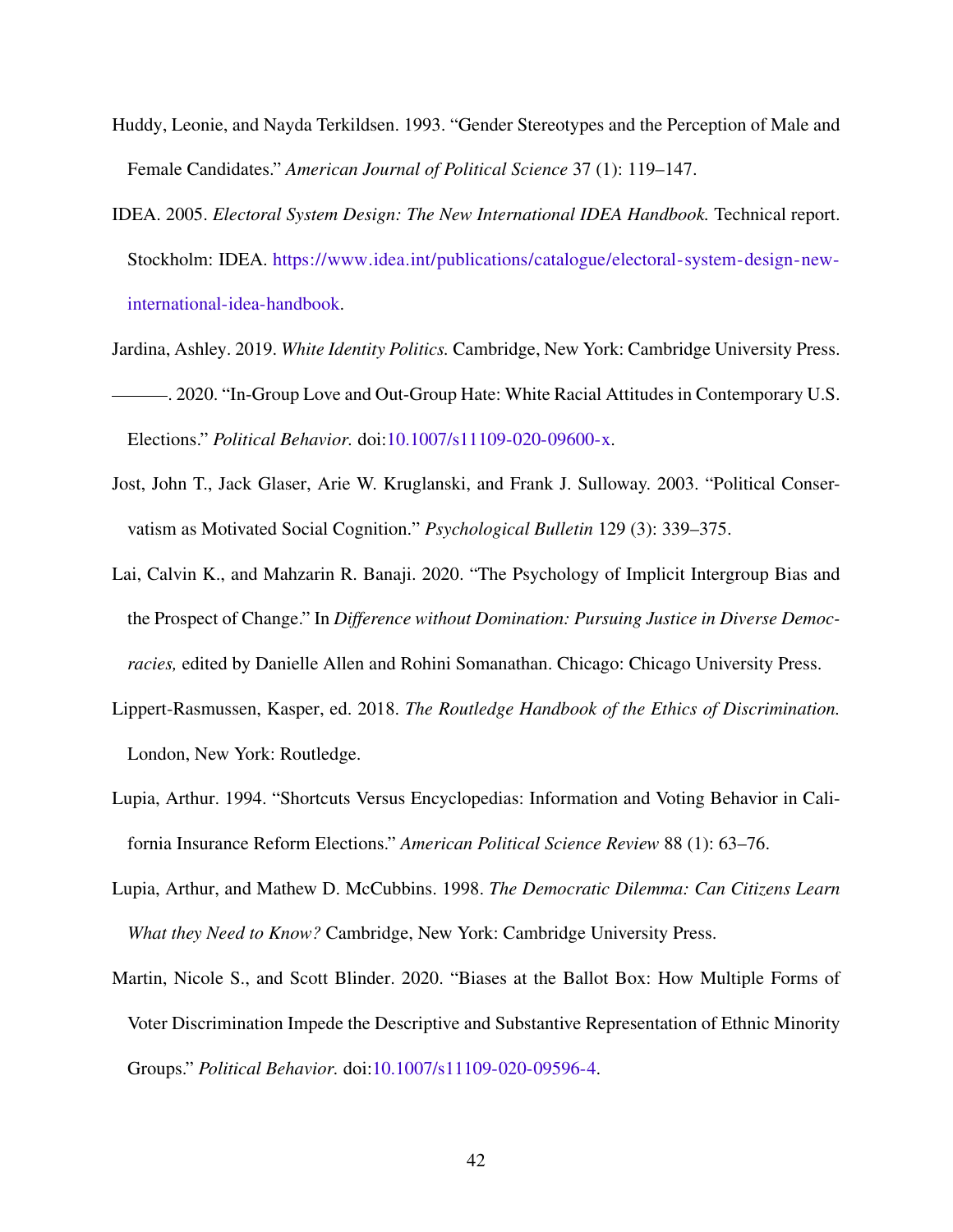- <span id="page-43-3"></span>Matson, Marsha, and Terri S. Fine. 2006. "Gender, Ethnicity, and Ballot Information: Ballot Cues in Low-Information Elections." *State Politics & Policy Quarterly* 6 (1): 49–72.
- <span id="page-43-4"></span>McDermott, Monika L. 1998. "Race and Gender Cues in Low-Information Elections." *Political Research Quarterly* 51 (4): 895–918.
- <span id="page-43-0"></span>Moskowitz, David, and Patrick Stroh. 1994. "Psychological Sources of Electoral Racism." *Political Psychology* 15 (2): 307–329.
- <span id="page-43-1"></span>Mummendey, Amélie, and Sabine Otten. 1998. "Positive–Negative Asymmetry in Social Discrimination." *European Review of Social Psychology* 9 (1): 107–143.
- <span id="page-43-9"></span>Muroki, Mercy, and Philip Cowley. 2019. "Getting Better, Slowly. Ethnicity, Gender and Party in London's Local Government." *The Political Quarterly* 90 (1): 117–123.
- <span id="page-43-8"></span>Norris, Pippa, and Ronald Inglehart. 2019. *Cultural Backlash: Trump, Brexit, and Authoritarian Populism.* Cambridge, New York: Cambridge University Press.
- <span id="page-43-7"></span>Payne, B. Keith, Jon A. Krosnick, Josh Pasek, Yphtach Lelkes, Omair Akhtar, and Trevor Tompson. 2010. "Implicit and Explicit Prejudice in the 2008 American Presidential Election." *Journal of Experimental Social Psychology* 46 (2): 367–374.
- <span id="page-43-2"></span>Petrow, Gregory A., John E. Transue, and Timothy Vercellotti. 2018. "Do White In-Group Processes Matter, Too? White Racial Identity and Support for Black Political Candidates." *Political Behavior* 40 (1): 197–222.
- <span id="page-43-6"></span>Pettigrew, Thomas F., and Roel W. Meertens. 1995. "Subtle and Blatant Prejudice in Western Europe." *European Journal of Social Psychology* 25:57–75.
- <span id="page-43-5"></span>Piston, Spencer. 2010. "How Explicit Racial Prejudice Hurt Obama in the 2008 Election." *Political Behavior* 32 (4): 431–451.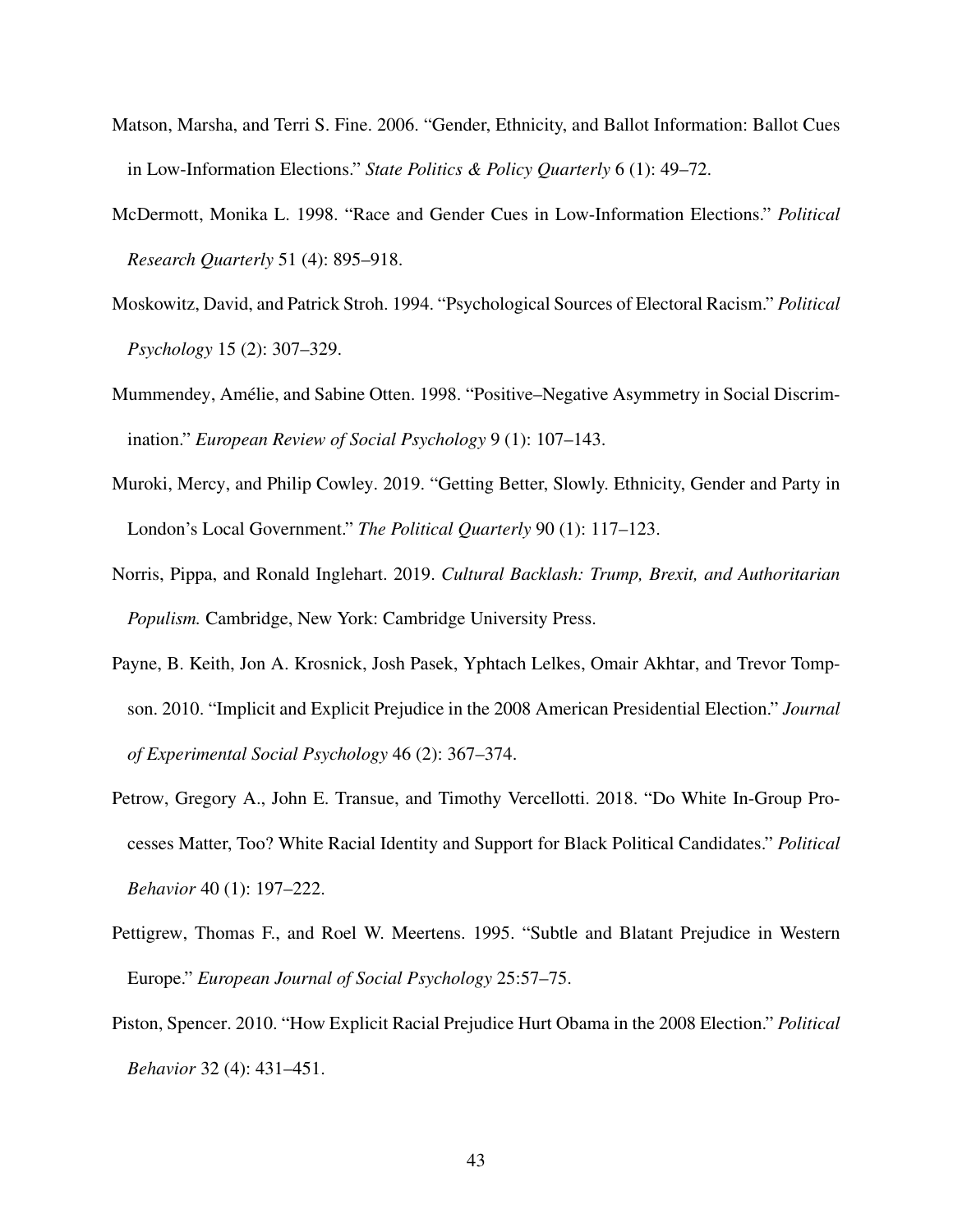- <span id="page-44-5"></span>Popkin, Samuel L. 1991. *The Reasoning Voter: Communication and Persuasion in Presidential Campaigns.* Chicago, London: University of Chicago Press.
- <span id="page-44-3"></span>Portmann, Lea. 2021. "Do Stereotypes Explain Discrimination Against Minority Candidates or Discrimination in Favor of Majority Candidates?" *British Journal of Political Science:* forthcoming.
- <span id="page-44-0"></span>Portmann, Lea, and Nenad Stojanović. 2019. "Electoral Discrimination Against Immigrant-Origin Candidates." *Political Behavior* 41 (1): 105–134.
- <span id="page-44-7"></span>. 2021. "Replication Data for: Are Immigrant-Origin Candidates Penalized Due to Ingroup Favoritism or Outgroup Hostility?" doi[:https://doi.org/10.7910/DVN/VXRL7A.](http://dx.doi.org/https://doi.org/10.7910/DVN/VXRL7A)
- <span id="page-44-1"></span>Sears, David O., and Donald R. Kinder. 1971. "Racial Tensions and Voting in Los Angeles." In *Los Angeles: Viability and Prospects for Metropolitan Leadership,* edited by Werner Z. Hirsch, 51–88. New York: Praeger.
- <span id="page-44-2"></span>Selb, Peter, and Georg Lutz. 2015. "Lone Fighters: Intraparty Competition, Interparty Competition, and Candidates' Vote Seeking Efforts in Open-Ballot PR Elections." *Electoral Studies* 39:329– 337.
- <span id="page-44-6"></span>Sibley, Chris G., and John Duckitt. 2008. "Personality and Prejudice: A Meta-Analysis and Theoretical Review." *Personality and Social Psychology Review* 12 (3): 248–279.
- <span id="page-44-8"></span>Snijders, Tom A., and Roel J. Bosker. 2012. *Multilevel analysis: An introduction to basic and applied multilevel analysis.* London: SAGE Publications.
- <span id="page-44-4"></span>Sobolewska, Maria. 2017. "Race, Ethnicity and Elections: From Recognizable Patterns to Generalized Theories." In *The SAGE Handbook of Electoral Behavior (Volume 1),* edited by Kai Arzheimer, Jocelyn Evans, and Michael S. Lewis-Beck, 220–240. London: Sage Publications.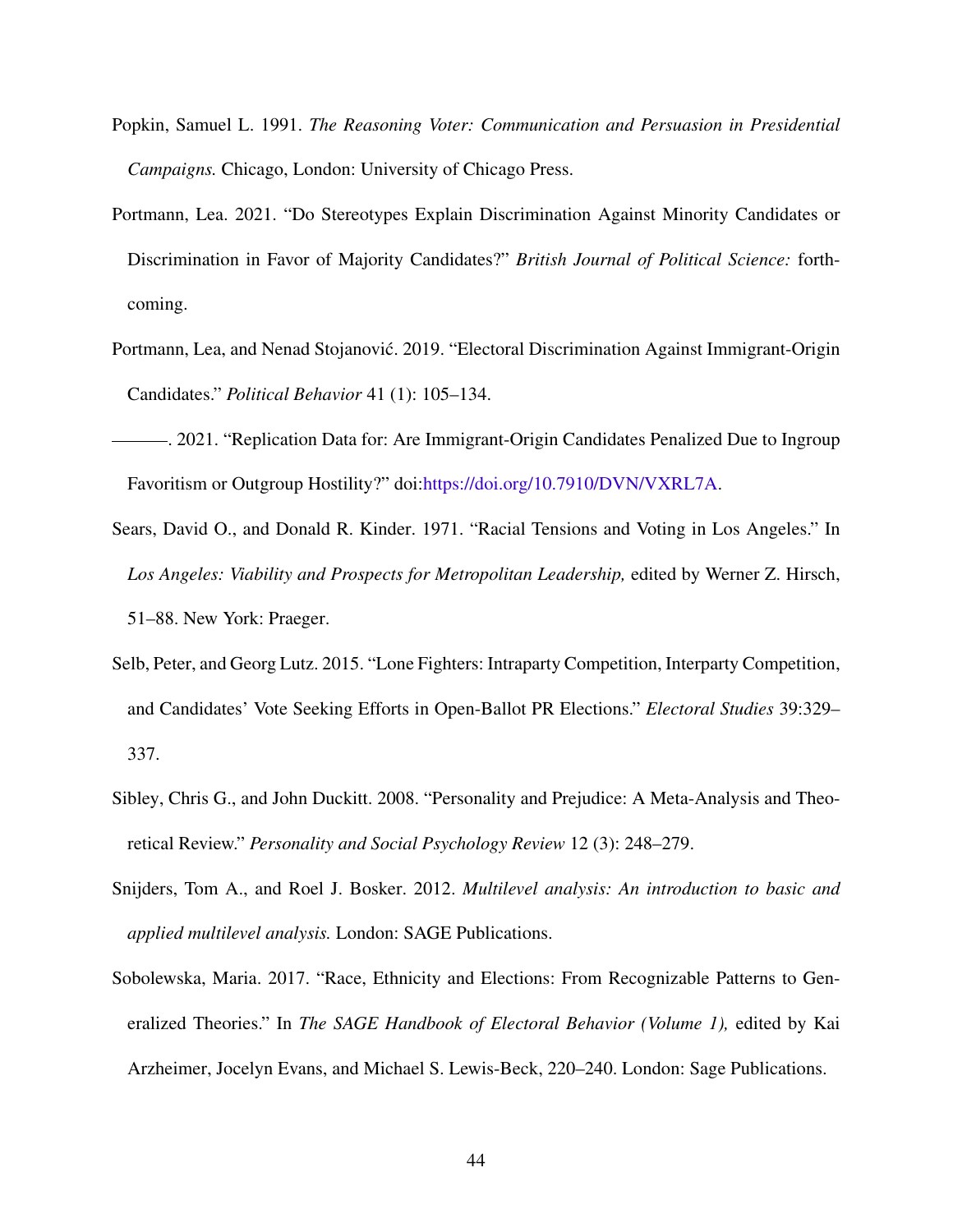- <span id="page-45-8"></span>Steenbergen, Marco R., and Bradford S. Jones. 2002. "Modeling Multilevel Data Structures." *American Journal of Political Science* 46 (1): 218–237.
- <span id="page-45-1"></span>Street, Alex. 2014. "Representation Despite Discrimination: Minority Candidates in Germany." *Political Research Quarterly* 67 (2): 374–385.
- <span id="page-45-3"></span>Strijbis, Oliver. 2014. "Migration Background and Voting Behavior in Switzerland: A Socio-Psychological Explanation." *Swiss Political Science Review* 20, no. 4 (December): 612–631.
- <span id="page-45-6"></span>Tajfel, Henri. 1970. "Experiments in Intergroup Discrimination." *Scientific American* 223 (5): 96– 103.
- <span id="page-45-7"></span>Tajfel, Henri, and John C. Turner. 1979. "An Integrative Theory of Intergroup Conflict." In *The Social Psychology of Intergroup Relations,* edited by Wlliam G. Austin and Stephen Worchel, 33–47. Monterey: Brooks/Cole Publishing.
- <span id="page-45-2"></span>Tesler, Michael, and David O. Sears. 2010. *Obama's Race: The 2008 Election and the Dream of a Post-Racial America.* 1–200. Chicago, London: The University of Chicago Press.
- <span id="page-45-0"></span>Thrasher, Michael, Galina Borisyuk, Colin Rallings, and Richard Webber. 2017. "Candidate Ethnic Origins and Voter Preferences: Examining Name Discrimination in Local Elections in Britain." *British Journal of Political Science* 47 (2): 413–435.
- <span id="page-45-4"></span>Van Hiel, Alain, and Ivan Mervielde. 2002. "Explaining Conservative Beliefs and Political Preferences: A Comparison of Social Dominance Orientation and Authoritarianism." *Journal of Applied Social Psychology* 32 (5): 965–976.
- <span id="page-45-5"></span>Van Trappen, Sigrid, Robin Devroe, and Bram Wauters. 2020. "It Is All in the Eye of the Beholder: An Experimental Study on Political Ethnic Stereotypes in Flanders (Belgium)." *Representation* 56 (1): 31–51.